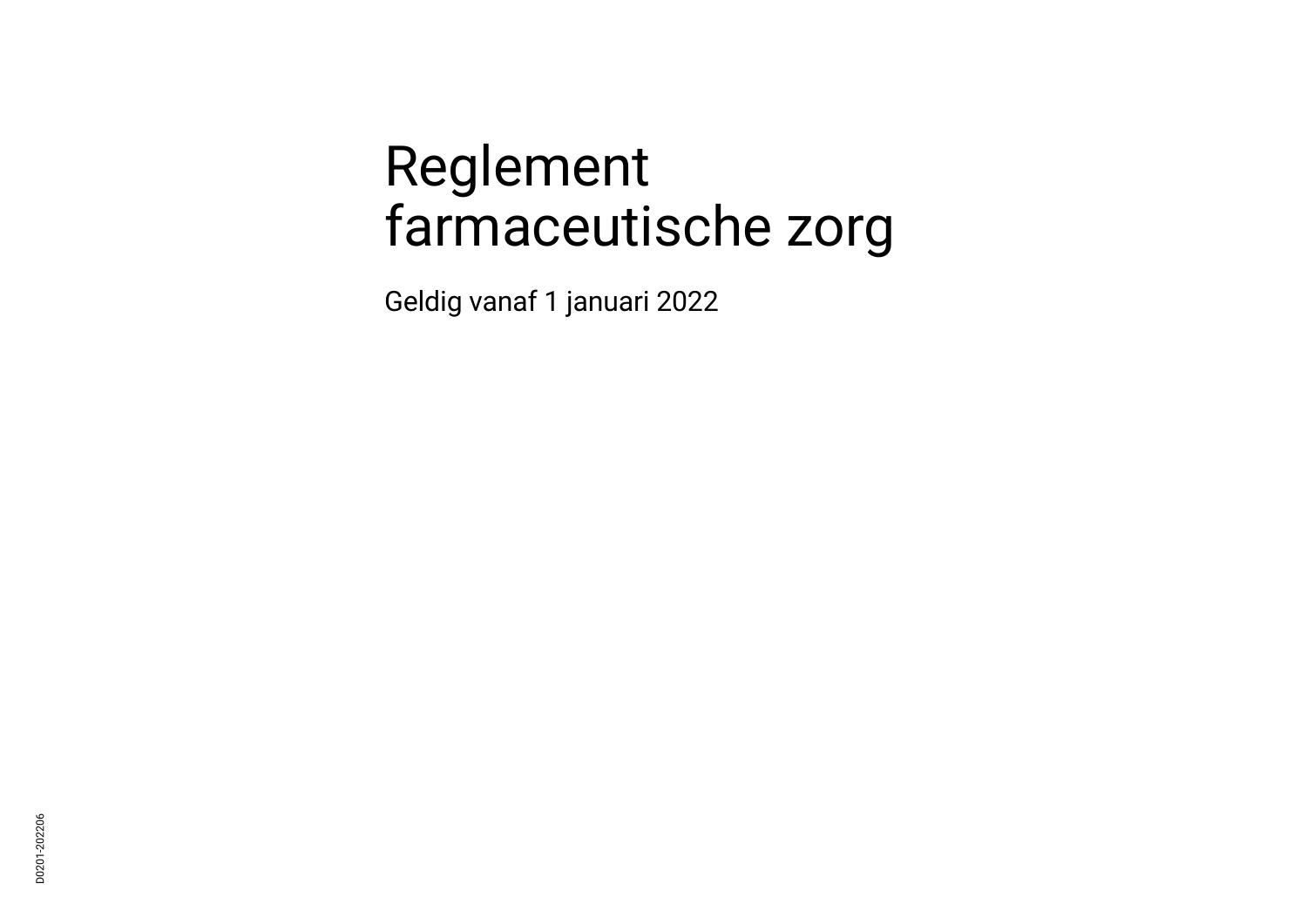## Algemeen

Dit Reglement farmaceutische zorg hoort bij artikel 35 Geneesmiddelen en 36 Dieetpreparaten van de verzekeringsvoorwaarden 2022 van:

| <b>Bewuzt Basis</b>                  | IZZ Basisverzekering, Variant Natura     | Univé Zorg Vrij polis     |
|--------------------------------------|------------------------------------------|---------------------------|
| Gewoon ZEKUR Zorg                    | IZZ Basisverzekering, Variant Restitutie | <b>UMC Eigen Keuze</b>    |
| Gewoon ZEKUR Zorg Vrij               | <b>UC Basis Keuze</b>                    | <b>UMC Ruime Keuze</b>    |
| IZA Basis Keuze                      | UC Bewuste Keuze                         | VGZ Basis Keuze           |
| IZA Ruime Keuze                      | UC Ruime Keuze                           | VGZ Ruime Keuze           |
| IZA Eigen Keuze                      | UC Eigen Keuze                           | VGZ Eigen Keuze           |
| IZZ Basisverzekering, Variant Basis  | Univé Zorg Select polis                  | Zorgzaam Basisverzekering |
| IZZ Basisverzekering, Variant Bewuzt | Univé Zorg Geregeld polis                |                           |

#### In dit Reglement farmaceutische zorg vindt u:

| A. Overzicht van geneesmiddelen waarvoor u voorafgaande toestemming nodig heeft.                |     |
|-------------------------------------------------------------------------------------------------|-----|
| B. Overzicht van aangewezen voorkeursgeneesmiddelen.                                            | 4   |
| C. Overzicht van voorkeursdieetpreparaten                                                       | 23  |
| D. Overzicht van gecontracteerde zorgaanbieders voor voorkeursgeneesmiddelen voor Astma en COPD | -30 |
| E. Overzicht van geselecteerde voorkeursgeneesmiddelen voor Astma en COPD                       | 31  |
| F. Uitleg voetnoten                                                                             | 32  |

#### Algemene opmerkingen

In de loop van 2022 is het mogelijk dat een combinatieproduct niet meer voor vergoeding in aanmerking komt. Alleen de losse tabletten van de betreffende werkzame stof worden in dat geval vergoed.

#### Drie voorbeelden hiervan zijn:

Het product 'Atozet'. Per 1 oktober 2019 wordt het combinatieproduct 'Atozet' niet meer vergoed. Het product 'Cholecomb'. Per 1 januari 2021 wordt het combinatieproduct 'Cholecomb' niet meer vergoed. Het product 'Eviplera'. Per 1 juni 2021 wordt het combinatieproduct 'Eviplera' niet meer vergoed.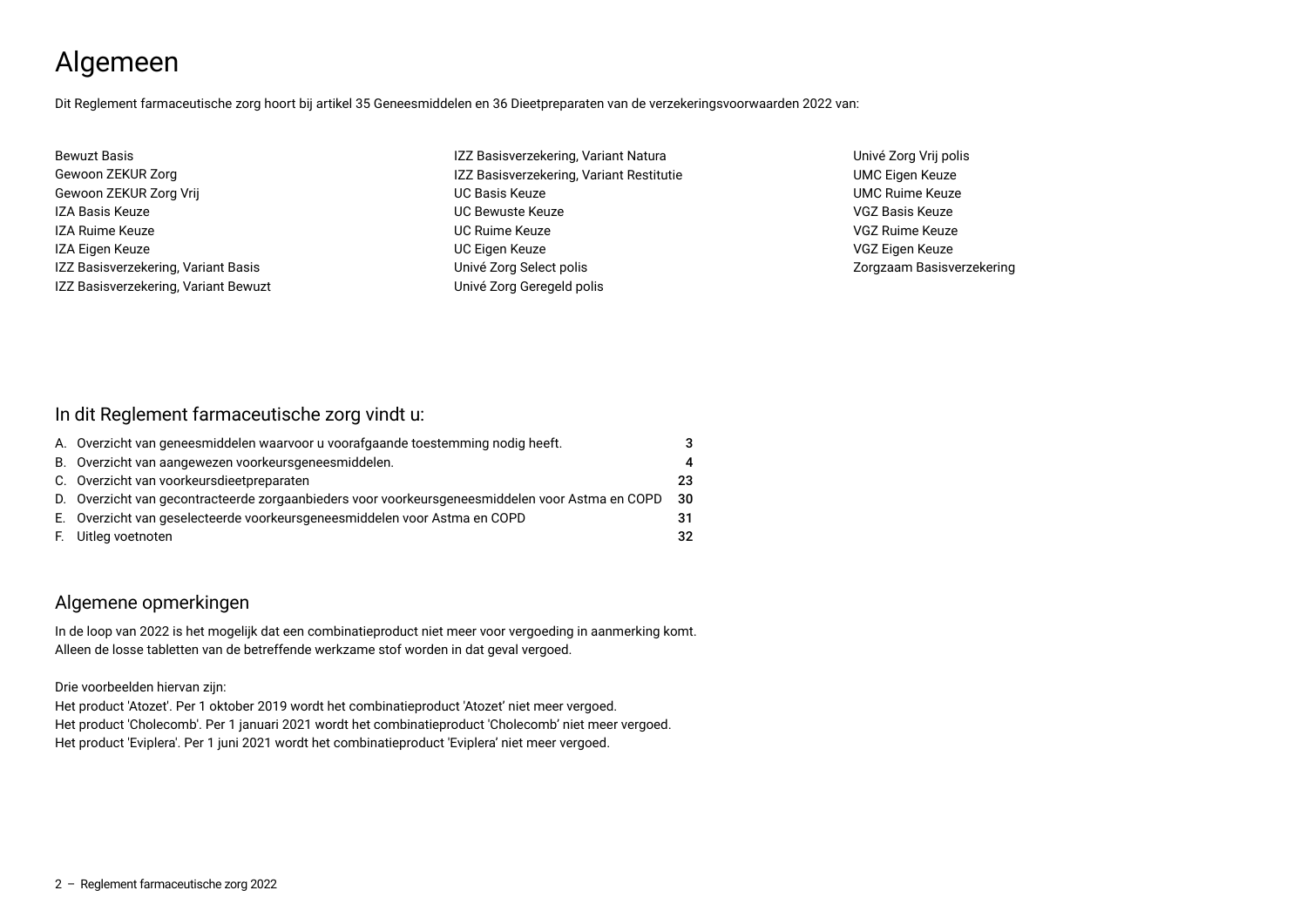#### <span id="page-2-0"></span>A. Overzicht van geneesmiddelen waarvoor u voorafgaande toestemming nodig heeft.

Voor alle geneesmiddelen uit bijlage 2 van de Regeling zorgverzekering zijn nadere voorwaarden van toepassing. Voor een aantal van deze geneesmiddelen heeft u onze voorafgaande toestemming nodig. Op onze website vindt u hoe u toestemming kunt aanvragen. Het gaat om de volgende geneesmiddelen:

| Alirocumab                                | Empagliflozine          | Patiromeer                       |
|-------------------------------------------|-------------------------|----------------------------------|
| Amikacine liposomale                      | Fingolimod              | Pentosanpolysulfaatnatrium       |
| Asfotase alfa                             | Fostemsavir             | Rifaximine                       |
| Ataluren                                  | Givosiran               | Semaglutide                      |
| Canagliflozine                            | Iloprost voor inhalatie | Sildenafil                       |
| Cladribine                                | Inclisiran              | Siponimod                        |
| Combinatie basale insuline - glp1-agonist | Ivacaftor               | Tadalafil                        |
| Dapagliflozine                            | Liraglutide             | Tezacaftor/Ivacaftor             |
| Dulaglutide                               | Lixisenatide            | Tezacaftor/Ivacaftor/Elexacaftor |
| Epoprostenol iv                           | Lumacaftor/Ivacaftor    | Ticagrelor                       |
| Erenumab, Fremanezumab en Galcanezumab    | Miglustat               | Treprostinil sc/iv               |
| Evolocumab                                | Ofatumumab              | Triëntine                        |
| Exenatide                                 | Parathyreoidhormoon     | Varicella zoster vaccin          |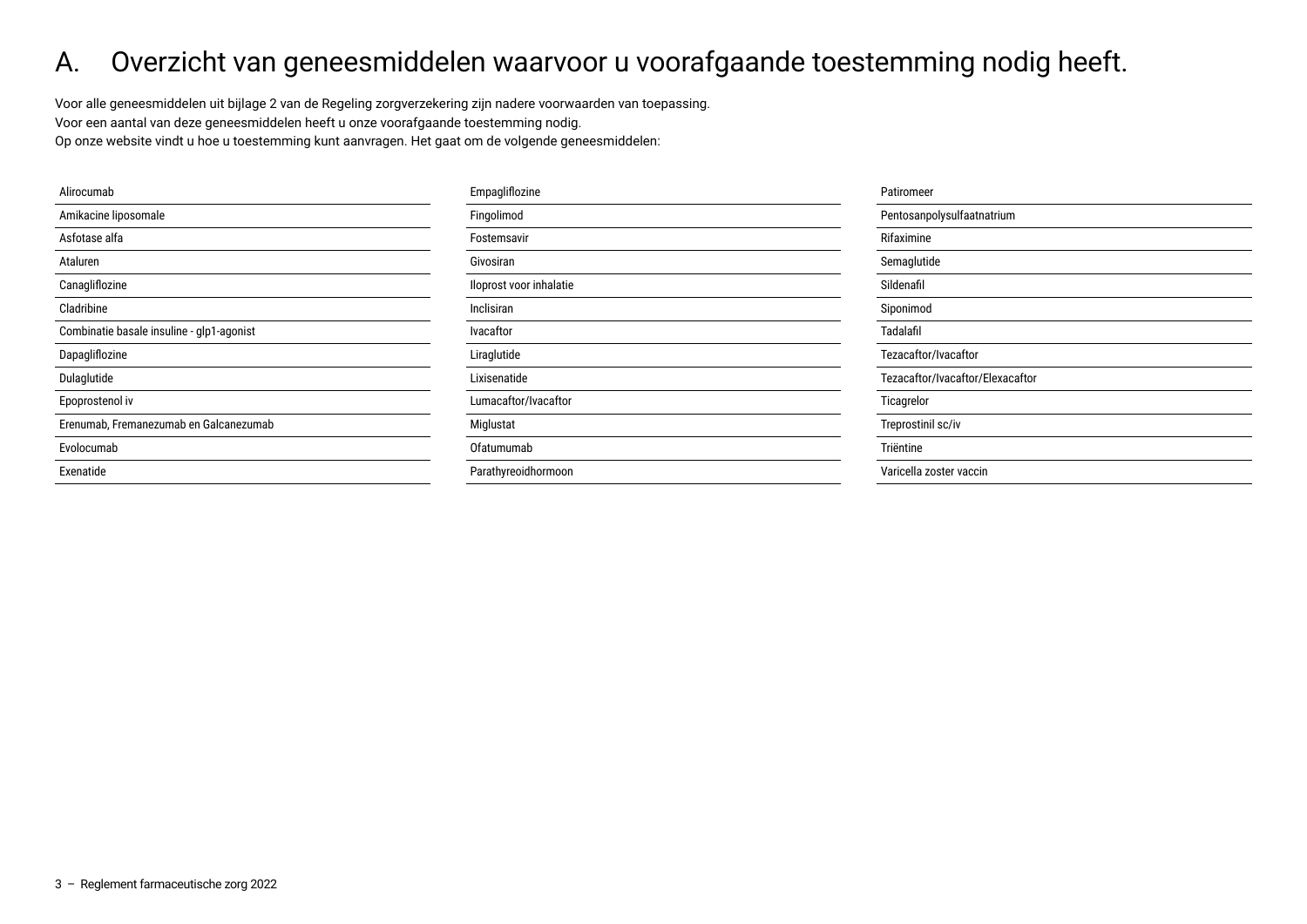#### <span id="page-3-0"></span>B. Overzicht van aangewezen voorkeursgeneesmiddelen.

Dit overzicht is geldig van 1 januari tot en met 31 december 2022.1,2

| Artikelomschrijving                 | <b>Naam</b>                                        | Artikelnummer | <b>Firma</b>                            | Ingangsdatum | Einddatum  |
|-------------------------------------|----------------------------------------------------|---------------|-----------------------------------------|--------------|------------|
| abacavir                            | Abacavir accord tablet filmomhuld 300mg            | 16735889      | Accord healthcare b.v.                  | 01/01/2022   | 31/12/2022 |
| abacavir/lamivudine                 | Abacavir/lamivudine glenmark tab filmomh 600/300mg | 16607694      | Glenmark pharmaceuticals europe limited | 01/01/2022   | 31/12/2022 |
| acenocoumarol                       | Acenocoumarol cf tablet 1mg                        | 14292998      | Centrafarm by                           | 01/01/2022   | 31/12/2022 |
| acetazolamide                       | Diamox tablet 250mg                                | 16751388      | Prolepha research bv                    | 01/01/2022   | 31/12/2022 |
| acetylsalicylzuur                   | Acetylsalicylzuur cardio mylan disp tablet 80mg    | 16776550      | Mylan b.v.                              | 01/01/2022   | 31/12/2022 |
| acetylsalicylzuur                   | Acetylsalicylzuur neuro rp disp tablet 30mg        | 16598911      | Pharmachemie by                         | 01/01/2022   | 31/12/2022 |
| acitretine                          | Neotigason capsule 10mg                            | 15364062      | Aurobindo pharma bv                     | 01/01/2022   | 31/12/2022 |
| acitretine                          | Neotigason capsule 25mg                            | 15364070      | Aurobindo pharma bv                     | 01/01/2022   | 31/12/2022 |
| agomelatine                         | Agomelatine glenmark tablet filmomhuld 25mg        | 16777212      | Glenmark pharmaceuticals europe limited | 01/01/2022   | 31/12/2022 |
| alendroninezuur                     | Alendroninezuur aurobindo tablet 70mg              | 15702804      | Aurobindo pharma bv                     | 01/01/2022   | 31/12/2022 |
| alendroninezuur met cholecalciferol | Alendroninezuur/cholecalciferol aur tb 70mg/2800ie | 16569989      | Aurobindo pharma bv                     | 01/01/2022   | 31/12/2022 |
| alendroninezuur met cholecalciferol | Alendroninezuur/cholecalciferol aur tb 70mg/5600ie | 16570014      | Aurobindo pharma bv                     | 01/01/2022   | 31/12/2022 |
| alfacalcidol                        | Alfacalcidol focus capsule 0,25mcg                 | 16734041      | Focus Care Pharmaceuticals B.V.         | 01/01/2022   | 31/12/2022 |
| alfacalcidol                        | Alfacalcidol focus capsule 0,5mcg                  | 16734068      | Focus Care Pharmaceuticals B.V.         | 01/01/2022   | 31/12/2022 |
| alfacalcidol                        | Alfacalcidol focus capsule 1mcg                    | 16734076      | <b>Focus Care Pharmaceuticals B.V.</b>  | 01/01/2022   | 31/12/2022 |
| alfuzosine                          | Alfuzosine hcl aurobindo tablet filmomhuld 2,5mg   | 15702936      | Aurobindo pharma bv                     | 01/01/2022   | 31/12/2022 |
| alfuzosine                          | Alfuzosine hcl aurobindo tablet mva 10mg           | 15787044      | Aurobindo pharma bv                     | 01/01/2022   | 31/12/2022 |
| allopurinol                         | Allopurinol accord tablet 300mg                    | 16923286      | Accord healthcare b.v.                  | 01/01/2022   | 31/12/2022 |
| allopurinol                         | Allopurinol sandoz tablet 100mg                    | 15469174      | Sandoz bv                               | 01/01/2022   | 31/12/2022 |
| alprazolam                          | Alprazolam mylan tablet 0,5mg                      | 14289342      | Mylan b.v.                              | 01/01/2022   | 31/12/2022 |
| ambrisentan                         | Ambrisentan cf tablet filmomhuld 5mg               | 16944526      | Centrafarm by                           | 01/01/2022   | 31/12/2022 |
| ambrisentan                         | Ambrisentan cf tablet filmomhuld 10mg              | 16944518      | Centrafarm by                           | 01/01/2022   | 31/12/2022 |
| amiodaron                           | Amiodaron hcl aurobindo tablet 200mg               | 16746457      | Aurobindo pharma bv                     | 01/01/2022   | 31/12/2022 |
| amisulpride                         | Aktiprol tablet 50mg                               | 16924029      | Prolepha research bv                    | 01/01/2022   | 31/12/2022 |
| amisulpride                         | Aktiprol tablet 100mg                              | 16924037      | Prolepha research bv                    | 01/01/2022   | 31/12/2022 |
| amisulpride                         | Aktiprol tablet 200mg                              | 16924045      | Prolepha research bv                    | 01/01/2022   | 31/12/2022 |
| amisulpride                         | Aktiprol tablet 400mg                              | 16924053      | Prolepha research bv                    | 01/01/2022   | 31/12/2022 |
| amitriptyline                       | Amitriptyline hcl strides tablet 10mg              | 16985435      | Strides pharma Ltd                      | 01/01/2022   | 31/12/2022 |
| amitriptyline                       | Amitriptyline hcl expharma tablet 25mg             | 16747747      | Prolepha research bv                    | 01/01/2022   | 31/12/2022 |
| amlodipine                          | Amlodipine accord tablet 5mg                       | 16253868      | Accord healthcare b.v.                  | 01/01/2022   | 31/12/2022 |
| amlodipine                          | Amlodipine accord tablet 10mg                      | 16253884      | Accord healthcare b.v.                  | 01/01/2022   | 31/12/2022 |
| amoxicilline                        | Amoxicilline mylan capsule 500mg                   | 14289393      | Mylan b.v.                              | 01/01/2022   | 31/12/2022 |
| amoxicilline                        | Amoxicilline sandoz poeder v suspensie 250mg/5ml   | 14937352      | Sandoz bv                               | 01/01/2022   | 30/06/2022 |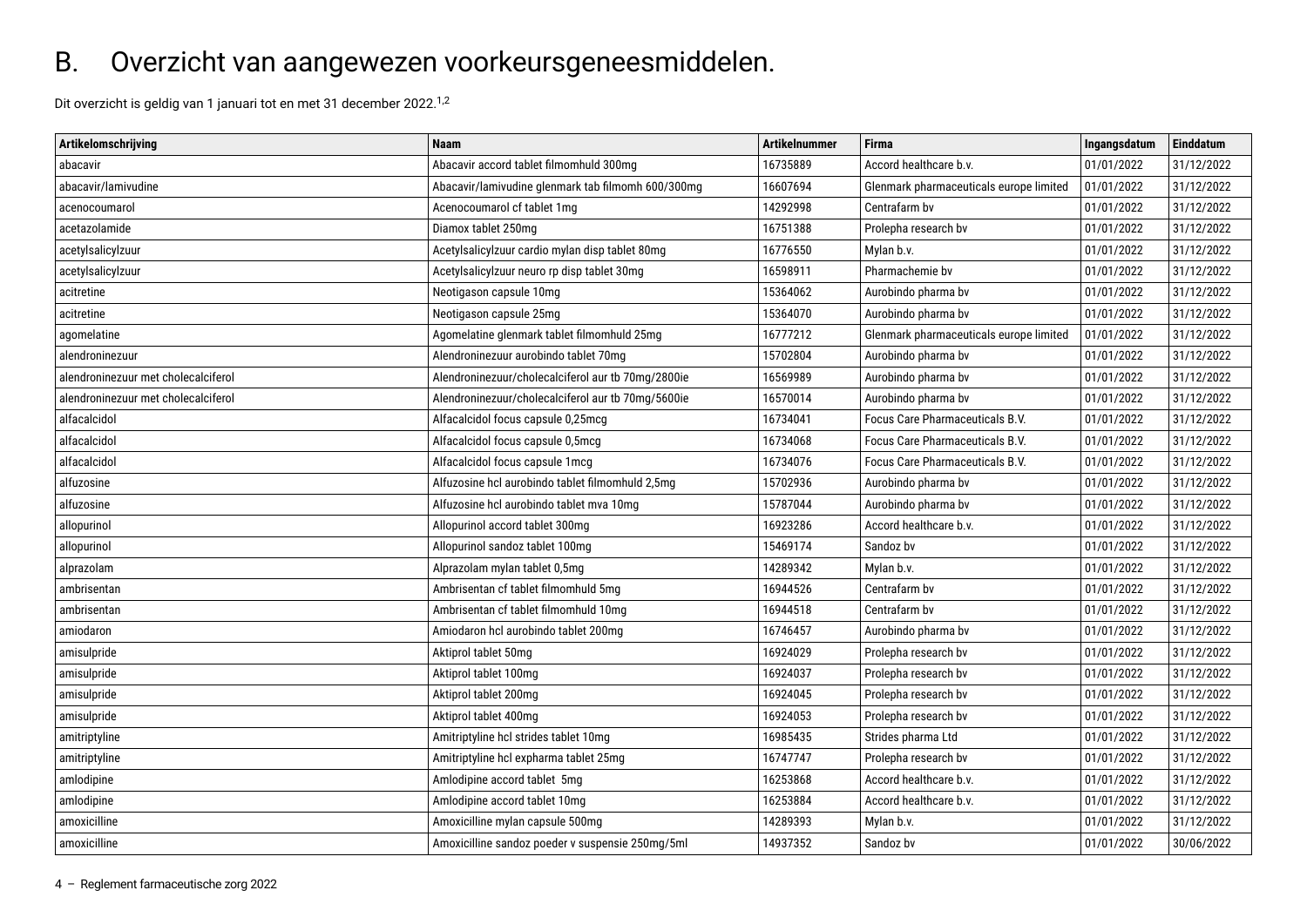| Artikelomschrijving            | <b>Naam</b>                                        | <b>Artikelnummer</b> | <b>Firma</b>                            | Ingangsdatum | Einddatum  |
|--------------------------------|----------------------------------------------------|----------------------|-----------------------------------------|--------------|------------|
| amoxicilline met enzymremmer   | Amoxi/clav aurobindo tablet omhuld 500/125mg       | 16117921             | Aurobindo pharma bv                     | 01/01/2022   | 31/12/2022 |
| amoxicilline met enzymremmer   | Amoxi/clav sandoz pdr v susp 250/62,5mg/5ml        | 14195089             | Sandoz bv                               | 01/01/2022   | 31/12/2022 |
| amoxicilline/clavulaanzuur     | Amoxi/clav aristo tablet omhuld 875/125mg          | 16961773             | Prolepha research bv                    | 01/01/2022   | 31/12/2022 |
| anastrozol                     | Anastrozol accord tablet filmomhuld 1mg            | 15650944             | Accord healthcare b.v.                  | 01/01/2022   | 31/12/2022 |
| apixaban                       | Apixaban Sandoz tablet fimomhuld 2,5MG             | 17111609             | Sandoz bv                               | 01/07/2022   | 31/12/2022 |
| apixaban                       | Apixaban Sandoz 2,5 MG, POT 200 fct                | 17111625             | Sandoz bv                               | 01/07/2022   | 31/12/2022 |
| apixaban                       | Apixaban Sandoz tablet filmomhuld 5MG              | 17111617             | Sandoz bv                               | 01/07/2022   | 31/12/2022 |
| apixaban                       | Apixaban Sandoz 5 MG, POT 200 fct                  | 17111633             | Sandoz bv                               | 01/07/2022   | 31/12/2022 |
| aprepitant                     | Aprepitant Xiromed Capsule 125Mg                   | 16798953             | Xiromed                                 | 01/01/2022   | 31/12/2022 |
| aprepitant                     | Aprepitant Xiromed Capsule 1X125Mg/2X80Mg          | 16798961             | Xiromed                                 | 01/01/2022   | 31/12/2022 |
| aprepitant                     | Aprepitant Xiromed Capsule 80Mg                    | 16798945             | Xiromed                                 | 01/01/2022   | 31/12/2022 |
| aripiprazol                    | Aripiprazol accord tablet 5mg                      | 16208528             | Accord healthcare b.v.                  | 01/01/2022   | 31/12/2022 |
| aripiprazol                    | Aripiprazol accord tablet 10mg                     | 16202449             | Accord healthcare b.v.                  | 01/01/2022   | 31/12/2022 |
| aripiprazol                    | Aripiprazol aurobindo tablet 30mg                  | 16189833             | Aurobindo pharma bv                     | 01/01/2022   | 31/12/2022 |
| aripiprazol                    | Aripiprazol xiromed tablet 15mg                    | 16581687             | Xiromed                                 | 01/01/2022   | 31/12/2022 |
| atazanavir                     | Atazanavir Mylan Capsule 200Mg                     | 16786009             | Mylan b.v.                              | 01/01/2022   | 31/12/2022 |
| atazanavir                     | Atazanavir Mylan Capsule 300Mg                     | 16786017             | Mylan b.v.                              | 01/01/2022   | 31/12/2022 |
| atazanavir                     | Atazanavir teva capsule 300mg                      | 16799399             | Pharmachemie bv                         | 01/04/2022   | 31/12/2022 |
| atenolol                       | Atenolol actavis tablet 25mg                       | 15758761             | Aurobindo pharma bv                     | 01/01/2022   | 31/12/2022 |
| atenolol                       | Atenolol actavis tablet 50mg                       | 15758788             | Aurobindo pharma bv                     | 01/01/2022   | 31/12/2022 |
| atenolol                       | Atenolol actavis tablet 100mg                      | 15758796             | Aurobindo pharma bv                     | 01/01/2022   | 31/12/2022 |
| atenolol met overige diuretica | Atenolol/chloortalidon sandoz tablet 50/12,5mg     | 15155196             | Sandoz bv                               | 01/01/2022   | 31/12/2022 |
| atomoxetine                    | Atomoxetine Accord Capsule 100Mg                   | 16813375             | Accord healthcare b.v.                  | 01/01/2022   | 31/12/2022 |
| atomoxetine                    | Atomoxetine Accord Capsule 10Mg                    | 16812387             | Accord healthcare b.v.                  | 01/01/2022   | 31/12/2022 |
| atomoxetine                    | Atomoxetine Accord Capsule 18Mg                    | 16813030             | Accord healthcare b.v.                  | 01/01/2022   | 31/12/2022 |
| atomoxetine                    | Atomoxetine Accord Capsule 25Mg                    | 16813324             | Accord healthcare b.v.                  | 01/01/2022   | 31/12/2022 |
| atomoxetine                    | Atomoxetine Accord Capsule 40Mg                    | 16802799             | Accord healthcare b.v.                  | 01/01/2022   | 31/12/2022 |
| atomoxetine                    | Atomoxetine Accord Capsule 60Mg                    | 16813359             | Accord healthcare b.v.                  | 01/01/2022   | 31/12/2022 |
| atomoxetine                    | Atomoxetine Accord Capsule 80Mg                    | 16813367             | Accord healthcare b.v.                  | 01/01/2022   | 31/12/2022 |
| atorvastatine                  | Atorvastatine sun tablet filmomhuld 10mg           | 15950727             | Sun pharmaceutical industries europe bv | 01/01/2022   | 31/12/2022 |
| atorvastatine                  | Atorvastatine sun tablet filmomhuld 20mg           | 15950735             | Sun pharmaceutical industries europe by | 01/01/2022   | 31/12/2022 |
| atorvastatine                  | Atorvastatine sun tablet filmomhuld 80mg           | 16315413             | Sun pharmaceutical industries europe by | 01/01/2022   | 31/12/2022 |
| atorvastatine                  | Atorvastatine xiromed tablet filmomhuld 40mg       | 16580060             | Xiromed                                 | 01/01/2022   | 31/12/2022 |
| atovaquon                      | Atovaguon glenmark suspensie 150mg/ml              | 16654471             | Glenmark pharmaceuticals europe limited | 01/01/2022   | 31/12/2022 |
| atovaquon/proquanil            | Atovaguon/proguanil mylan tablet filmomh 250/100mg | 15864138             | Mylan b.v.                              | 01/01/2022   | 31/12/2022 |
| azathioprine                   | Azathioprine mylan tablet 25mg                     | 14325322             | Mylan b.v.                              | 01/01/2022   | 31/12/2022 |
| azathioprine                   | Azathioprine mylan tablet 50mg                     | 14325330             | Mylan b.v.                              | 01/01/2022   | 31/12/2022 |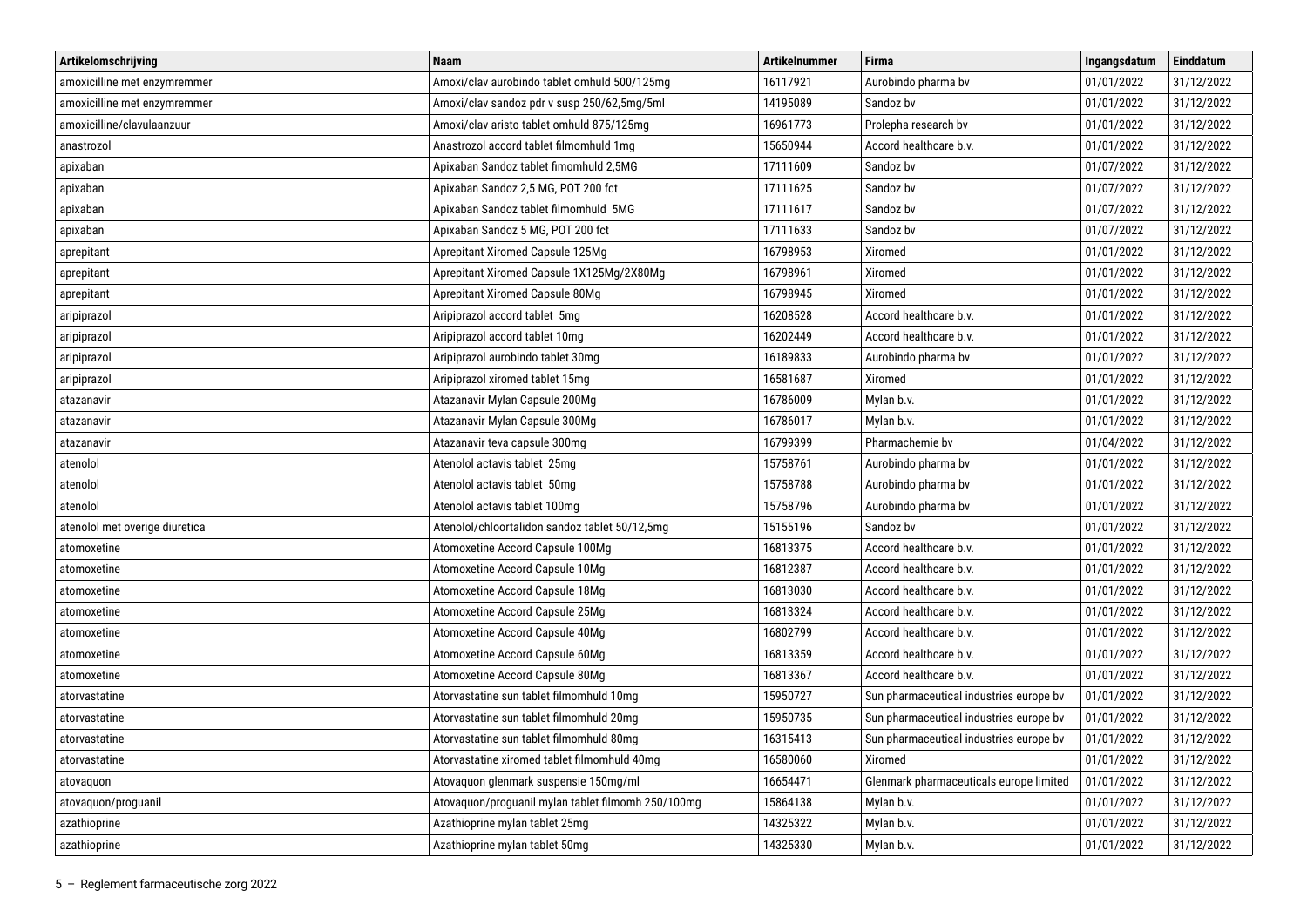| Artikelomschrijving       | <b>Naam</b>                                        | <b>Artikelnummer</b> | <b>Firma</b>                            | Ingangsdatum | Einddatum  |
|---------------------------|----------------------------------------------------|----------------------|-----------------------------------------|--------------|------------|
| azitromycine              | Azitromycine aurobindo tablet omhuld 500mg         | 16628578             | Aurobindo pharma bv                     | 01/01/2022   | 31/12/2022 |
| azitromycine              | Azitromycine sandoz poeder v suspensie 200mg/5ml   | 15141152             | Sandoz bv                               | 01/01/2022   | 31/12/2022 |
| azitromycine              | Azitromycine sandoz tablet omhuld 250mg            | 15218813             | Sandoz bv                               | 01/01/2022   | 31/12/2022 |
| baclofen                  | Baclofen mylan tablet 10mg                         | 14278359             | Mylan b.v.                              | 01/01/2022   | 31/12/2022 |
| beclometason              | Beclometason nevel sandoz neussp 50mcg/do fl 200do | 14320029             | Sandoz by                               | 01/01/2022   | 31/12/2022 |
| betahistine               | Betahistine 2hcl accord tablet 16mg                | 16253841             | Accord healthcare b.v.                  | 01/01/2022   | 31/12/2022 |
| betahistine               | Betahistine 2hcl accord tablet 8mg                 | 16253833             | Accord healthcare b.v.                  | 01/01/2022   | 31/12/2022 |
| betamethason              | Betamethason xiromed opl voor cutaan gebr 1mg/ml   | 16990374             | Xiromed                                 | 01/01/2022   | 31/12/2022 |
| betamethason              | Betamethason xiromed opl voor cutaan gebr 1mg/ml   | 16975693             | Xiromed                                 | 01/01/2022   | 31/12/2022 |
| betamethason              | Betnelan zalf 1mg/g                                | 12106216             | Glaxosmithkline b.v.                    | 01/01/2022   | 31/12/2022 |
| bicalutamide              | Bicalutamide accord tablet filmomhuld 50mg         | 15474828             | Accord healthcare b.v.                  | 01/01/2022   | 31/12/2022 |
| bicalutamide              | Bicalutamide aurobindo tablet filmomhuld 150mg     | 16164474             | Aurobindo pharma bv                     | 01/01/2022   | 31/12/2022 |
| bimatoprost               | Bimatoprost mylan oogdruppels 0,1mg/ml flacon 3ml  | 16884000             | Mylan b.v.                              | 01/01/2022   | 31/12/2022 |
| bisoprolol                | Bisoprololfumaraat 1A Pharma tablet 1,25mg         | 16932420             | 1A Pharma                               | 01/01/2022   | 31/12/2022 |
| bisoprolol                | Bisoprololfumaraat aurobindo tablet filmomh 10mg   | 15816893             | Aurobindo pharma bv                     | 01/01/2022   | 31/12/2022 |
| bisoprolol                | Bisoprololfumaraat aurobindo tablet filmomh 5mg    | 16746465             | Aurobindo pharma bv                     | 01/01/2022   | 31/12/2022 |
| bisoprolol                | Bisoprololfumaraat deco aurob tabl filmomh 2,5mg   | 16288327             | Aurobindo pharma bv                     | 01/01/2022   | 31/12/2022 |
| bosentan                  | Bosentan accord tablet filmomhuld 125mg            | 16744411             | Accord healthcare b.v.                  | 01/01/2022   | 31/12/2022 |
| bosentan                  | Bosentan accord tablet filmomhuld 62,5mg           | 16744403             | Accord healthcare b.v.                  | 01/01/2022   | 31/12/2022 |
| brimonidine               | Brimonidinetartraat mylan oogdr 2mg/ml fl 5ml      | 15402215             | Mylan b.v.                              | 01/01/2022   | 31/12/2022 |
| brinzolamide              | Brinzolamide Sandoz oogdruppels 10MG/ML Flacon 5ML | 16118391             | Sandoz bv                               | 01/01/2022   | 31/12/2022 |
| budeso/formo <sup>4</sup> | Bufoler easyhaler inhpdr 160/4,5mcg 120do          | 16241622             | Orion pharma bvba                       | 01/01/2022   | 31/12/2022 |
| budeso/formo <sup>4</sup> | Bufoler easyhaler inhpdr 320/9mcg 60do             | 16241665             | Orion pharma bvba                       | 01/01/2022   | 31/12/2022 |
| budesonide                | Budesonide aurobin nevel neusspray 100mcg/do 200do | 17023513             | Aurobindo pharma bv                     | 01/01/2022   | 31/12/2022 |
| budesonide                | Budesonide focus nevel neusspray 50mcg/do 200do    | 15731359             | Focus Care Pharmaceuticals B.V.         | 01/01/2022   | 31/12/2022 |
| budesonide                | Budesonide sandoz vernevelsusp 0,25mg/ml amp 2ml   | 15824373             | Sandoz bv                               | 01/01/2022   | 31/12/2022 |
| budesonide                | Budesonide sandoz vernevelsusp 0,5mg/ml amp 2ml    | 15824365             | Sandoz bv                               | 01/01/2022   | 28/02/2022 |
| bumetanide                | Bumetanide sandoz tablet 1mg                       | 16058054             | Sandoz bv                               | 01/01/2022   | 31/12/2022 |
| bumetanide                | Bumetanide sandoz tablet 2mg                       | 14317788             | Sandoz by                               | 01/01/2022   | 31/12/2022 |
| buprenorfine              | Buprenorfine glenmark pleister transderm 10mcg/uur | 16521021             | Glenmark pharmaceuticals europe limited | 01/01/2022   | 31/12/2022 |
| buprenorfine              | Buprenorfine glenmark pleister transderm 20mcg/uur | 16521048             | Glenmark pharmaceuticals europe limited | 01/01/2022   | 31/12/2022 |
| buprenorfine              | Buprenorfine glenmark pleister transderm 5mcg/uur  | 16521013             | Glenmark pharmaceuticals europe limited | 01/01/2022   | 31/12/2022 |
| buprenorfine              | Buprenorfine sun pleist transderm 52,5mcg/uur      | 15840271             | Sun pharmaceutical industries europe bv | 01/01/2022   | 31/12/2022 |
| buprenorfine              | Buprenorfine sun pleister transderm 35mcg/uur      | 15840263             | Sun pharmaceutical industries europe bv | 01/01/2022   | 31/12/2022 |
| buprenorfine              | Buprenorfine sun pleister transderm 70mcg/uur      | 15840298             | Sun pharmaceutical industries europe bv | 01/01/2022   | 31/12/2022 |
| buprenorfine/naloxon      | Suboxone tablet sublinguaal 2mg/0,5mg              | 15649857             | Indivior nederland b.v.                 | 01/01/2022   | 31/12/2022 |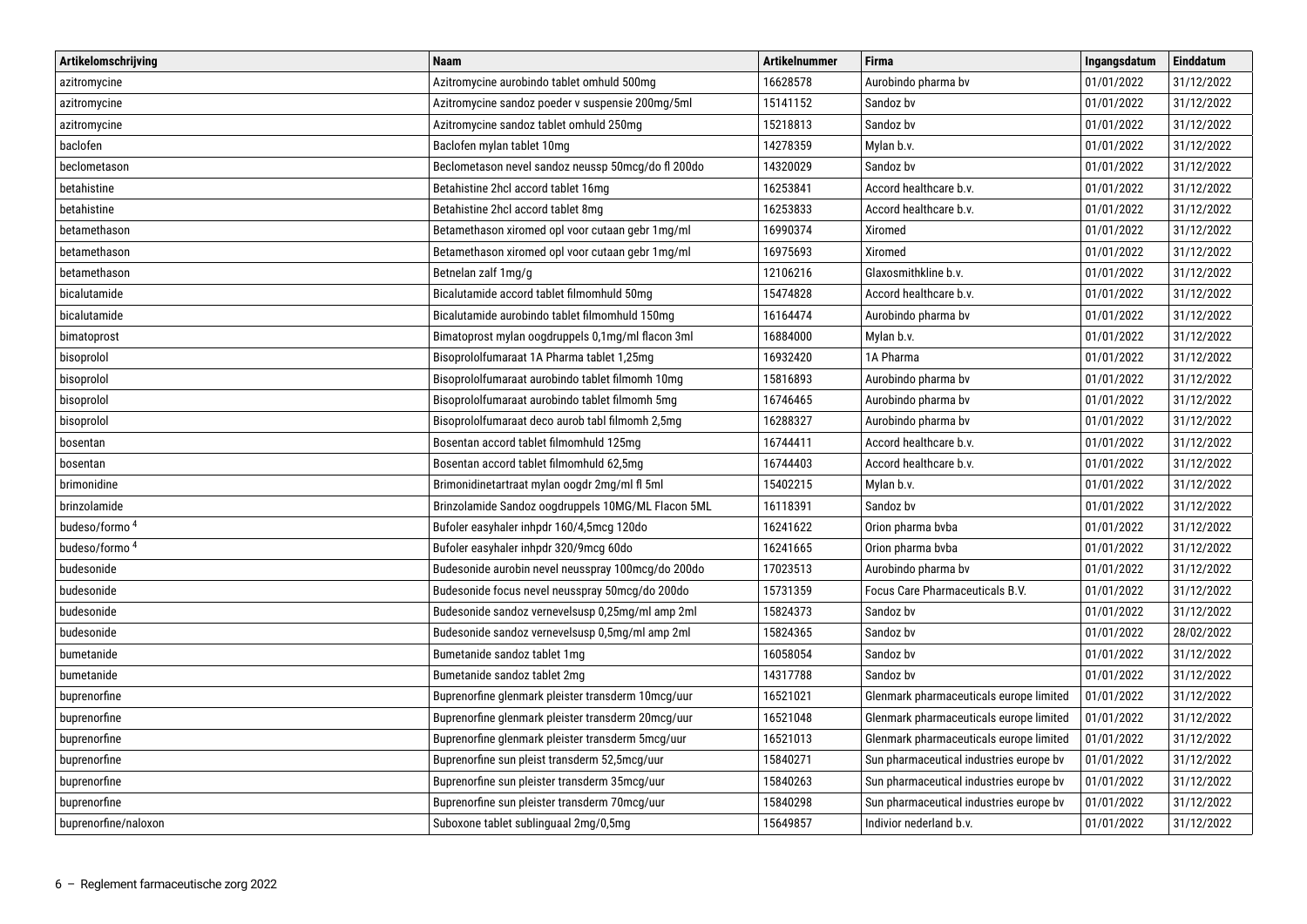| Artikelomschrijving                          | <b>Naam</b>                                        | <b>Artikelnummer</b> | <b>Firma</b>                    | Ingangsdatum | Einddatum  |
|----------------------------------------------|----------------------------------------------------|----------------------|---------------------------------|--------------|------------|
| buprenorfine/naloxon                         | Suboxone tablet sublinguaal 8mg/2mg                | 15649865             | Indivior nederland b.v.         | 01/01/2022   | 31/12/2022 |
| bupropion                                    | Bupropion hcl sandoz retard tablet mga 150mg       | 16382250             | Sandoz bv                       | 01/01/2022   | 31/12/2022 |
| bupropion                                    | Wellbutrin xr tablet mga 300mg                     | 15231232             | Glaxosmithkline b.v.            | 01/01/2022   | 31/12/2022 |
| cabergoline                                  | Dostinex tablet 0,5mg                              | 13870610             | Pfizer by                       | 01/01/2022   | 31/12/2022 |
| cabergoline                                  | Dostinex tablet 0,5mg                              | 13988352             | Pfizer by                       | 01/01/2022   | 31/12/2022 |
| calcipotriol met betamethason <sup>3</sup>   | Calcipotriol/betamethason sdz zalf 50mcg/0,5mg/g   | 16231392             | Sandoz by                       | 01/01/2022   | 31/12/2022 |
| calcipotriol met betamethason 3              | Calcipotriol/betamethason sdz zalf 50mcg/0,5mg/g   | 16231406             | Sandoz by                       | 01/01/2022   | 31/12/2022 |
| calcium met vitamine d en/of andere middelen | Calci-boned3 orange kauwtablet 1000mg/880ie        | 15858804             | Will-pharma bv                  | 01/01/2022   | 31/12/2022 |
| calcium met vitamine d en/of andere middelen | Tacal d3 kauwtablet 500mg/400ie munt               | 16674545             | Cheplapharm Arzneimittel GmbH   | 01/01/2022   | 31/12/2022 |
| calcium met vitamine d en/of andere middelen | Tacal d3 kauwtablet 500mg/800ie sinaasappel        | 16307852             | Cheplapharm Arzneimittel GmbH   | 01/01/2022   | 31/12/2022 |
| candesartan                                  | Candesartan cilexetil auro tablet 4mg              | 16307682             | Aurobindo pharma bv             | 01/01/2022   | 31/12/2022 |
| candesartan                                  | Candesartan cilexetil auro tablet 4mg              | 15782271             | Aurobindo pharma bv             | 01/04/2022   | 31/05/2022 |
| candesartan                                  | Candesartan cilexetil focus care tablet 16mg       | 16591682             | Focus Care Pharmaceuticals B.V. | 01/01/2022   | 31/12/2022 |
| candesartan                                  | Candesartan cilexetil focus care tablet 32mg       | 16591690             | Focus Care Pharmaceuticals B.V. | 01/01/2022   | 31/12/2022 |
| candesartan                                  | Candesartan cilexetil focus care tablet 8mg        | 16591674             | Focus Care Pharmaceuticals B.V. | 01/01/2022   | 31/12/2022 |
| candesartan/hydrochloorthiazide              | Candesartan/HCTZ 8 mg/12,5 mg                      | 17007178             | Krka Belgium N.V.               | 01/01/2022   | 31/12/2022 |
| candesartan/hydrochloorthiazide              | Candesartan cilexetil/hct aurobindo tabl 16/12,5mg | 16307984             | Aurobindo pharma bv             | 01/01/2022   | 31/12/2022 |
| carbamazepine <sup>4</sup>                   | Carbamazepine sandoz retard tablet mga 200mg       | 14345013             | Sandoz bv                       | 01/01/2022   | 31/12/2022 |
| carbamazepine <sup>4</sup>                   | Carbamazepine sandoz retard tablet mga 400mg       | 14345021             | Sandoz bv                       | 01/01/2022   | 31/12/2022 |
| carbasalaatcalcium                           | Carbasalaatcalcium cardio mylan sachet 100mg       | 14168731             | Mylan b.v.                      | 01/01/2022   | 31/12/2022 |
| cargluminezuur                               | Carbaglu dispergeerbaar tablet 200mg               | 15204111             | Recordati                       | 01/01/2022   | 31/12/2022 |
| cargluminezuur                               | Carbaglu dispergeerbaar tablet 200mg               | 15204138             | Recordati                       | 01/01/2022   | 31/12/2022 |
| carvedilol                                   | Carvedilol sandoz tablet 12,5mg                    | 15213854             | Sandoz bv                       | 01/01/2022   | 31/12/2022 |
| carvedilol                                   | Carvedilol sandoz tablet 25mg                      | 15155773             | Sandoz bv                       | 01/01/2022   | 31/12/2022 |
| carvedilol                                   | Carvedilol sandoz tablet 50mg                      | 15213862             | Sandoz by                       | 01/01/2022   | 31/12/2022 |
| carvedilol                                   | Carvedilol sandoz tablet 6,25mg                    | 15155765             | Sandoz by                       | 01/01/2022   | 31/12/2022 |
| celecoxib                                    | Celecoxib cf capsule 100mg                         | 16055802             | Centrafarm by                   | 01/01/2022   | 31/12/2022 |
| celecoxib                                    | Celecoxib cf capsule 200mg                         | 16055810             | Centrafarm by                   | 01/01/2022   | 31/12/2022 |
| cetirizine                                   | Cetirizine dihcl sanias tablet filmomhuld 10mg     | 16409515             | Aurobindo pharma bv             | 01/01/2022   | 31/12/2022 |
| chloortalidon                                | Chloortalidon apotex tablet 25mg                   | 14217937             | Apotex nederland bv             | 01/01/2022   | 31/12/2022 |
| cinacalcet                                   | Cinacalcet accord tablet filmomhuld 30mg           | 16544579             | Accord healthcare b.v.          | 01/01/2022   | 31/12/2022 |
| cinacalcet                                   | Cinacalcet accord tablet filmomhuld 60mg           | 16544668             | Accord healthcare b.v.          | 01/01/2022   | 31/12/2022 |
| cinacalcet                                   | Cinacalcet accord tablet filmomhuld 90mg           | 16544676             | Accord healthcare b.v.          | 01/01/2022   | 31/12/2022 |
| cinacalcet                                   | Cinacalcet accordpharma tablet filmomhuld 30mg     | 16921801             | Accord healthcare b.v.          | 01/01/2022   | 31/12/2022 |
| cinacalcet                                   | Cinacalcet accordpharma tablet filmomhuld 60mg     | 16921828             | Accord healthcare b.v.          | 01/01/2022   | 31/12/2022 |
| cinacalcet                                   | Cinacalcet accordpharma tablet filmomhuld 90mg     | 16921836             | Accord healthcare b.v.          | 01/01/2022   | 31/12/2022 |
| ciprofloxacine                               | Ciprofloxacine aurobindo tablet 500mg              | 16673220             | Aurobindo pharma by             | 01/01/2022   | 31/12/2022 |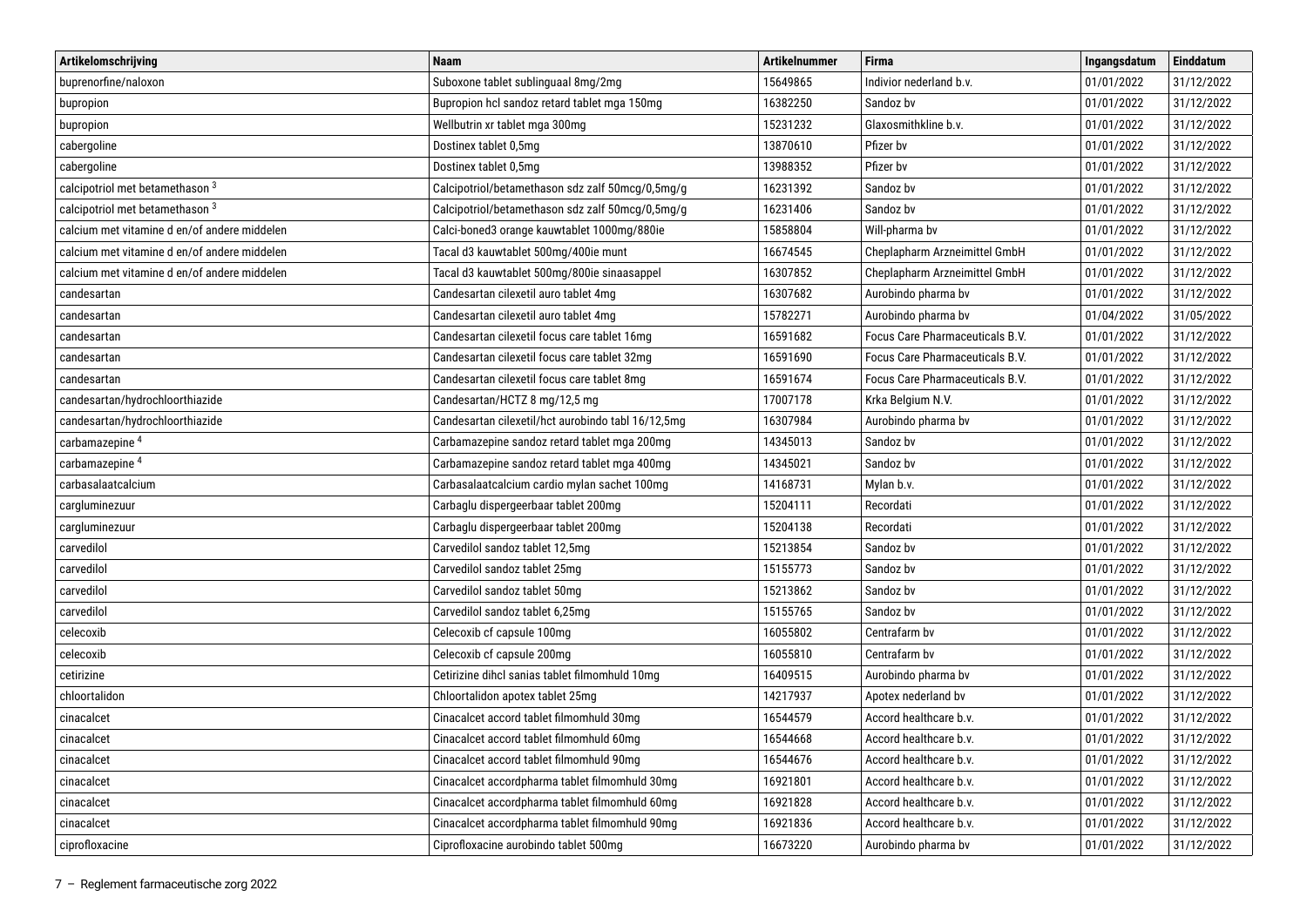| Artikelomschrijving | <b>Naam</b>                                        | <b>Artikelnummer</b> | <b>Firma</b>                            | Ingangsdatum | Einddatum  |
|---------------------|----------------------------------------------------|----------------------|-----------------------------------------|--------------|------------|
| citalopram          | Citalopram cf tablet omhuld 10mg                   | 15416143             | Centrafarm by                           | 01/01/2022   | 31/12/2022 |
| citalopram          | Citalopram mylan tablet omhuld 20mg                | 14881497             | Mylan b.v.                              | 01/01/2022   | 31/12/2022 |
| citalopram          | Citalopram sandoz tablet omhuld 30mg               | 15206696             | Sandoz bv                               | 01/01/2022   | 31/12/2022 |
| citalopram          | Citalopram sandoz tablet omhuld 40mg               | 15155757             | Sandoz bv                               | 01/01/2022   | 31/12/2022 |
| claritromycine      | Claritromycine sun tablet 500mg                    | 16329724             | Sun pharmaceutical industries europe by | 01/01/2022   | 31/12/2022 |
| claritromycine      | Klacid sr tablet mga 500mg                         | 14164191             | Mylan b.v.                              | 01/01/2022   | 31/12/2022 |
| clindamycine        | Clindamycine sandoz capsule 300mg                  | 15189627             | Sandoz bv                               | 01/01/2022   | 31/12/2022 |
| clobetasol          | Eczoria creme 0,5mg/g                              | 16769082             | Xiromed                                 | 01/01/2022   | 31/12/2022 |
| clomipramine        | Clomipramine hcl mylan retard tablet mga 75mg      | 14877813             | Mylan b.v.                              | 01/01/2022   | 31/12/2022 |
| clomipramine        | Clomipramine hcl mylan retard tablet mga 75mg      | 15855775             | Mylan b.v.                              | 01/01/2022   | 31/12/2022 |
| clopidogrel         | Grepid tablet filmomhuld 75mg                      | 16188527             | Glenmark pharmaceuticals europe limited | 01/01/2022   | 31/12/2022 |
| clozapine           | Clozapine accord tablet 100mg                      | 16666704             | Accord healthcare b.v.                  | 01/01/2022   | 31/12/2022 |
| clozapine           | Clozapine accord tablet 25mg                       | 16666682             | Accord healthcare b.v.                  | 01/01/2022   | 31/12/2022 |
| clozapine           | Clozapine cf tablet 200mg                          | 16333497             | Centrafarm by                           | 01/01/2022   | 31/12/2022 |
| codeine             | Codeinefosfaat expharma tablet 10mg                | 16799658             | Prolepha research bv                    | 01/01/2022   | 31/12/2022 |
| codeine             | Codeinefosfaat expharma tablet 15mg                | 16799666             | Prolepha research bv                    | 01/01/2022   | 31/12/2022 |
| codeine             | Codeinefosfaat expharma tablet 20mg                | 16799674             | Prolepha research bv                    | 01/01/2022   | 31/12/2022 |
| colchicine          | Colchicine aurobindo tablet 0,5mg                  | 15419886             | Aurobindo pharma bv                     | 01/01/2022   | 31/12/2022 |
| colecalciferol      | Cholecalciferol 25000ie focus care capsule         | 17003911             | Focus Care Pharmaceuticals B.V.         | 01/01/2022   | 31/12/2022 |
| colecalciferol      | Vitamine D will capsule 50000ie                    | 16969766             | Will-pharma bv                          | 01/01/2022   | 31/12/2022 |
| darunavir           | Darunavir xiromed tablet filmomhuld 600mg          | 16779827             | Xiromed                                 | 01/01/2022   | 31/12/2022 |
| darunavir           | Darunavir xiromed tablet filmomhuld 800mg          | 16779851             | Xiromed                                 | 01/01/2022   | 31/12/2022 |
| deferasirox         | Deferasirox aurobindo tablet filmomhuld 90mg       | 17080126             | Aurobindo pharma bv                     | 01/05/2022   | 31/12/2022 |
| deferasirox         | Deferasirox aurobindo tablet filmomhuld 180mg      | 17080134             | Aurobindo pharma bv                     | 01/05/2022   | 31/12/2022 |
| deferasirox         | Deferasirox aurobindo tablet filmomhuld 360mg      | 17080142             | Aurobindo pharma bv                     | 01/05/2022   | 31/12/2022 |
| desloratadine       | Desloratadine double-e tablet filmomhuld 5mg       | 16961781             | Prolepha research bv                    | 01/01/2022   | 31/12/2022 |
| desmopressine       | Desmopressine acetaat mylan tablet 0,2mg           | 15753409             | Mylan b.v.                              | 01/01/2022   | 31/12/2022 |
| desmopressine       | Desmopressine mylan neusspray 10mcg/do flacon 60do | 15527182             | Mylan b.v.                              | 01/01/2022   | 31/12/2022 |
| desogestrel         | Zarelle 75 microgram filmomhulde tabletten         | 16935802             | Qliniq bv                               | 01/01/2022   | 31/12/2022 |
| diazepam            | Diazepam apotex tablet 10mg                        | 14210592             | Apotex nederland bv                     | 01/01/2022   | 30/06/2022 |
| diazepam            | Diazepam aurobindo tablet 10mg                     | 17120861             | Aurobindo pharma bv                     | 01/07/2022   | 31/12/2022 |
| diclofenac-natrium  | Diclofenac natrium aurobindo ret tablet mga 75mg   | 14271338             | Aurobindo pharma bv                     | 01/01/2022   | 31/12/2022 |
| diclofenac-natrium  | Diclofenac natrium aurobindo tablet msr 50mg       | 13866699             | Aurobindo pharma bv                     | 01/01/2022   | 31/12/2022 |
| diltiazem           | Diltiazem hcl mylan retard capsule mga 180mg       | 15736253             | Mylan b.v.                              | 01/01/2022   | 31/12/2022 |
| diltiazem           | Diltiazem hcl mylan retard capsule mga 200mg       | 15736261             | Mylan b.v.                              | 01/01/2022   | 31/12/2022 |
| diltiazem           | Diltiazem hcl mylan retard capsule mga 240mg       | 15736288             | Mylan b.v.                              | 01/01/2022   | 31/12/2022 |
| diltiazem           | Diltiazem hcl mylan retard capsule mga 300mg       | 15736296             | Mylan b.v.                              | 01/01/2022   | 31/12/2022 |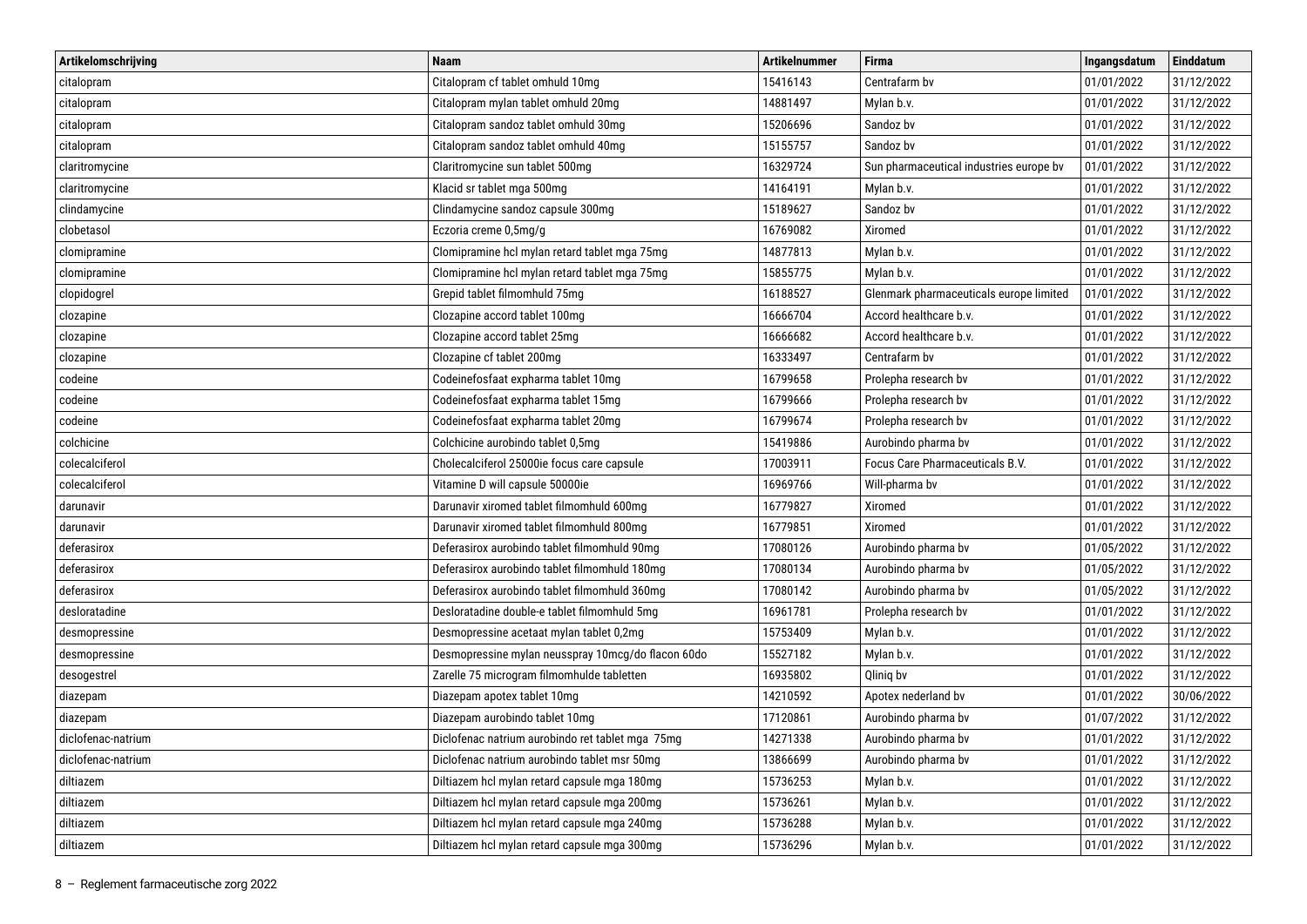| Artikelomschrijving                   | <b>Naam</b>                                           | <b>Artikelnummer</b> | <b>Firma</b>                            | Ingangsdatum | Einddatum  |
|---------------------------------------|-------------------------------------------------------|----------------------|-----------------------------------------|--------------|------------|
| domperidon                            | Domperidon accord tablet 10mg                         | 15538206             | Accord healthcare b.v.                  | 01/01/2022   | 31/12/2022 |
| doxazosine                            | Doxazosine aurobindo retard tablet mva 4mg            | 15527239             | Aurobindo pharma bv                     | 01/01/2022   | 31/12/2022 |
| doxazosine                            | Doxazosine mylan retard tablet mva 8mg                | 15732967             | Mylan b.v.                              | 01/01/2022   | 31/12/2022 |
| doxycycline                           | Doxycycline dispertablet 100mg                        | 16972848             | Focus Care Pharmaceuticals B.V.         | 01/01/2022   | 31/12/2022 |
| duloxetine                            | Duloxetine pensa capsule msr 30mg                     | 16189981             | Prolepha research bv                    | 01/01/2022   | 31/12/2022 |
| duloxetine                            | Duloxetine pensa capsule msr 60mg                     | 16190009             | Prolepha research bv                    | 01/01/2022   | 31/12/2022 |
| dutasteride                           | Dutasteride accord capsule 0,5mg                      | 16538307             | Accord healthcare b.v.                  | 01/01/2022   | 31/12/2022 |
| dutasteride/tamsulosine               | Dutasteride/tamsulosine hcl capsule 0,5/0,4mg         | 16920511             | Aurobindo pharma bv                     | 01/01/2022   | 31/12/2022 |
| efavirenz                             | Efavirenz mylan tablet filmomhuld 600mg               | 15950646             | Mylan b.v.                              | 01/01/2022   | 31/12/2022 |
| eletriptan                            | Eletriptan biogaran tablet filmomhuld 40mg            | 16727061             | Prolepha research bv                    | 01/01/2022   | 31/12/2022 |
| emtricitabine/tenofovirdiso           | Emtricitabine/tenofovirdis mylan tab omh 200/245mg    | 16535294             | Mylan b.v.                              | 01/01/2022   | 31/12/2022 |
| emtricitabine/tenofovirdiso/efavirenz | Efavirenz/emtric/tenof myl tb filmom 600/200/245mg    | 16602196             | Mylan b.v.                              | 01/01/2022   | 31/12/2022 |
| enalapril                             | Enalapril maleaat aurobindo tablet 5mg                | 16829131             | Aurobindo pharma bv                     | 01/01/2022   | 31/12/2022 |
| enalapril/enalaprilaat                | Enalapril maleaat sandoz tablet 10mg                  | 15369331             | Sandoz bv                               | 01/01/2022   | 31/12/2022 |
| enalapril/enalaprilaat                | Enalapril maleaat sandoz tablet 20mg                  | 15369358             | Sandoz bv                               | 01/01/2022   | 31/12/2022 |
| enalapril/enalaprilaat                | Enalapril maleaat sandoz tablet 20mg                  | 15145212             | Sandoz bv                               | 01/01/2022   | 31/12/2022 |
| enalapril/ hydrochloorthiazide        | Enalapril/hydrochloorthiazide aur tabl 20/12,5mg      | 14829266             | Aurobindo pharma bv                     | 01/03/2022   | 31/12/2022 |
| entacapon                             | Entacapone unichem tablet filmomhuld 200mg            | 15950999             | Prolepha research bv                    | 01/01/2022   | 31/12/2022 |
| entecavir                             | Entecavir glenmark tablet filmomhuld 0,5mg            | 16550862             | Glenmark pharmaceuticals europe limited | 01/01/2022   | 31/12/2022 |
| entecavir                             | Entecavir glenmark tablet filmomhuld 1mg              | 16550870             | Glenmark pharmaceuticals europe limited | 01/01/2022   | 31/12/2022 |
| eplerenon                             | Inspra tablet 25mg                                    | 14931567             | Mylan b.v.                              | 01/01/2022   | 31/12/2022 |
| eplerenon                             | Inspra tablet 50mg                                    | 14931583             | Mylan b.v.                              | 01/01/2022   | 31/12/2022 |
| epoprostenol                          | Veletri infusiepoeder flacon 0,5mg                    | 15917681             | Actelion pharmaceuticals nederland bv   | 01/01/2022   | 31/12/2022 |
| epoprostenol                          | Veletri infusiepoeder flacon 1,5mg                    | 15917703             | Actelion pharmaceuticals nederland by   | 01/01/2022   | 31/12/2022 |
| escitalopram                          | Escitalopram accord tablet filmomhuld 5mg             | 16148436             | Accord healthcare b.v.                  | 01/01/2022   | 31/12/2022 |
| escitalopram                          | Escitalopram aurobindo tablet filmomhuld 15mg         | 16037170             | Aurobindo pharma bv                     | 01/01/2022   | 31/12/2022 |
| escitalopram                          | Escitalopram focus druppels 20mg/ml                   | 16026624             | Focus Care Pharmaceuticals B.V.         | 01/01/2022   | 31/12/2022 |
| esomeprazol                           | Esomeprazol aristo capsule msr 20mg                   | 16193407             | Prolepha research bv                    | 01/01/2022   | 31/12/2022 |
| esomeprazol                           | Esomeprazol aristo capsule msr 40mq                   | 16193415             | Prolepha research bv                    | 01/01/2022   | 31/12/2022 |
| estradiol                             | Estradiol sandoz pleister transderm 50mcg/24uur       | 15195465             | Sandoz bv                               | 01/01/2022   | 31/12/2022 |
| estradiol                             | Zumenon tablet 2mg                                    | 13652281             | Mylan b.v.                              | 01/01/2022   | 31/12/2022 |
| ethinylestra/etono                    | Ornibel ring vaginaal                                 | 16739167             | Xiromed                                 | 01/01/2022   | 31/12/2022 |
| ethinylestradiol met desogestrel      | Drospirenon/ethinylestr 24+4 xiromed tab omh 3/0,02mg | 16746600             | Xiromed                                 | 01/01/2022   | 31/12/2022 |
| ethinylestradiol met desogestrel      | Ethinylestradiol/desogestr foc tb omh 0,03/0,15mg     | 16414640             | Focus Care Pharmaceuticals B.V.         | 01/01/2022   | 31/12/2022 |
| ethinylestradiol met desogestrel      | Ethinylestradiol/desogestr myl tablet 0,02/0,15mg     | 16306317             | Mylan b.v.                              | 01/01/2022   | 31/12/2022 |
| ethinylestradiol met drospirenon      | Drospirenon/ethinylestradiol aur tabl omh 3/0,03mg    | 16592514             | Aurobindo pharma bv                     | 01/01/2022   | 31/12/2022 |
| ethinylestradiol met levonorgestrel   | Ethinylestradiol/levonorg focus tab omh 0,02/0,1mg    | 16405056             | <b>Focus Care Pharmaceuticals B.V.</b>  | 01/01/2022   | 31/12/2022 |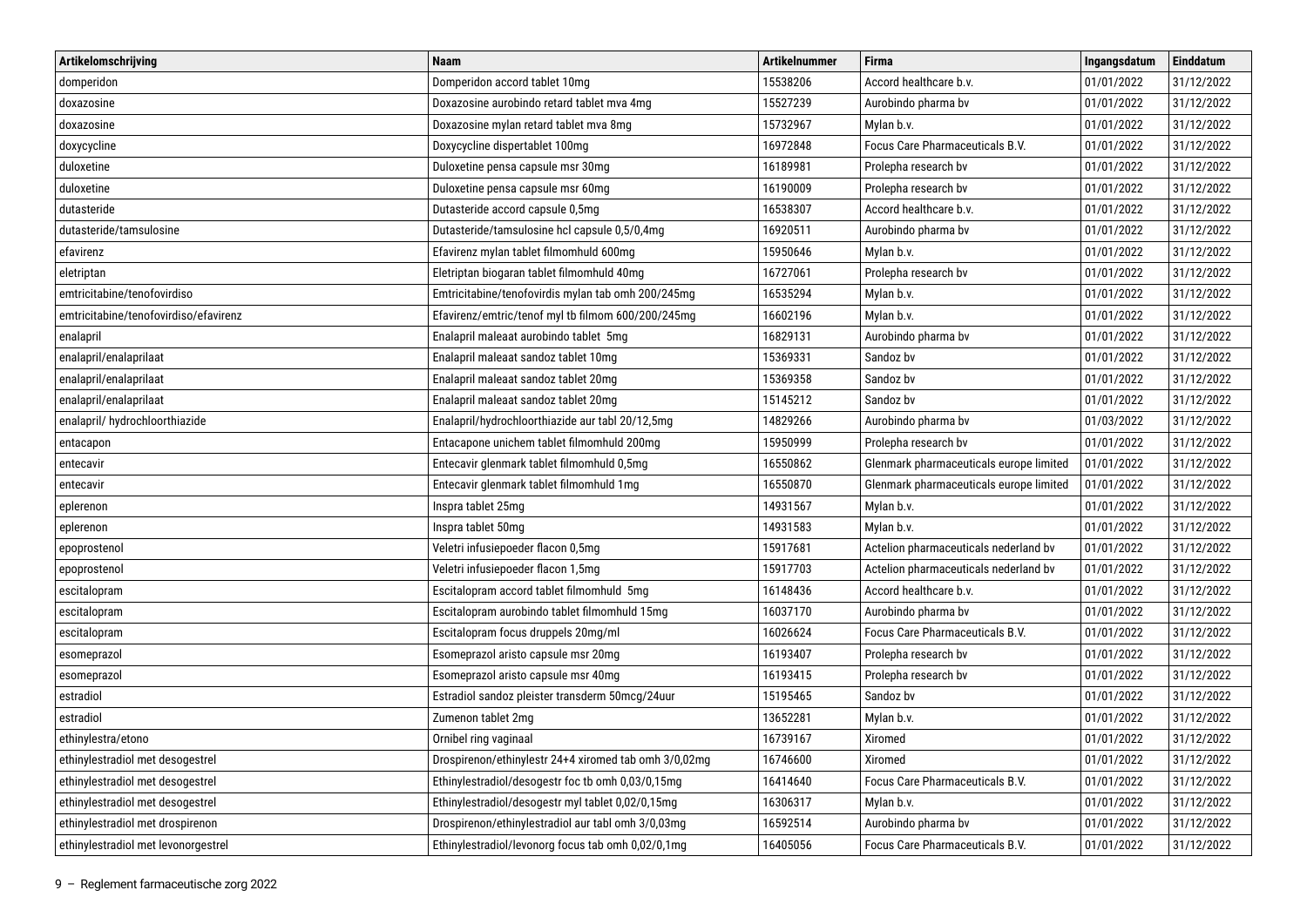| Artikelomschrijving                 | <b>Naam</b>                                        | <b>Artikelnummer</b> | <b>Firma</b>                            | Ingangsdatum | Einddatum  |
|-------------------------------------|----------------------------------------------------|----------------------|-----------------------------------------|--------------|------------|
| ethinylestradiol met levonorgestrel | Levonorgestrel/ethinylestr foc tab omh 0,15/0,03mg | 16785983             | Focus Care Pharmaceuticals B.V.         | 01/01/2022   | 31/12/2022 |
| ethinylestradiol/gestodeen          | Gestodeen/ethinylestradiol act tabl 0,075/0,03mg   | 16592530             | Aurobindo pharma bv                     | 01/01/2022   | 31/12/2022 |
| etoricoxib                          | Etoricoxib glenmark tablet filmomhuld 60mg         | 16529960             | Glenmark pharmaceuticals europe limited | 01/01/2022   | 31/12/2022 |
| etoricoxib                          | Etoricoxib glenmark tablet filmomhuld 90mg         | 16529979             | Glenmark pharmaceuticals europe limited | 01/01/2022   | 31/12/2022 |
| etoricoxib                          | Etoricoxib mylan tablet filmomhuld 30mg            | 16530985             | Mylan b.v.                              | 01/01/2022   | 31/12/2022 |
| exemestaan                          | Exemestaan accord tablet filmomhuld 25mg           | 15697363             | Accord healthcare b.v.                  | 01/01/2022   | 31/12/2022 |
| ezetimib met simvastatine           | Ezetimibe/simvastatine sun tablet 10/20mg          | 16791851             | Sun pharmaceutical industries europe by | 01/01/2022   | 31/12/2022 |
| ezetimib met simvastatine           | Ezetimibe/simvastatine sun tablet 10/40mg          | 16791878             | Sun pharmaceutical industries europe by | 01/01/2022   | 31/12/2022 |
| ezetimibe                           | Ezetimibe glenmark tablet 10mg                     | 16644840             | Glenmark pharmaceuticals europe limited | 01/01/2022   | 31/12/2022 |
| febuxostat                          | Febuxostat Xiromed Tablet Filmomhuld 120Mg         | 16810368             | Xiromed                                 | 01/01/2022   | 31/12/2022 |
| febuxostat                          | Febuxostat Xiromed Tablet Filmomhuld 80Mg          | 16810341             | Xiromed                                 | 01/01/2022   | 31/12/2022 |
| felodipine                          | Felodipine aurobindo retard tablet mga 10mg        | 15811778             | Aurobindo pharma by                     | 01/01/2022   | 31/12/2022 |
| felodipine                          | Felodipine sandoz retard tablet mva 5mg            | 16012437             | Sandoz bv                               | 01/01/2022   | 31/12/2022 |
| fentanyl                            | Abstral tablet sublinguaal 100mcg                  | 15704580             | Kyowa Kirin pharma bv                   | 01/01/2022   | 31/12/2022 |
| fentanyl                            | Abstral tablet sublinguaal 100mcg                  | 15704599             | Kyowa Kirin pharma bv                   | 01/01/2022   | 31/12/2022 |
| fentanyl                            | Abstral tablet sublinguaal 200mcg                  | 15704602             | Kyowa Kirin pharma bv                   | 01/01/2022   | 31/12/2022 |
| fentanyl                            | Abstral tablet sublinguaal 200mcg                  | 15704610             | Kyowa Kirin pharma bv                   | 01/01/2022   | 31/12/2022 |
| fentanyl                            | Abstral tablet sublinguaal 300mcg                  | 15704629             | Kyowa Kirin pharma bv                   | 01/01/2022   | 31/12/2022 |
| fentanyl                            | Abstral tablet sublinguaal 600mcg                  | 15704645             | Kyowa Kirin pharma bv                   | 01/01/2022   | 31/12/2022 |
| fentanyl                            | Abstral tablet sublinguaal 800mcg                  | 15704653             | Kyowa Kirin pharma bv                   | 01/01/2022   | 31/12/2022 |
| fentanyl                            | Abstral tablet sublinguaal 400mcg                  | 15704637             | Kyowa Kirin pharma bv                   | 01/01/2022   | 31/12/2022 |
| fentanyl                            | Fentanyl matrix aurobindo pleister 100mcg/uur      | 16746422             | Aurobindo pharma bv                     | 01/01/2022   | 31/12/2022 |
| fentanyl                            | Fentanyl matrix aurobindo pleister 25mcg/uur       | 16746392             | Aurobindo pharma bv                     | 01/01/2022   | 31/12/2022 |
| fentanyl                            | Fentanyl matrix aurobindo pleister 50mcg/uur       | 16746406             | Aurobindo pharma bv                     | 01/01/2022   | 31/12/2022 |
| fentanyl                            | Fentanyl matrix aurobindo pleister 75mcg/uur       | 16746414             | Aurobindo pharma bv                     | 01/01/2022   | 31/12/2022 |
| fentanyl                            | Fentanyl 1A Pharma Matrixpleister 12 µg/uur        | 16946723             | 1A Pharma                               | 01/01/2022   | 31/12/2022 |
| ferrofumaraat                       | Ferrofumaraat cf tablet 200mg                      | 14880083             | Centrafarm by                           | 01/01/2022   | 31/12/2022 |
| fexofenadine                        | Fexofenadine hcl mylan tablet omhuld 180mg         | 15337065             | Mylan b.v.                              | 01/01/2022   | 31/12/2022 |
| finasteride                         | Finasteride aurobindo tablet filmomhuld 5mg        | 16117964             | Aurobindo pharma by                     | 01/01/2022   | 31/12/2022 |
| flecainide                          | Flecainideacetaat aurobindo tablet 100mg           | 16237773             | Aurobindo pharma bv                     | 01/01/2022   | 31/12/2022 |
| flecainide                          | Flecainideacetaat aurobindo tablet 50mg            | 16237765             | Aurobindo pharma bv                     | 01/01/2022   | 31/12/2022 |
| flecainide                          | Flecainideacetaat cf retard capsule mva 100mg      | 15993361             | Centrafarm by                           | 01/01/2022   | 31/12/2022 |
| flecainide                          | Flecainideacetaat cf retard capsule mva 150mg      | 15993388             | Centrafarm by                           | 01/01/2022   | 31/12/2022 |
| flecainide                          | Flecainideacetaat cf retard capsule mva 200mg      | 15993396             | Centrafarm by                           | 01/01/2022   | 31/12/2022 |
| flecainide                          | Flecainideacetaat cf retard capsule mva 50mg       | 15993353             | Centrafarm bv                           | 01/01/2022   | 31/12/2022 |
| flucloxacilline                     | Flucloxacilline mylan capsule 500mg                | 15933601             | Mylan b.v.                              | 01/01/2022   | 31/12/2022 |
| fluconazol                          | Fluconazol aurobindo capsule 150mg                 | 16289374             | Aurobindo pharma bv                     | 01/01/2022   | 31/12/2022 |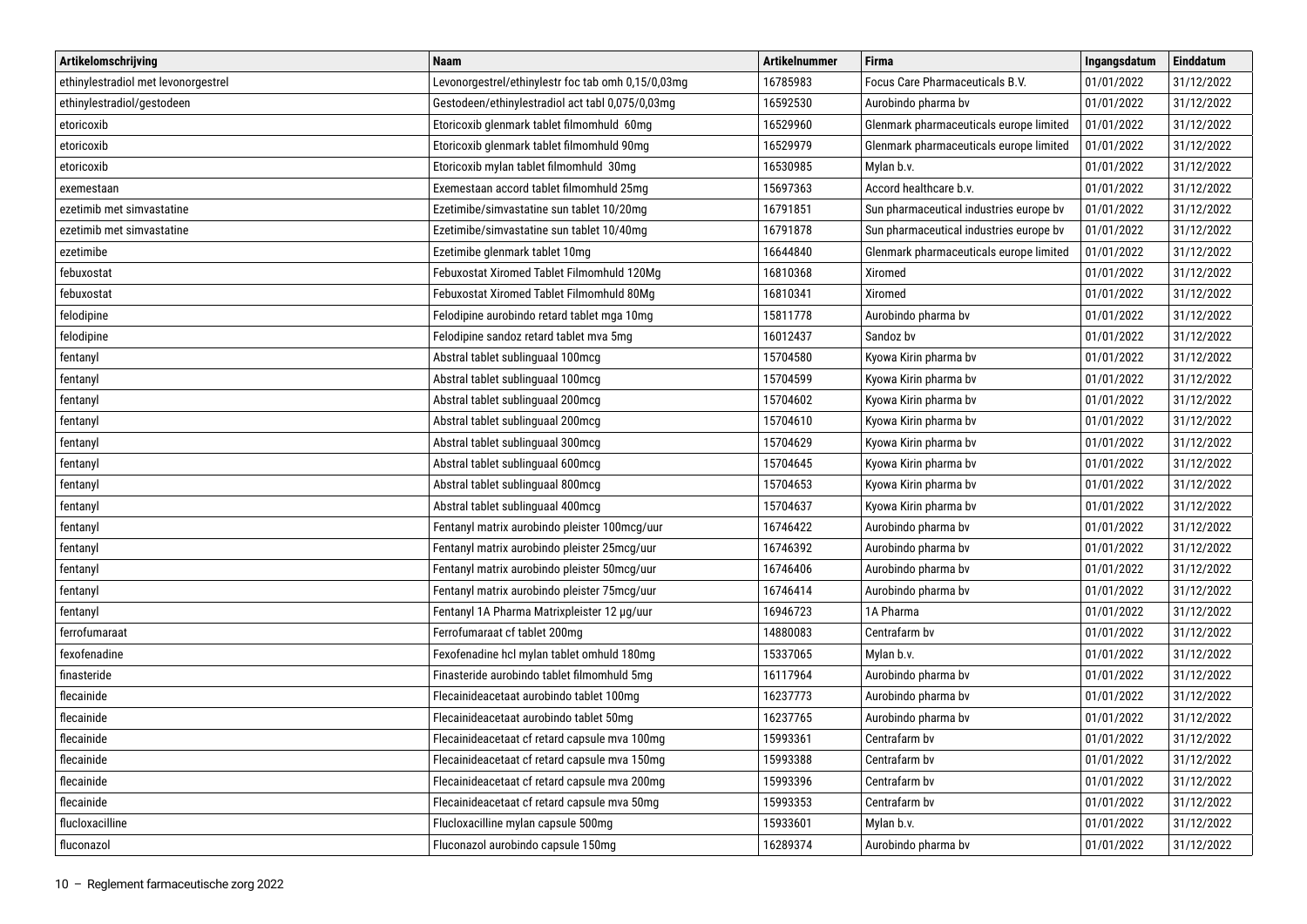| Artikelomschrijving                | <b>Naam</b>                                       | <b>Artikelnummer</b> | <b>Firma</b>                    | Ingangsdatum | <b>Einddatum</b> |
|------------------------------------|---------------------------------------------------|----------------------|---------------------------------|--------------|------------------|
| fluoxetine                         | Fluoxetine cf disp tablet 20mg                    | 14744295             | Centrafarm by                   | 01/01/2022   | 31/12/2022       |
| fluoxetine                         | Fluoxetine aurobindo capsule 20mg                 | 16551621             | Aurobindo pharma by             | 01/01/2022   | 31/12/2022       |
| fluticason                         | Cortifil creme 0,5mg/g                            | 16382307             | Qlinig by                       | 01/01/2022   | 31/12/2022       |
| fluticason                         | Fluticasonpropionaat fc neusspr 50mcg/do fl 150do | 15731758             | Focus Care Pharmaceuticals B.V. | 01/01/2022   | 31/12/2022       |
| fluticason <sup>5</sup>            | Fluticasonpropionaat vinc aer 125mcg/do 120do+inh | 16311108             | Focus Care Pharmaceuticals B.V. | 01/01/2022   | 31/12/2022       |
| fluticason <sup>5</sup>            | Fluticasonpropionaat vinc aer 250mcg/do 120do+inh | 16311116             | Focus Care Pharmaceuticals B.V. | 01/01/2022   | 31/12/2022       |
| fluvastatine                       | Fluvastatine aurobindo sr tablet mva 80mg         | 15448045             | Aurobindo pharma bv             | 01/01/2022   | 31/12/2022       |
| fluvoxamine                        | Fluvoxamine maleaat mylan tablet 50mg             | 14850885             | Mylan b.v.                      | 01/01/2022   | 31/12/2022       |
| fluvoxamine                        | Fluvoxamine maleaat mylan tablet 100mg            | 14850893             | Mylan b.v.                      | 01/01/2022   | 31/12/2022       |
| foliumzuur                         | Foliumzuur aurobindo tablet 5mg                   | 16607376             | Aurobindo pharma bv             | 01/01/2022   | 31/12/2022       |
| fosfomycine                        | Fosfomycine 1a pharma 3000 mg                     | 16932528             | 1A Pharma                       | 01/01/2022   | 31/12/2022       |
| fosinopril                         | Fosinoprilnatrium aurobindo tablet 10mg           | 16307690             | Aurobindo pharma by             | 01/01/2022   | 31/12/2022       |
| fosinopril                         | Fosinoprilnatrium aurobindo tablet 10mg           | 16288904             | Aurobindo pharma bv             | 01/01/2022   | 31/12/2022       |
| fosinopril                         | Fosinoprilnatrium aurobindo tablet 20mg           | 16307704             | Aurobindo pharma bv             | 01/01/2022   | 31/12/2022       |
| frovatriptan                       | Frovatriptan prolepha tablet filmomhuld 2,5mg     | 16759974             | Prolepha research by            | 01/01/2022   | 31/12/2022       |
| fulvestrant                        | Fulvestrant xiromed injvlst 50mg/ml wwsp 5ml      | 16953177             | Xiromed                         | 01/01/2022   | 31/12/2022       |
| furosemide                         | Furosemide cf tablet 20mg                         | 14695189             | Centrafarm bv                   | 01/01/2022   | 31/12/2022       |
| furosemide                         | Furosemide sandoz tablet 40mg                     | 15192202             | Sandoz by                       | 01/01/2022   | 31/12/2022       |
| fusidinezuur                       | Fusidinezuur focus creme 20mg/g                   | 15808505             | Focus Care Pharmaceuticals B.V. | 01/01/2022   | 31/12/2022       |
| gabapentine                        | Gabapentine aurobindo capsule 100mg               | 16061535             | Aurobindo pharma bv             | 01/01/2022   | 31/12/2022       |
| gabapentine                        | Gabapentine aurobindo capsule 300mg               | 16061543             | Aurobindo pharma bv             | 01/01/2022   | 31/12/2022       |
| gabapentine                        | Gabapentine aurobindo capsule 400mg               | 15703991             | Aurobindo pharma bv             | 01/01/2022   | 31/12/2022       |
| gabapentine                        | Gabapentine aurobindo tablet filmomhuld 600mg     | 15817253             | Aurobindo pharma bv             | 01/01/2022   | 31/12/2022       |
| galantamine                        | Galantamine cf retard capsule mva 24mg            | 15923134             | Centrafarm bv                   | 01/01/2022   | 31/12/2022       |
| gemfibrozil                        | Gemfibrozil aurobindo tablet 600mg                | 14957094             | Aurobindo pharma bv             | 01/01/2022   | 31/12/2022       |
| gemfibrozil                        | Gemfibrozil apotex tablet 600mg                   | 14579197             | Apotex nederland bv             | 01/01/2022   | 31/12/2022       |
| glatirameer                        | Glatirameeracetaat mylan injvlst 20mg/ml wwsp 1ml | 16318587             | Mylan b.v.                      | 01/01/2022   | 31/12/2022       |
| glatirameer                        | Glatirameeracetaat mylan injvlst 40mg/ml wwsp 1ml | 16595335             | Mylan b.v.                      | 01/01/2022   | 31/12/2022       |
| gliclazide                         | Gliclazide mylan retard tablet mga 30mg           | 15356639             | Mylan b.v.                      | 01/01/2022   | 31/12/2022       |
| gliclazide                         | Gliclazide mylan retard tablet mga 80mg           | 15855716             | Mylan b.v.                      | 01/01/2022   | 31/12/2022       |
| glimepiride                        | Glimepiride aurobindo tablet 1mg                  | 16731085             | Aurobindo pharma by             | 01/01/2022   | 31/12/2022       |
| glimepiride                        | Glimepiride aurobindo tablet 3mg                  | 16731107             | Aurobindo pharma by             | 01/01/2022   | 31/12/2022       |
| glimepiride                        | Glimepiride aurobindo tablet 4mg                  | 16370252             | Aurobindo pharma bv             | 01/01/2022   | 31/12/2022       |
| hydrochloorthiazide                | Hydrochloorthiazide mylan tablet 12,5mg           | 15838579             | Mylan b.v.                      | 01/01/2022   | 31/12/2022       |
| hydrochloorthiazide                | Hydrochloorthiazide mylan tablet 25mg             | 15838595             | Mylan b.v.                      | 01/01/2022   | 31/12/2022       |
| hydrochloorthiazide                | Hydrochloorthiazide sandoz tablet 50mg            | 15695883             | Sandoz bv                       | 01/01/2022   | 31/12/2022       |
| hydrocortison met overige middelen | Miconazolnitraat/hydroc rp hydrof creme 20/10mg/g | 14159589             | Pharmachemie bv                 | 01/01/2022   | 31/12/2022       |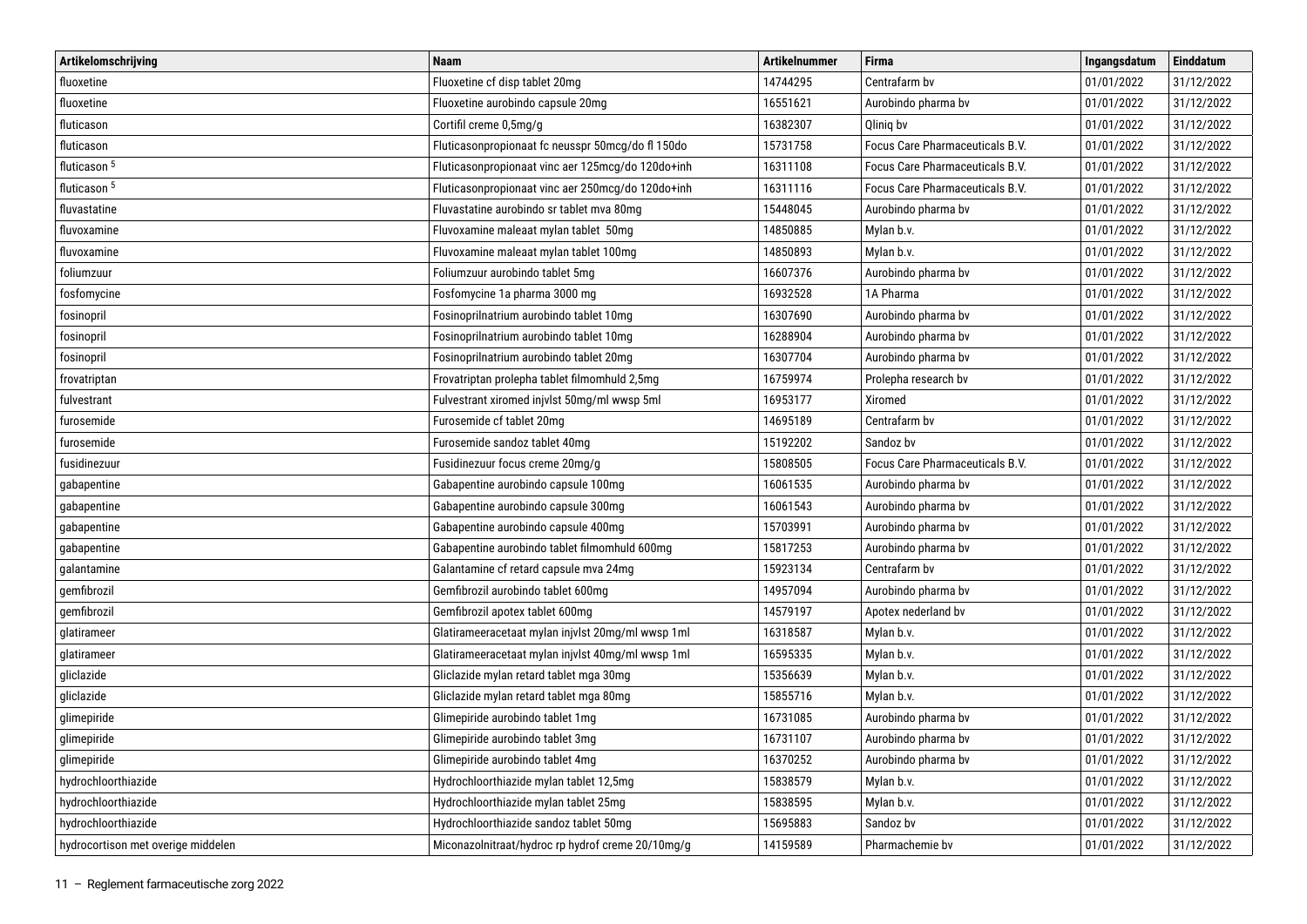| Artikelomschrijving            | <b>Naam</b>                                                | <b>Artikelnummer</b> | <b>Firma</b>                            | Ingangsdatum | <b>Einddatum</b> |
|--------------------------------|------------------------------------------------------------|----------------------|-----------------------------------------|--------------|------------------|
| hydroxocobalamine              | Hydroxocobalamine hcl cf injvlst 500mcg/ml amp 2ml         | 14060566             | Centrafarm bv                           | 01/01/2022   | 31/12/2022       |
| hydroxyboterzuur               | Natriumoxybaat accord drank 500mg/ml                       | 16878337             | Accord healthcare b.v.                  | 01/01/2022   | 31/12/2022       |
| hydroxychloroquine             | Plaquenil tablet omhuld 200mg                              | 16281098             | Sanofi-aventis netherlands b.v.         | 01/01/2022   | 31/12/2022       |
| ibuprofen                      | Ibuprofen 600mg aurobindo                                  | 16773934             | Aurobindo pharma bv                     | 01/01/2022   | 31/12/2022       |
| icatibinant                    | Icatibinant injvlst 10mg/ml wwsp 3ml                       | 17109507             | Xiromed                                 | 01/05/2022   | 31/12/2022       |
| insuline aspart <sup>6</sup>   | Insuline aspart sanofi penfill injvlst 100e/ml patroon 3ml | 16949196             | Sanofi-aventis netherlands b.v.         | 01/01/2022   | 31/12/2022       |
| insuline aspart <sup>6</sup>   | Insuline aspart sanofi solostar injvlst 100e/ml pen 3ml    | 16949226             | Sanofi-aventis netherlands b.v.         | 01/01/2022   | 31/12/2022       |
| insuline aspart <sup>6</sup>   | Insuline Aspart Sanofi Vial                                | 17050014             | Sanofi-aventis netherlands b.v.         | 01/01/2022   | 31/12/2022       |
| insuline glargine <sup>6</sup> | Abasaglar injvlst 100e/ml pen 3ml                          | 16231635             | Eli lilly                               | 01/01/2022   | 31/12/2022       |
| insuline isofaan 6             | Insulatard flexpen inj 100ie/ml pen 3ml                    | 14816024             | Novo nordisk bv                         | 01/01/2022   | 31/12/2022       |
| insuline isofaan <sup>6</sup>  | Insulatard penfill inj 100ie/ml patr 3ml                   | 14815982             | Novo nordisk by                         | 01/01/2022   | 31/12/2022       |
| insuline lispro <sup>6</sup>   | Insuline lispro sanof solostar inj 100e/ml pen 3ml         | 16897501             | Sanofi-aventis netherlands b.v.         | 01/01/2022   | 31/12/2022       |
| insuline lispro <sup>6</sup>   | Insuline lispro sanofi injvlst 100e/ml flacon 10ml         | 16897536             | Sanofi-aventis netherlands b.v.         | 01/01/2022   | 31/12/2022       |
| insuline lispro <sup>6</sup>   | Insuline lispro sanofi injvlst 100e/ml patroon 3ml         | 16897528             | Sanofi-aventis netherlands b.v.         | 01/01/2022   | 31/12/2022       |
| ipratropium <sup>5</sup>       | Ipratropiumbromide vinc aer 20mcg/do spb 200do+inh         | 16767705             | Focus Care Pharmaceuticals B.V.         | 01/01/2022   | 31/12/2022       |
| irbesartan                     | Irbesartan sun tablet filmomhuld 75mg                      | 16967488             | Sun pharmaceutical industries europe by | 01/01/2022   | 31/12/2022       |
| irbesartan                     | Irbesartan xiromed tablet 150mg                            | 16861973             | Xiromed                                 | 01/01/2022   | 31/12/2022       |
| irbesartan                     | Irbesartan xiromed tablet 300mg                            | 16869958             | Xiromed                                 | 01/01/2022   | 31/12/2022       |
| irbesartan met diuretica       | Irbesartan/hct xiromed tablet 150/12,5mg                   | 16741129             | Xiromed                                 | 01/01/2022   | 31/12/2022       |
| irbesartan/hydrochloorthiazide | Irbesartan/hct focus tablet 300/12,5mg                     | 16311396             | Focus Care Pharmaceuticals B.V.         | 01/01/2022   | 31/12/2022       |
| irbesartan/hydrochloorthiazide | Irbesartan/hct focus tablet 300/25mg                       | 16311418             | Focus Care Pharmaceuticals B.V.         | 01/01/2022   | 31/12/2022       |
| isosorbidemononitraat          | Isosorbidemononitraat mylan retard tablet mga 60mg         | 15855724             | Mylan b.v.                              | 01/01/2022   | 31/12/2022       |
| isosorbidemononitraat          | Isosorbidemononitraat prh retard tablet mga 30mg           | 16768124             | Focus Care Pharmaceuticals B.V.         | 01/01/2022   | 31/12/2022       |
| isotretinoine                  | Isotretinoine sun capsule 10mg                             | 16751655             | Sun pharmaceutical industries europe by | 01/01/2022   | 31/12/2022       |
| isotretinoine                  | Isotretinoine sun capsule 20mg                             | 16751663             | Sun pharmaceutical industries europe bv | 01/01/2022   | 31/12/2022       |
| itraconazol                    | Itraconazol aurobindo capsule 100mg                        | 16594800             | Aurobindo pharma bv                     | 01/01/2022   | 31/12/2022       |
| ivabradine                     | Ivabradine glenmark tablet filmomhuld 5mg                  | 16644867             | Glenmark pharmaceuticals europe limited | 01/01/2022   | 31/12/2022       |
| ivabradine                     | Ivabradine xiromed tablet filmomhuld 5mg                   | 16829921             | Xiromed                                 | 01/02/2022   | 31/03/2022       |
| ivabradine                     | Ivabradine glenmark tablet filmomhuld 7,5mg                | 16644875             | Glenmark pharmaceuticals europe limited | 01/01/2022   | 31/12/2022       |
| ivabradine                     | Ivabradine aurobindo tablet filmomhuld 7,5mg               | 16644328             | Aurobindo pharma bv                     | 01/02/2022   | 31/03/2022       |
| lactulose                      | Lactulosestroop fresenius 670mg/ml                         | 15624803             | Fresenius kabi nederland by             | 01/01/2022   | 31/12/2022       |
| lamotrigine                    | Lamotrigine aurobindo dispergeerbaar tablet 200mg          | 16237846             | Aurobindo pharma bv                     | 01/01/2022   | 31/12/2022       |
| lamotrigine                    | Lamotrigine aurobindo dispergeerbaar tablet 25mg           | 16117980             | Aurobindo pharma bv                     | 01/01/2022   | 31/12/2022       |
| lamotrigine                    | Lamotrigine mylan dispers tablet 100mg                     | 15051900             | Mylan b.v.                              | 01/01/2022   | 31/12/2022       |
| lamotrigine                    | Lamotrigine mylan dispers tablet 50mg                      | 15051897             | Mylan b.v.                              | 01/01/2022   | 31/12/2022       |
| lanreotide                     | Mytolac 120 injvlst 240mg/ml wwsp 0,5ml                    | 17090989             | Amdipharm Limited                       | 01/04/2022   | 31/12/2022       |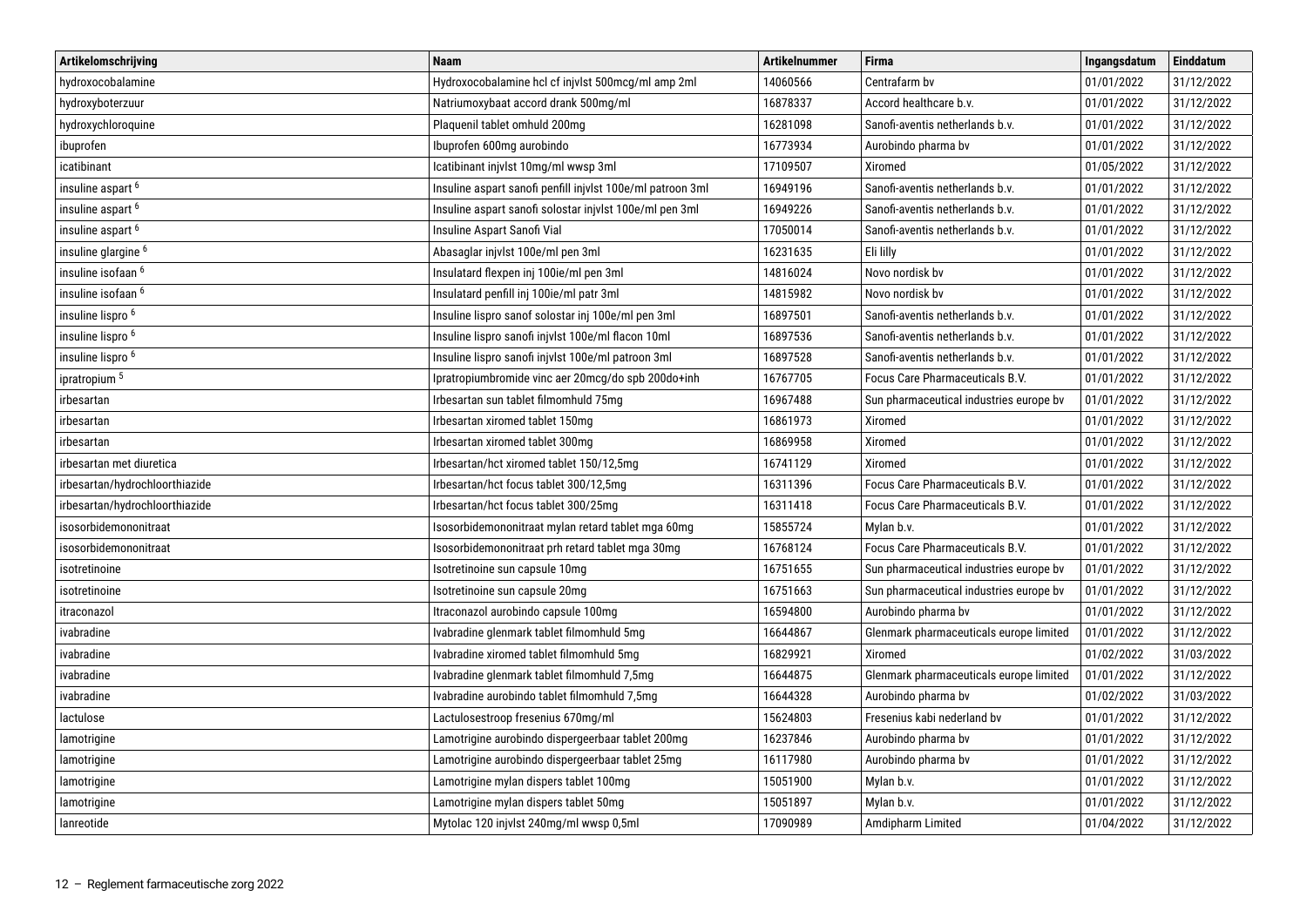| Artikelomschrijving        | <b>Naam</b>                                        | <b>Artikelnummer</b> | <b>Firma</b>                            | Ingangsdatum | <b>Einddatum</b> |
|----------------------------|----------------------------------------------------|----------------------|-----------------------------------------|--------------|------------------|
| lanreotide                 | Mytolac 60 injvlst 120mg/ml wwsp 0,5ml             | 17090962             | Amdipharm Limited                       | 01/04/2022   | 31/12/2022       |
| lanreotide                 | Mytolac 90 injvlst 180mg/ml wwsp 0,5ml             | 17090970             | Amdipharm Limited                       | 01/04/2022   | 31/12/2022       |
| lansoprazol                | Lansoprazol aurobindo capsule msr 30mg             | 15379612             | Aurobindo pharma bv                     | 01/01/2022   | 31/12/2022       |
| latanoprost                | Latanoprost pfizer oogdruppels 50mcg/ml flac 2,5ml | 15748502             | Mylan b.v.                              | 01/01/2022   | 31/12/2022       |
| latanoprost                | Monoprost oogdruppels 50mcg/ml minim 0,2ml         | 15834190             | Thea pharma B.V.                        | 01/01/2022   | 31/12/2022       |
| leflunomide                | Leflunomide tillomed tablet filmomhuld 10mg        | 16932021             | Glenmark pharmaceuticals europe limited | 01/01/2022   | 31/12/2022       |
| leflunomide                | Leflunomide tillomed tablet filmomhuld 20mg        | 16932048             | Glenmark pharmaceuticals europe limited | 01/01/2022   | 31/12/2022       |
| lercanidipine              | Lercanidipine hcl aurobindo tablet omhuld 10mg     | 15557944             | Aurobindo pharma bv                     | 01/01/2022   | 31/12/2022       |
| lercanidipine              | Lercanidipine hcl aurobindo tablet omhuld 20mg     | 15557952             | Aurobindo pharma bv                     | 01/01/2022   | 31/12/2022       |
| letrozol                   | Letrozol accord tablet filmomhuld 2,5mg            | 15703851             | Accord healthcare b.v.                  | 01/01/2022   | 31/12/2022       |
| levetiracetam              | Levetiracetam aurobindo drank 100mg/ml             | 15747255             | Aurobindo pharma bv                     | 01/01/2022   | 31/12/2022       |
| levetiracetam              | Levetiracetam aurobindo tablet filmomhuld 250mg    | 16061527             | Aurobindo pharma bv                     | 01/01/2022   | 31/12/2022       |
| levetiracetam              | Levetiracetam aurobindo tablet filmomhuld 500mg    | 15735044             | Aurobindo pharma bv                     | 01/01/2022   | 31/12/2022       |
| levetiracetam              | Levetiracetam aurobindo tablet filmomhuld 1000mg   | 15735052             | Aurobindo pharma by                     | 01/01/2022   | 31/12/2022       |
| levocarnitine              | Carneus drank 100mg/ml                             | 17018218             | Focus Care Pharmaceuticals B.V.         | 01/01/2022   | 31/12/2022       |
| levocetirizine             | Levocetirizine dihcl focus tablet fo 5mg           | 16980271             | Focus Care Pharmaceuticals B.V.         | 01/01/2022   | 31/12/2022       |
| levocetirizine             | Levocetirizine dihcl focus tablet fo 5mg           | 16980255             | Focus Care Pharmaceuticals B.V.         | 01/01/2022   | 31/12/2022       |
| levofloxacine              | Levofloxacine aurobindo tablet filmomhuld 500mg    | 15817415             | Aurobindo pharma bv                     | 01/01/2022   | 31/12/2022       |
| levothyroxine <sup>4</sup> | Thyrofix tablet 13mcq                              | 16895541             | Focus Care Pharmaceuticals B.V.         | 01/01/2022   | 31/12/2022       |
| levothyroxine <sup>4</sup> | Thyrofix tablet 25mcg                              | 16732227             | Focus Care Pharmaceuticals B.V.         | 01/01/2022   | 31/12/2022       |
| levothyroxine <sup>4</sup> | Thyrofix tablet 50mcg                              | 16895568             | Focus Care Pharmaceuticals B.V.         | 01/01/2022   | 31/12/2022       |
| levothyroxine <sup>4</sup> | Thyrofix tablet 75mcg                              | 16895576             | Focus Care Pharmaceuticals B.V.         | 01/01/2022   | 31/12/2022       |
| levothyroxine <sup>4</sup> | Thyrofix tablet 88mcg                              | 16895584             | Focus Care Pharmaceuticals B.V.         | 01/01/2022   | 31/12/2022       |
| levothyroxine <sup>4</sup> | Thyrofix tablet 100mcg                             | 16732235             | Focus Care Pharmaceuticals B.V.         | 01/01/2022   | 31/12/2022       |
| levothyroxine <sup>4</sup> | Thyrofix tablet 112mcg                             | 16895592             | Focus Care Pharmaceuticals B.V.         | 01/01/2022   | 31/12/2022       |
| levothyroxine <sup>4</sup> | Thyrofix tablet 125mcg                             | 16895606             | Focus Care Pharmaceuticals B.V.         | 01/01/2022   | 31/12/2022       |
| levothyroxine <sup>4</sup> | Thyrofix tablet 137mcg                             | 16895614             | Focus Care Pharmaceuticals B.V.         | 01/01/2022   | 31/12/2022       |
| levothyroxine <sup>4</sup> | Thyrofix tablet 150mcg                             | 16895622             | Focus Care Pharmaceuticals B.V.         | 01/01/2022   | 31/12/2022       |
| levothyroxine <sup>4</sup> | Thyrofix tablet 175mcg                             | 16895630             | Focus Care Pharmaceuticals B.V.         | 01/01/2022   | 31/12/2022       |
| levothyroxine <sup>4</sup> | Thyrofix tablet 62mcg                              | 16925629             | Focus Care Pharmaceuticals B.V.         | 01/01/2022   | 31/12/2022       |
| levothyroxine <sup>4</sup> | Thyrofix tablet 200mcg                             | 17072484             | Focus Care Pharmaceuticals B.V.         | 01/01/2022   | 31/12/2022       |
| lisinopril                 | Lisinopril aurobindo tablet 10mg                   | 16528425             | Aurobindo pharma bv                     | 01/01/2022   | 31/12/2022       |
| lisinopril                 | Lisinopril aurobindo tablet 10mg                   | 16307747             | Aurobindo pharma bv                     | 01/01/2022   | 31/12/2022       |
| lisinopril                 | Lisinopril aurobindo tablet 20mg                   | 16384601             | Aurobindo pharma bv                     | 01/01/2022   | 31/12/2022       |
| lisinopril                 | Lisinopril aurobindo tablet 20mg                   | 16307755             | Aurobindo pharma bv                     | 01/01/2022   | 31/12/2022       |
| lisinopril                 | Lisinopril aurobindo tablet 30mg                   | 16792289             | Aurobindo pharma bv                     | 01/01/2022   | 31/12/2022       |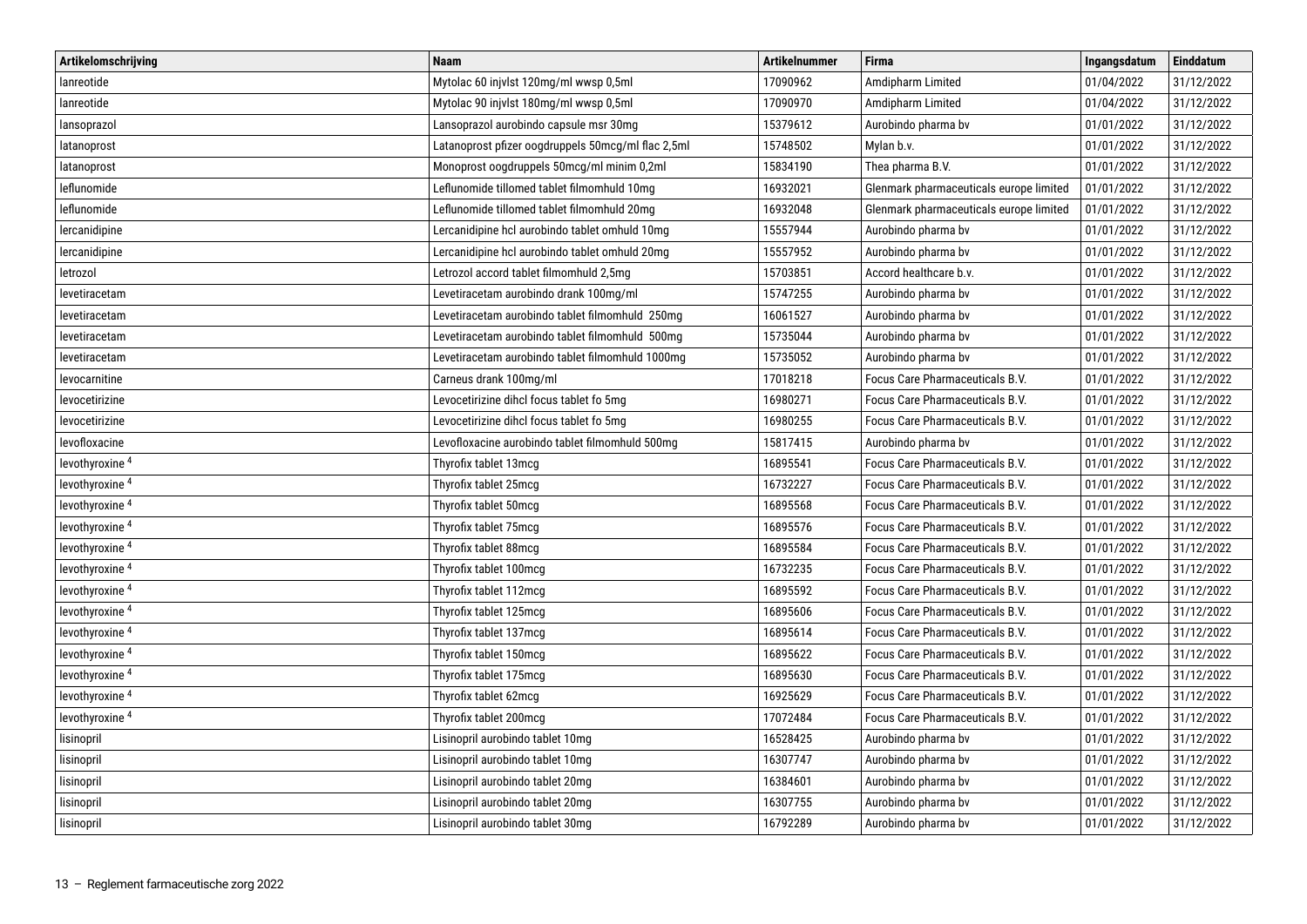| Artikelomschrijving            | <b>Naam</b>                                        | <b>Artikelnummer</b> | <b>Firma</b>               | Ingangsdatum | Einddatum  |
|--------------------------------|----------------------------------------------------|----------------------|----------------------------|--------------|------------|
| lisinopril                     | Lisinopril aurobindo tablet 5mg                    | 16370279             | Aurobindo pharma bv        | 01/01/2022   | 31/12/2022 |
| lisinopril                     | Lisinopril aurobindo tablet 5mg                    | 16307739             | Aurobindo pharma bv        | 01/01/2022   | 31/12/2022 |
| lisinopril/hydrochloorthiazide | Lisinopril/hydrochloorth aurobindo tabl 20/12,5mg  | 17007909             | Aurobindo pharma bv        | 01/01/2022   | 31/12/2022 |
| loperamide                     | Loperamide hcl sanias capsule 2mg                  | 16746430             | Aurobindo pharma bv        | 01/01/2022   | 31/12/2022 |
| lopinavir/ritonavir            | Lopinavir/ritonavir mylan tablet filmomh 200/50mg  | 16820452             | Mylan b.v.                 | 01/01/2022   | 31/12/2022 |
| loratadine                     | Loratadine sanias tablet 10mg                      | 17034701             | Aurobindo pharma bv        | 01/01/2022   | 31/12/2022 |
| lorazepam                      | Lorazepam prolepha tablet 1mg                      | 16754662             | Prolepha research bv       | 01/01/2022   | 31/12/2022 |
| lorazepam                      | Lorazepam prolepha tablet 2,5mg                    | 16754670             | Prolepha research bv       | 01/01/2022   | 31/12/2022 |
| losartan                       | Losartan kalium accord tablet omhuld 25mg          | 15724867             | Accord healthcare b.v.     | 01/01/2022   | 30/04/2022 |
| losartan                       | Losartan kalium xiromed tablet omhuld 100mg        | 16870107             | Xiromed                    | 01/01/2022   | 31/12/2022 |
| losartan                       | Losartan kalium xiromed tablet omhuld 50mg         | 16870131             | Xiromed                    | 01/01/2022   | 31/12/2022 |
| losartan/hydrochloorthiazide   | Kaliumlosartan/hct aurobindo tab filmom 100/12,5mg | 16308506             | Aurobindo pharma bv        | 01/01/2022   | 31/01/2022 |
| losartan/hydrochloorthiazide   | Losartan kalium/hct xiromed tabl filmomh 100/25mg  | 16870174             | Xiromed                    | 01/01/2022   | 31/12/2022 |
| losartan/hydrochloorthiazide   | Losartan kalium/hct xiromed tabl filmomh 50/12,5mg | 16870204             | Xiromed                    | 01/01/2022   | 31/12/2022 |
| losartan/hydrochloorthiazide   | Losartan kalium/hct hcs tablet filmomh 100/12,5mg  | 16921917             | Krka Belgium N.V.          | 01/03/2022   | 31/12/2022 |
| macrogol                       | Forlax junior poeder voor drank sachet 4g          | 14898586             | Ipsen farmaceutica bv      | 01/01/2022   | 31/12/2022 |
| macrogol                       | Forlax poeder voor drank sachet 10g                | 14291487             | Ipsen farmaceutica bv      | 01/01/2022   | 31/12/2022 |
| macrogol, combinatiepreparaten | Macrogol en electr rp poeder v drank in sach 13,7g | 15985369             | Pharmachemie bv            | 01/01/2022   | 31/12/2022 |
| macrogol, combinatiepreparaten | Macrogol en elektr aurobindo pdr v dr sachet 6,9q  | 16628381             | Aurobindo pharma bv        | 01/01/2022   | 31/12/2022 |
| mebeverine                     | Mebeverine HCL Mylan Retard Capsule mga 200mg      | 16745647             | Mylan b.v.                 | 01/01/2022   | 31/12/2022 |
| mesalazine <sup>4</sup>        | Mesalazine sandoz zetpil 250mg                     | 15743594             | Sandoz bv                  | 01/01/2022   | 31/12/2022 |
| mesalazine <sup>4</sup>        | Mesalazine sandoz zetpil 500mg                     | 15743586             | Sandoz bv                  | 01/01/2022   | 31/12/2022 |
| mesalazine <sup>4</sup>        | Salofalk zetpil 1q                                 | 15636186             | Dr. falk pharma benelux bv | 01/01/2022   | 31/12/2022 |
| metformine                     | Metformine hcl aurobindo tablet 850mg              | 16628594             | Aurobindo pharma bv        | 01/01/2022   | 31/12/2022 |
| metformine                     | Metformine hcl mylan tablet 500mg                  | 15600505             | Mylan b.v.                 | 01/01/2022   | 31/12/2022 |
| metformine                     | Metformine hcl sandoz tablet filmomhuld 1000mg     | 15200922             | Sandoz bv                  | 01/01/2022   | 31/12/2022 |
| methadon                       | Methadon hcl expharma tablet 10mg                  | 16747771             | Prolepha research bv       | 01/01/2022   | 31/12/2022 |
| methadon                       | Methadon hcl expharma tablet 20mg                  | 16747798             | Prolepha research bv       | 01/01/2022   | 31/12/2022 |
| methadon                       | Methadon hcl expharma tablet 5mg                   | 16747755             | Prolepha research bv       | 01/01/2022   | 31/12/2022 |
| methotrexaat                   | Injexate injvlst 10mg/0,2ml (50mg/ml) wwsp         | 16342151             | Accord healthcare b.v.     | 01/01/2022   | 31/12/2022 |
| methotrexaat                   | Injexate injvlst 12,5mg/0,25ml (50mg/ml) wwsp      | 16342216             | Accord healthcare b.v.     | 01/01/2022   | 31/12/2022 |
| methotrexaat                   | Injexate injvlst 15mg/0,3ml (50mg/ml) wwsp         | 16342259             | Accord healthcare b.v.     | 01/01/2022   | 31/12/2022 |
| methotrexaat                   | Injexate injvlst 17,5mg/0,35ml (50mg/ml) wwsp      | 16342283             | Accord healthcare b.v.     | 01/01/2022   | 31/12/2022 |
| methotrexaat                   | Injexate injvlst 20mg/0,4ml (50mg/ml) wwsp         | 16342305             | Accord healthcare b.v.     | 01/01/2022   | 31/12/2022 |
| methotrexaat                   | Injexate injvlst 22,5mg/0,45ml (50mg/ml) wwsp      | 16342321             | Accord healthcare b.v.     | 01/01/2022   | 31/12/2022 |
| methotrexaat                   | Injexate injvlst 25mg/0,5ml (50mg/ml) wwsp         | 16342364             | Accord healthcare b.v.     | 01/01/2022   | 31/12/2022 |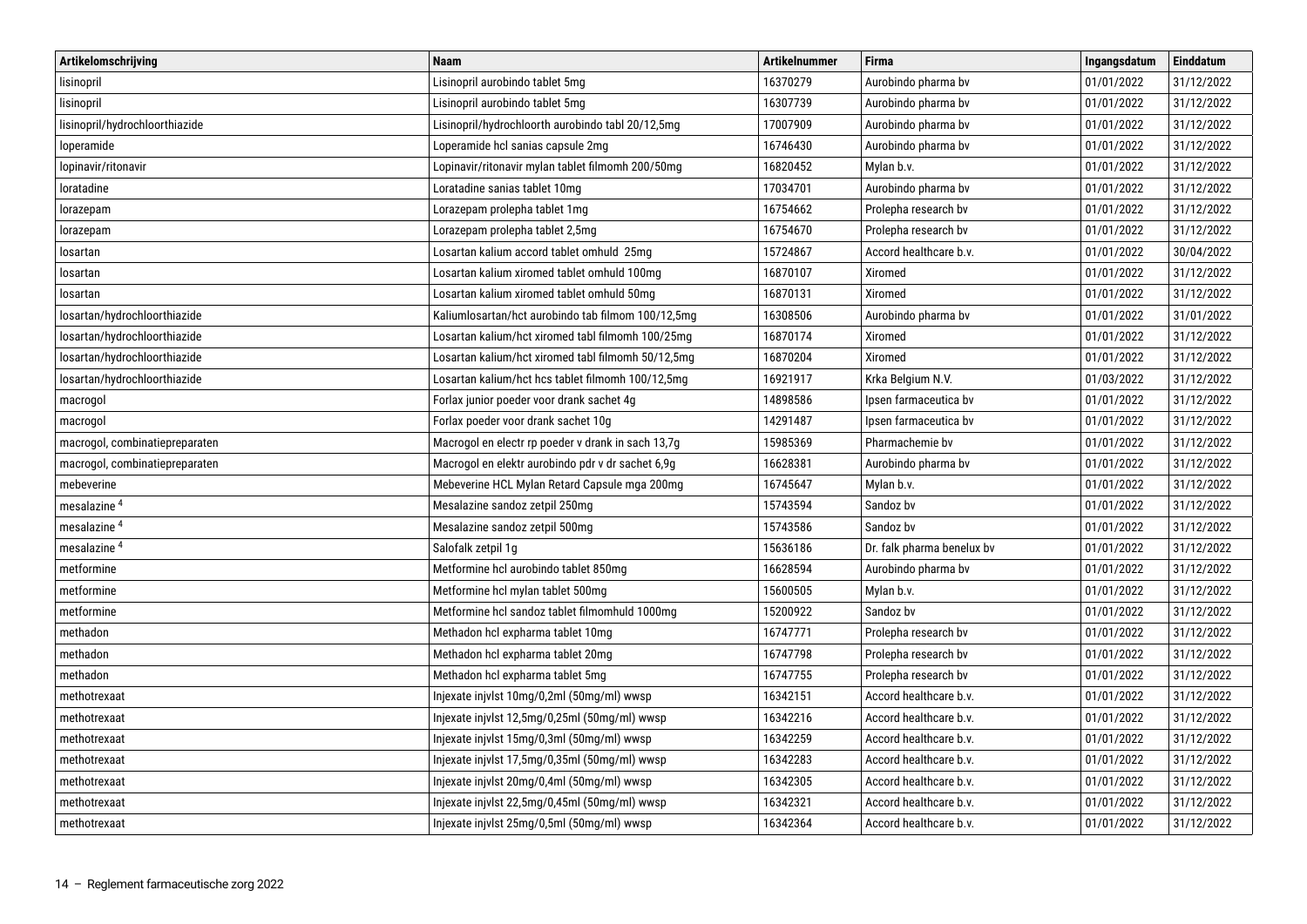| Artikelomschrijving            | <b>Naam</b>                                          | <b>Artikelnummer</b> | <b>Firma</b>                    | Ingangsdatum | Einddatum  |
|--------------------------------|------------------------------------------------------|----------------------|---------------------------------|--------------|------------|
| methotrexaat                   | Injexate injvlst 27,5mg/0,55ml (50mg/ml) wwsp        | 16342380             | Accord healthcare b.v.          | 01/01/2022   | 31/12/2022 |
| methotrexaat                   | Injexate injvlst 30mg/0,6ml (50mg/ml) wwsp           | 16342399             | Accord healthcare b.v.          | 01/01/2022   | 31/12/2022 |
| methotrexaat                   | Injexate injvlst 7,5mg/0,15ml (50mg/ml) wwsp         | 16342062             | Accord healthcare b.v.          | 01/01/2022   | 31/12/2022 |
| methotrexaat                   | Methotrexaat Accord Tablet 10Mg                      | 16801083             | Accord healthcare b.v.          | 01/01/2022   | 31/12/2022 |
| methotrexaat                   | Methotrexaat Accord Tablet 2,5Mg                     | 16801075             | Accord healthcare b.v.          | 01/01/2022   | 31/12/2022 |
| methylfenidaat                 | Methylfenidaat hol mylan retard tablet mva 18mg      | 16031423             | Mylan b.v.                      | 01/01/2022   | 31/12/2022 |
| methylfenidaat                 | Methylfenidaat hcl mylan retard tablet mva 27mg      | 16244311             | Mylan b.v.                      | 01/01/2022   | 31/12/2022 |
| methylfenidaat                 | Methylfenidaat hcl mylan retard tablet mva 36mg      | 16031431             | Mylan b.v.                      | 01/01/2022   | 31/12/2022 |
| methylfenidaat                 | Methylfenidaat hcl mylan retard tablet mva 54mg      | 16031458             | Mylan b.v.                      | 01/01/2022   | 31/12/2022 |
| methylfenidaat                 | Methylfenidaat hcl mylan tablet 5mg                  | 16305639             | Mylan b.v.                      | 01/01/2022   | 31/12/2022 |
| methylfenidaat                 | Methylfenidaat hcl 1A Pharma tablet 10mg             | 16947207             | 1A Pharma                       | 01/01/2022   | 31/12/2022 |
| metoclopramide                 | Metoclopramide hcl accord tablet 10mg                | 15598578             | Accord healthcare b.v.          | 01/01/2022   | 31/12/2022 |
| metoprolol                     | Metoprololsuccinaat 1A Pharma ret 25 tab mga 23,75mg | 16932609             | 1A Pharma                       | 01/01/2022   | 31/12/2022 |
| metoprolol                     | Metoprololsuccinaat 1A Pharma ret 50 tab mga 47,5mg  | 16932617             | 1A Pharma                       | 01/01/2022   | 31/12/2022 |
| metoprolol                     | Metoprololsuccinaat mylan ret 100 tabl mva 95mg      | 16189612             | Mylan b.v.                      | 01/01/2022   | 31/12/2022 |
| metoprolol                     | Metoprololsuccinaat mylan ret 200 tabl mva 190mg     | 15538354             | Mylan b.v.                      | 01/01/2022   | 31/12/2022 |
| metoprolol                     | Metoprololtartraat aurobindo tablet filmomh 50mg     | 16592115             | Aurobindo pharma bv             | 01/01/2022   | 31/12/2022 |
| metoprolol                     | Metoprololtartraat aurobindo tablet filmomhuld 100mg | 16731123             | Aurobindo pharma bv             | 01/01/2022   | 31/12/2022 |
| metoprolol                     | Metoprololtartraat cf retard tablet mga 200mg        | 14821818             | Centrafarm bv                   | 01/01/2022   | 31/12/2022 |
| metoprolol/hydrochloorthiazide | Metoprololsuccinaat/hct sandoz tabl mga 95/12,5mg    | 15107132             | Sandoz bv                       | 01/01/2022   | 31/12/2022 |
| metronidazol                   | Metronidazol aurobindo tablet 500mg                  | 13817035             | Aurobindo pharma bv             | 01/01/2022   | 31/12/2022 |
| metronidazol                   | Metrosa gel 7,5mg/g                                  | 16064534             | Sandoz bv                       | 01/01/2022   | 31/12/2022 |
| metronidazol                   | Metronidazol aurobindo creme 10mg/g                  | 14645513             | Aurobindo pharma bv             | 01/01/2022   | 28/02/2022 |
| minocycline                    | Minocycline aurobindo tablet 100mg                   | 14560321             | Aurobindo pharma bv             | 01/01/2022   | 31/12/2022 |
| minocycline                    | Minocycline aurobindo tablet 50mg                    | 14560313             | Aurobindo pharma bv             | 01/01/2022   | 31/12/2022 |
| mirtazapine                    | Mirtazapine aurobindo tablet 15mg                    | 16288912             | Aurobindo pharma bv             | 01/01/2022   | 31/12/2022 |
| mirtazapine                    | Mirtazapine aurobindo tablet 30mg                    | 16288920             | Aurobindo pharma bv             | 01/01/2022   | 31/12/2022 |
| mirtazapine                    | Mirtazapine aurobindo tablet 45mg                    | 16348176             | Aurobindo pharma bv             | 01/01/2022   | 31/12/2022 |
| modafinil                      | Modafinil aurobindo tablet 100mg                     | 15816915             | Aurobindo pharma bv             | 01/01/2022   | 31/12/2022 |
| mometason                      | Mometasonfuroaat 1A Pharma neusspr 50mcg/do fl 140do | 16932625             | 1A Pharma                       | 01/01/2022   | 31/12/2022 |
| montelukast                    | Montelukast aurobindo tablet filmomhuld 10mg         | 15946312             | Aurobindo pharma bv             | 01/01/2022   | 31/12/2022 |
| morfine                        | Morfine injvlst 10mg/ml amp 1ml                      | 17003881             | Focus Care Pharmaceuticals B.V. | 01/01/2022   | 31/12/2022 |
| morfine                        | Morfinesulfaat aurobindo retard tablet mga 10mg      | 14655594             | Aurobindo pharma bv             | 01/01/2022   | 31/12/2022 |
| morfine                        | Morfinesulfaat aurobindo retard tablet mga 30mg      | 14655608             | Aurobindo pharma bv             | 01/01/2022   | 31/12/2022 |
| morfine                        | Morfinesulfaat aurobindo retard tablet mga 60mg      | 14655616             | Aurobindo pharma bv             | 01/01/2022   | 31/12/2022 |
| moxifloxacine                  | Moxifloxacine double-e pharma tablet filmomh 400mg   | 16755448             | Prolepha research bv            | 01/01/2022   | 31/12/2022 |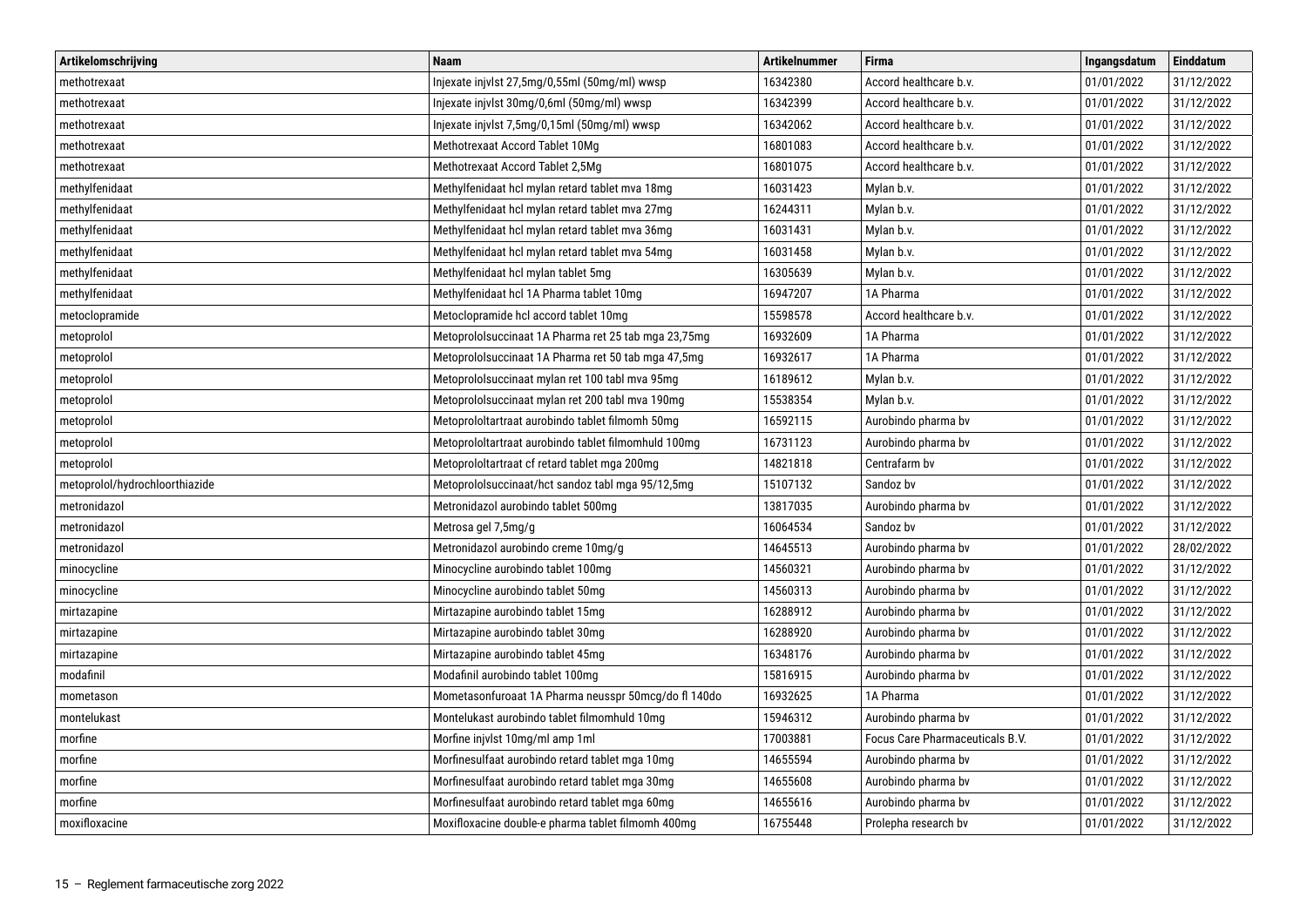| Artikelomschrijving       | <b>Naam</b>                                       | <b>Artikelnummer</b>                  | <b>Firma</b>                            | Ingangsdatum | Einddatum  |
|---------------------------|---------------------------------------------------|---------------------------------------|-----------------------------------------|--------------|------------|
| naltrexon                 | Naltrexon hcl accord tablet omhuld 50mg           | 15598586                              | Accord healthcare b.v.                  | 01/01/2022   | 30/04/2022 |
| naproxen                  | Naproxen aurobindo tablet 250mg                   | 16289579                              | Aurobindo pharma bv                     | 01/01/2022   | 31/12/2022 |
| naproxen                  | Naproxen aurobindo tablet 500mg                   | 16289587                              | Aurobindo pharma bv                     | 01/01/2022   | 31/12/2022 |
| naratriptan               | Naratriptan cf tablet filmomhuld 2,5mg            | 15703924                              | Centrafarm by                           | 01/01/2022   | 31/12/2022 |
| natriumchloride           | Infvlst nacl 9mg/ml freeflex zak 100ml            | 15111245                              | Fresenius kabi nederland by             | 01/01/2022   | 31/12/2022 |
| natriumchloride           | Infvlst nacl 9mg/ml kabipac zak 100ml             | 15316246                              | Fresenius kabi nederland by             | 01/01/2022   | 28/02/2022 |
| natriumchloride           | Infvlst nacl 9 mg/ml kabipac flacon 100 ml        | 16944933                              | Fresenius kabi nederland by             | 01/01/2022   | 31/12/2022 |
| natriumchloride           | Injvlst natrii chloridum 9mg/ml ampul 10ml kunst  | 13878980                              | Fresenius kabi nederland bv             | 01/01/2022   | 31/12/2022 |
| nebivolol                 | Nebivolol glenmark tablet 2,5mg                   | 16644883                              | Glenmark pharmaceuticals europe limited | 01/01/2022   | 31/12/2022 |
| nebivolol                 | Nebivolol glenmark tablet 5mg                     | 16267818                              | Glenmark pharmaceuticals europe limited | 01/01/2022   | 31/12/2022 |
| nevirapine                | Nevirapine mylan tablet 200mg                     | 15923398                              | Mylan b.v.                              | 01/01/2022   | 31/12/2022 |
| nifedipine                | Nifedipine sandoz retard tablet mga 30mg          | 15356175                              | Sandoz bv                               | 01/01/2022   | 31/12/2022 |
| nifedipine                | Nifedipine sandoz retard tablet mga 60mg          | 15356183                              | Sandoz bv                               | 01/01/2022   | 31/12/2022 |
| nitisinon                 | Nitisinone dipharma capsule 10mg                  | 16960165                              | Eurocept international bv               | 01/01/2022   | 31/12/2022 |
| nitisinon                 | Nitisinone dipharma capsule 20mg                  | 16960335<br>Eurocept international bv |                                         | 01/01/2022   | 31/12/2022 |
| nitisinon                 | Nitisinone dipharma capsule 2mg                   | 16960262                              | Eurocept international by               | 01/01/2022   | 31/12/2022 |
| nitisinon                 | Orfadin capsule 5mg                               | 15131440                              | Swedish Orphan Biovitrum (The Nether-   | 01/01/2022   | 31/12/2022 |
|                           |                                                   |                                       | lands) B.V.                             |              |            |
| nitrofurantoine           | Furadantine mc capsule 50mg                       | 12337528                              | Prolepha research bv                    | 01/01/2022   | 31/12/2022 |
| nitroglycerine            | Transiderm nitro 10 pleister transderm 10mg/24uur | 12506893                              | Novartis pharma bv                      | 01/01/2022   | 31/12/2022 |
| nitroglycerine            | Transiderm nitro pleister transderm 5mg/24uur     | 12505692                              | Novartis pharma bv                      | 01/01/2022   | 31/12/2022 |
| nortriptyline             | Nortriptyline glenmark tablet filmomhuld 50mg     | 16725913                              | Glenmark pharmaceuticals europe limited | 01/01/2022   | 31/12/2022 |
| nortriptyline             | Nortriptyline ria tablet 10mg                     | 16760530                              | Focus Care Pharmaceuticals B.V.         | 01/01/2022   | 31/12/2022 |
| nortriptyline             | Nortriptyline ria tablet 25mg                     | 16760549                              | Focus Care Pharmaceuticals B.V.         | 01/01/2022   | 31/12/2022 |
| nystatine                 | Nystatine rph suspensie 100.000ie/ml              | 16727177                              | Prolepha research bv                    | 01/01/2022   | 31/12/2022 |
| octreotide                | Octreotide sandoz injvlst 0,5mg/ml ampul 1ml      | 15580792                              | Sandoz bv                               | 01/01/2022   | 30/06/2022 |
| octreotide                | Sandostatine lar injpdr fl 10mg + solv 2ml        | 14127555                              | Novartis pharma bv                      | 01/01/2022   | 31/12/2022 |
| octreotide                | Sandostatine lar injpdr fl 20mg + solv 2ml        | 14127563                              | Novartis pharma bv                      | 01/01/2022   | 31/12/2022 |
| octreotide                | Sandostatine lar injpdr fl 30mg + solv 2ml        | 14127571                              | Novartis pharma bv                      | 01/01/2022   | 31/12/2022 |
| olanzapine                | Olanzapine accord tablet filmomhuld 10mg          | 15827763                              | Accord healthcare b.v.                  | 01/01/2022   | 31/12/2022 |
| olanzapine                | Olanzapine aurobindo tablet 20mg                  | 15825140                              | Aurobindo pharma bv                     | 01/01/2022   | 31/12/2022 |
| olanzapine                | Olanzapine smelttab mylan orodisp tablet 20mg     | 15938085                              | Mylan b.v.                              | 01/01/2022   | 31/12/2022 |
| olanzapine                | Olanzapine sandoz orodisp tablet 20mb             | 15716163                              | Sandoz bv                               | 01/02/2022   | 28/02/2022 |
| olmesartan                | Olmesartanmedoxomil glenmark tablet filmomh 40mg  | 16350839                              | Glenmark pharmaceuticals europe limited | 01/01/2022   | 31/12/2022 |
| olmesartan met amlodipine | Olmesartanmedoxomil/amlodipine acc tab fo 20/5mg  | 16735919                              | Accord healthcare b.v.                  | 01/01/2022   | 31/12/2022 |
| olmesartan met amlodipine | Olmesartanmedoxomil/amlodipine acc tab fo 40/10mg | 16735897                              | Accord healthcare b.v.                  | 01/01/2022   | 31/12/2022 |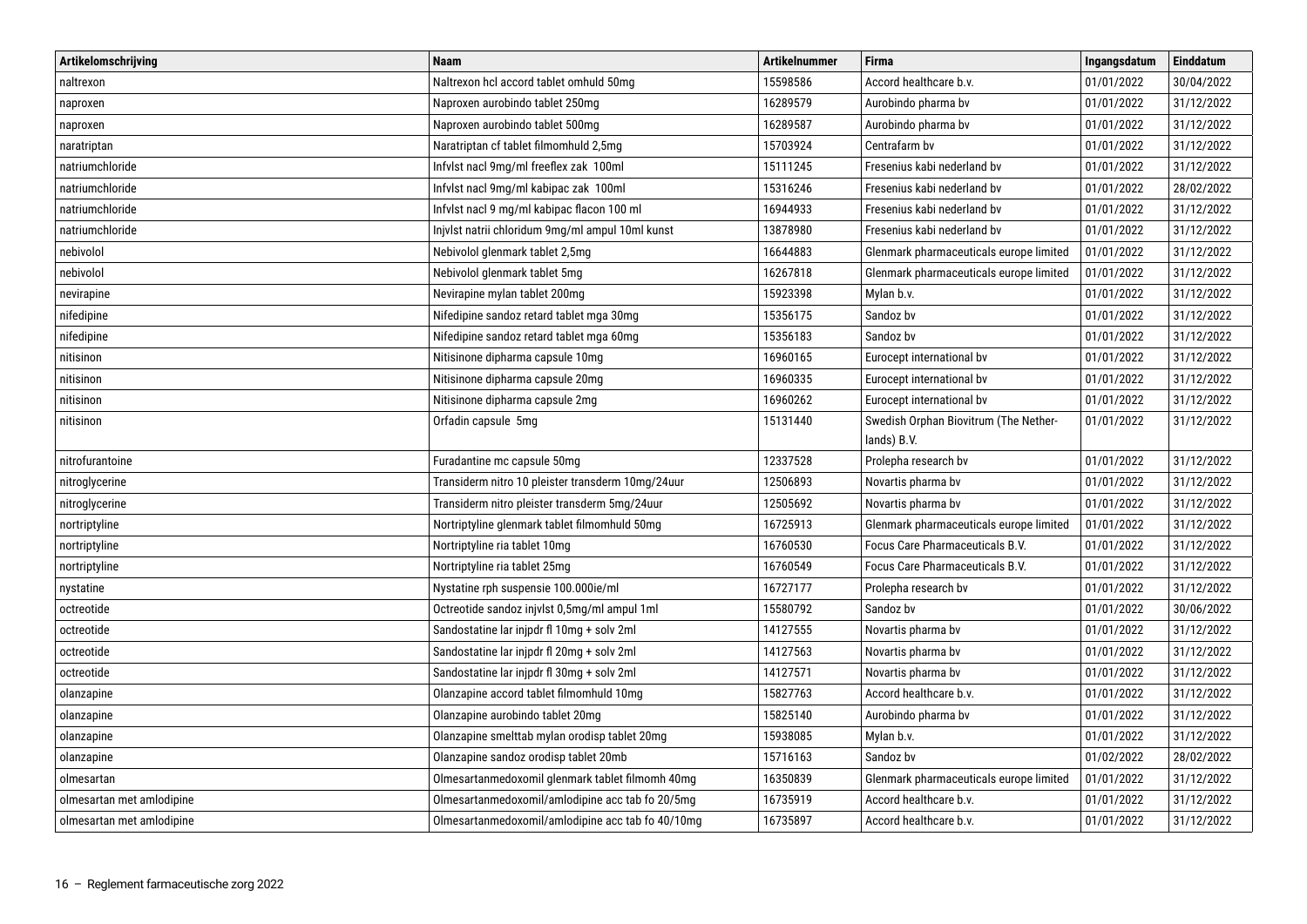| Artikelomschrijving                              | <b>Naam</b>                                        | <b>Artikelnummer</b> | <b>Firma</b>                            | Ingangsdatum | Einddatum  |
|--------------------------------------------------|----------------------------------------------------|----------------------|-----------------------------------------|--------------|------------|
| olmesartan met amlodipine                        | Olmesartanmedoxomil/amlodipine acc tab fo 40/5mg   | 16735900             | Accord healthcare b.v.                  | 01/01/2022   | 31/12/2022 |
| olmesartan met amlodipine en hydrochloorthiazide | Olmesartanmedoxomil/amlod/hct acc t f 20/5/12,5mg  | 16972759             | Accord healthcare b.v.                  | 01/01/2022   | 31/12/2022 |
| olmesartan met amlodipine en hydrochloorthiazide | Olmesartanmedoxomil/amlod/hct acc t f 40/10/12,5mg | 16994361             | Accord healthcare b.v.                  | 01/01/2022   | 31/12/2022 |
| olmesartan met amlodipine en hydrochloorthiazide | Olmesartanmedoxomil/amlod/hct acc t f 40/10/25mg   | 16994345             | Accord healthcare b.v.                  | 01/01/2022   | 31/12/2022 |
| olmesartan met amlodipine en hydrochloorthiazide | Olmesartanmedoxomil/amlod/hct acc t f 40/5/12,5mg  | 16994280             | Accord healthcare b.v.                  | 01/01/2022   | 31/12/2022 |
| olmesartan met amlodipine en hydrochloorthiazide | Olmesartanmedoxomil/amlod/hct acc t f 40/5/25mg    | 16994337             | Accord healthcare b.v.                  | 01/01/2022   | 31/12/2022 |
| olmesartan met diuretica                         | Olmesartanmedoxomil/hct cf tab filmom 20/25mg      | 16333586             | Centrafarm by                           | 01/01/2022   | 28/02/2022 |
| omeprazol                                        | Omecat capsule msr 10mg                            | 16275713             | Prolepha research bv                    | 01/01/2022   | 31/12/2022 |
| omeprazol                                        | Omeprazol focus capsule msr 20mg                   | 16064607             | Focus Care Pharmaceuticals B.V.         | 01/01/2022   | 31/12/2022 |
| omeprazol                                        | Omeprazol focus capsule msr 40mg                   | 16064615             | Focus Care Pharmaceuticals B.V.         | 01/01/2022   | 31/12/2022 |
| ondansetron                                      | Ondansetron aurobindo tablet filmomhuld 8mg        | 15702782             | Aurobindo pharma bv                     | 01/01/2022   | 31/12/2022 |
| oxycodon                                         | Oxycodon hcl aurobindo capsule 20mg                | 15902188             | Aurobindo pharma bv                     | 01/01/2022   | 31/12/2022 |
| oxycodon                                         | Oxycodon hcl aurobindo retard tablet mga 15mg      | 16026659             | Aurobindo pharma bv                     | 01/01/2022   | 31/12/2022 |
| oxycodon                                         | Oxycodon hcl aurobindo retard tablet mga 20mg      | 16026667             | Aurobindo pharma bv                     | 01/01/2022   | 31/12/2022 |
| oxycodon                                         | Oxycodon hcl aurobindo retard tablet mga 30mg      | 16026675             | Aurobindo pharma bv                     | 01/01/2022   | 31/12/2022 |
| oxycodon                                         | Oxycodon hcl aurobindo retard tablet mga 40mg      | 16026683             | Aurobindo pharma bv                     | 01/01/2022   | 31/12/2022 |
| oxycodon                                         | Oxycodon hcl gl tablet filmomhuld 10mg             | 15801551             | Mylan b.v.                              | 01/01/2022   | 31/12/2022 |
| oxycodon                                         | Oxycodon hcl gl tablet filmomhuld 5mg              | 15801543             | Mylan b.v.                              | 01/01/2022   | 31/12/2022 |
| oxycodon                                         | Oxycodon hcl lannacher tablet mva 10mg             | 15801586             | Mylan b.v.                              | 01/01/2022   | 31/12/2022 |
| oxycodon                                         | Oxycodon hcl lannacher tablet mva 5mg              | 15801578             | Mylan b.v.                              | 01/01/2022   | 31/12/2022 |
| paliperidon                                      | Paliperidon sandoz retard tablet mva 6mg           | 16736605             | Sandoz bv                               | 01/01/2022   | 31/12/2022 |
| paliperidon                                      | Paliperidon sandoz retard tablet mva 9mg           | 16736613             | Sandoz bv                               | 01/01/2022   | 31/12/2022 |
| pantoprazol                                      | Pantoprazol 1a pharma 20 mg, maagsapresistente tab | 16932706             | 1A Pharma                               | 01/01/2022   | 31/12/2022 |
| pantoprazol                                      | Pantoprazol 1a pharma 40 mg, maagsapresistente tab | 16932722             | 1A Pharma                               | 01/01/2022   | 31/12/2022 |
| paroxetine                                       | Paroxetine aurobindo tablet filmomhuld 20mg        | 16307763             | Aurobindo pharma bv                     | 01/01/2022   | 31/12/2022 |
| paroxetine                                       | Paroxetine aurobindo tablet filmomhuld 30mg        | 16307771             | Aurobindo pharma bv                     | 01/01/2022   | 31/12/2022 |
| paroxetine                                       | Paroxetine icc tablet 10mg(als hcl anhy)           | 16303857             | Prolepha research bv                    | 01/01/2022   | 31/12/2022 |
| paroxetine                                       | Paroxetine prolepha tablet 10mg (als hcl anhy)     | 17035309             | Prolepha research bv                    | 01/04/2022   | 31/12/2022 |
| perindopril                                      | Perindopril tert-butylamine glenmark tablet 2mg    | 16188535             | Glenmark pharmaceuticals europe limited | 01/01/2022   | 31/12/2022 |
| perindopril                                      | Perindopril tert-butylamine glenmark tablet 4mg    | 16188543             | Glenmark pharmaceuticals europe limited | 01/01/2022   | 31/12/2022 |
| perindopril                                      | Perindopril tert-butylamine glenmark tablet 8mg    | 16188551             | Glenmark pharmaceuticals europe limited | 01/01/2022   | 31/12/2022 |
| perindopril met amlodipine                       | Perindopril tert-butyl/amlodipine focus tab 4/ 5mg | 16736125             | Focus Care Pharmaceuticals B.V.         | 01/01/2022   | 31/12/2022 |
| perindopril met amlodipine                       | Perindopril tert-butyl/amlodipine focus tab 4/10mg | 16736141             | Focus Care Pharmaceuticals B.V.         | 01/01/2022   | 31/12/2022 |
| perindopril met amlodipine                       | Perindopril tert-butyl/amlodipine focus tab 8/10mg | 16736133             | Focus Care Pharmaceuticals B.V.         | 01/01/2022   | 31/12/2022 |
| perindopril met amlodipine                       | Perindopril tert-butyl/amlodipine sdz tab 8/5mg    | 16068491             | Sandoz bv                               | 01/01/2022   | 31/12/2022 |
| perindopril met diuretica                        | Perindopril tert-butyl/indapamide glen t 2/0,625mg | 15724719             | Glenmark pharmaceuticals europe limited | 01/01/2022   | 31/12/2022 |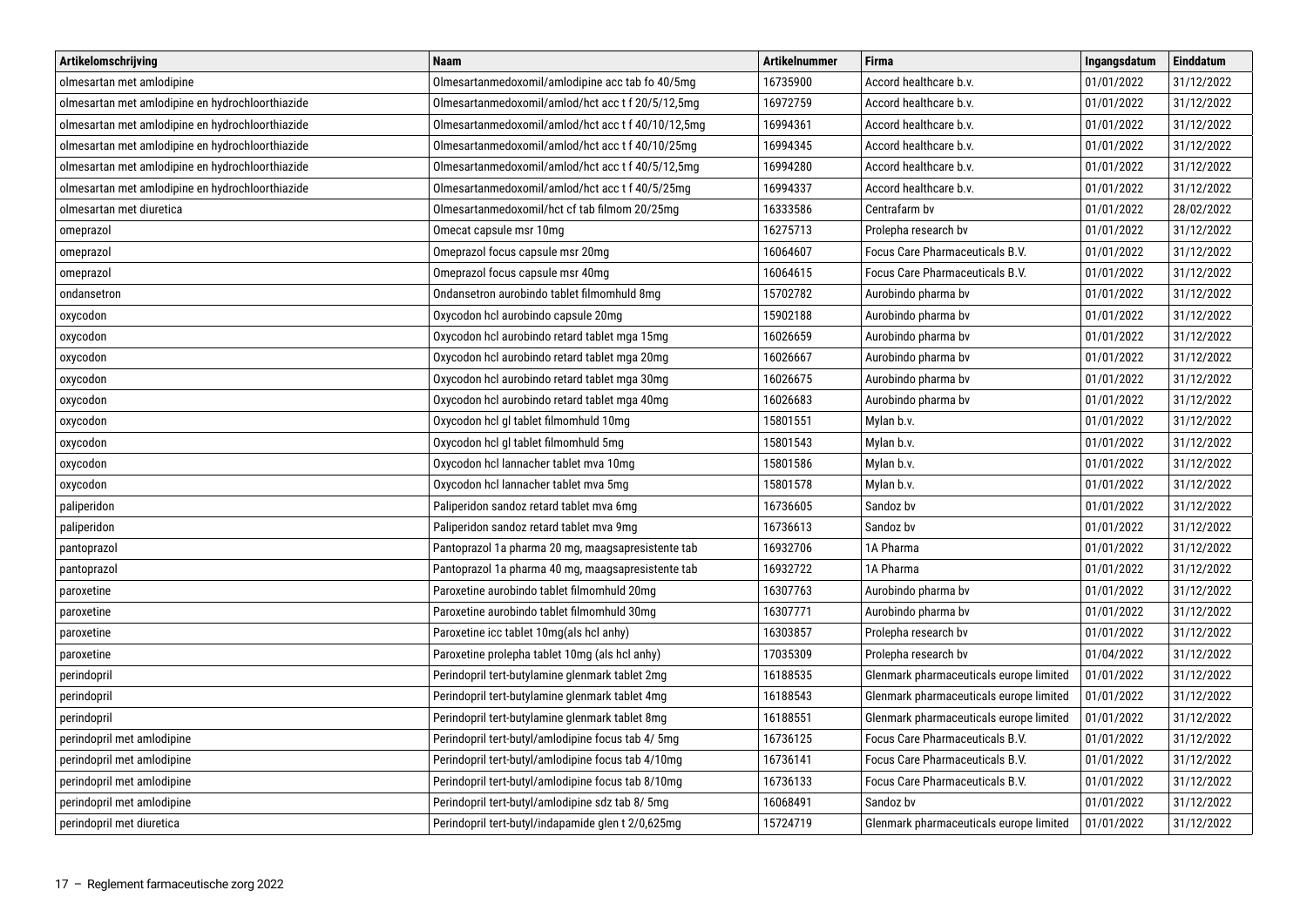| Artikelomschrijving       | <b>Naam</b>                                        | <b>Artikelnummer</b> | <b>Firma</b>                            | Ingangsdatum | <b>Einddatum</b> |
|---------------------------|----------------------------------------------------|----------------------|-----------------------------------------|--------------|------------------|
| perindopril met diuretica | Perindopril tert-butyl/indapamide mylan t 4/1,25mg | 16280792             | Mylan b.v.                              | 01/01/2022   | 31/12/2022       |
| permetrine                | Permetrine gel 50mg/g Prolpeha                     | 17009227             | Prolepha research bv                    | 01/01/2022   | 31/12/2022       |
| pipamperon                | Pipamperon sandoz tablet 40mg                      | 15196763             | Sandoz bv                               | 01/01/2022   | 31/12/2022       |
| polystyreensulfon         | Natriumpolystyreensulf foc pdr v susp or/rec 1G/GN | 17057965             | Focus Care Pharmaceuticals B.V.         | 01/07/2022   | 31/12/2022       |
| posaconazol               | Posaconazol glenmark suspensie 40mg/ml             | 16864336             | Glenmark pharmaceuticals europe limited | 01/01/2022   | 31/12/2022       |
| posaconazol               | Posaconazole accord tablet 100mg                   | 16967593             | Accord healthcare b.v.                  | 01/01/2022   | 31/12/2022       |
| pramipexol                | Glepark tablet 0,25mg (0,18mg base)                | 15724476             | Glenmark pharmaceuticals europe limited | 01/01/2022   | 31/12/2022       |
| pramipexol                | Glepark tablet 0,5mg (0,35mg base)                 | 15724484             | Glenmark pharmaceuticals europe limited | 01/01/2022   | 31/12/2022       |
| pramipexol                | Pramipexol aurobindo tablet 0,125mg (0,088mg base) | 15816877             | Aurobindo pharma bv                     | 01/01/2022   | 31/12/2022       |
| pramipexol                | Pramipexol sandoz ret tb mva 3,75mg (2,62mg base)  | 16064488             | Sandoz by                               | 01/01/2022   | 31/12/2022       |
| pramipexol                | Pramipexol sandoz ret tb mva 4,5mg (3,15mg base)   | 16064496             | Sandoz bv                               | 01/01/2022   | 31/12/2022       |
| prasugrel                 | Prasugrel Mylan Filmomhulde Tablet 10Mg            | 16779177             | Mylan b.v.                              | 01/01/2022   | 31/12/2022       |
| pravastatine              | Pravastatinenatrium rp tablet 20mg                 | 15712338             | Pharmachemie bv                         | 01/01/2022   | 31/12/2022       |
| pravastatine              | Pravastatinenatrium rp tablet 20mg                 | 17079446             | Pharmachemie bv                         | 01/05/2022   | 31/12/2022       |
| pravastatine              | Pravastatinenatrium rp tablet 40mg                 | 15712346             | Pharmachemie bv                         | 01/01/2022   | 31/12/2022       |
| pravastatine              | Pravastatinenatrium rp tablet 40mg                 | 17079454             | Pharmachemie bv                         | 01/05/2022   | 31/12/2022       |
| prednisolon               | Prednisolon cf tablet 5mg                          | 14051729             | Centrafarm by                           | 01/01/2022   | 31/12/2022       |
| prednisolon               | Prednisolon mylan tablet 30mg                      | 15499774             | Mylan b.v.                              | 01/01/2022   | 31/12/2022       |
| prednisolon               | Prednisolon sandoz tablet 20mg                     | 15611620             | Sandoz bv                               | 01/01/2022   | 31/12/2022       |
| pregabaline               | Pregabaline accord capsule 300mg                   | 16181875             | Accord healthcare b.v.                  | 01/01/2022   | 31/12/2022       |
| pregabaline               | Pregabaline accord healthcare capsule 150mg        | 16181867             | Accord healthcare b.v.                  | 01/01/2022   | 31/12/2022       |
| pregabaline               | Pregabaline accord healthcare capsule 25mg         | 16181840             | Accord healthcare b.v.                  | 01/01/2022   | 31/12/2022       |
| pregabaline               | Pregabaline accord healthcare capsule 75mg         | 16181859             | Accord healthcare b.v.                  | 01/01/2022   | 31/12/2022       |
| propranolol               | Propranolol hcl accord tablet 10mg                 | 15593460             | Accord healthcare b.v.                  | 01/01/2022   | 31/12/2022       |
| propranolol               | Propranolol hcl accord tablet 40mg                 | 15593479             | Accord healthcare b.v.                  | 01/01/2022   | 31/12/2022       |
| psylliumzaad              | Psylliumvezels sdz granulaat orang skvr 3,25g sach | 15200094             | Sandoz bv                               | 01/01/2022   | 31/12/2022       |
| quetiapine                | Quetiapine accord retard tablet mva 400mg          | 15966259             | Accord healthcare b.v.                  | 01/01/2022   | 31/12/2022       |
| quetiapine                | Quetiapine accord tablet filmomhuld 25mg           | 15774171             | Accord healthcare b.v.                  | 01/01/2022   | 31/12/2022       |
| quetiapine                | Quetiapine aurobindo retard tablet mva 150mg       | 16592328             | Aurobindo pharma bv                     | 01/01/2022   | 31/12/2022       |
| quetiapine                | Quetiapine aurobinde retard tablet mva 50mg        | 16592301             | Aurobindo pharma bv                     | 01/01/2022   | 31/12/2022       |
| rabeprazol                | Rabeprazolnatrium focus tablet msr 10mg            | 16607856             | Focus Care Pharmaceuticals B.V.         | 01/01/2022   | 31/12/2022       |
| rabeprazol                | Rabeprazolnatrium sandoz tablet msr 20mg           | 15835375             | Sandoz bv                               | 01/01/2022   | 31/12/2022       |
| ramipril                  | Ramipril teva tablet 1,25mg                        | 16012798             | Prolepha research bv                    | 01/01/2022   | 31/12/2022       |
| ramipril                  | Ramipril teva tablet 10mg                          | 16012801             | Prolepha research bv                    | 01/01/2022   | 31/12/2022       |
| ramipril                  | Ramipril teva tablet 2,5mg                         | 16012828             | Prolepha research bv                    | 01/01/2022   | 31/12/2022       |
| ramipril                  | Ramipril teva tablet 5mg                           | 16012836             | Prolepha research bv                    | 01/01/2022   | 31/12/2022       |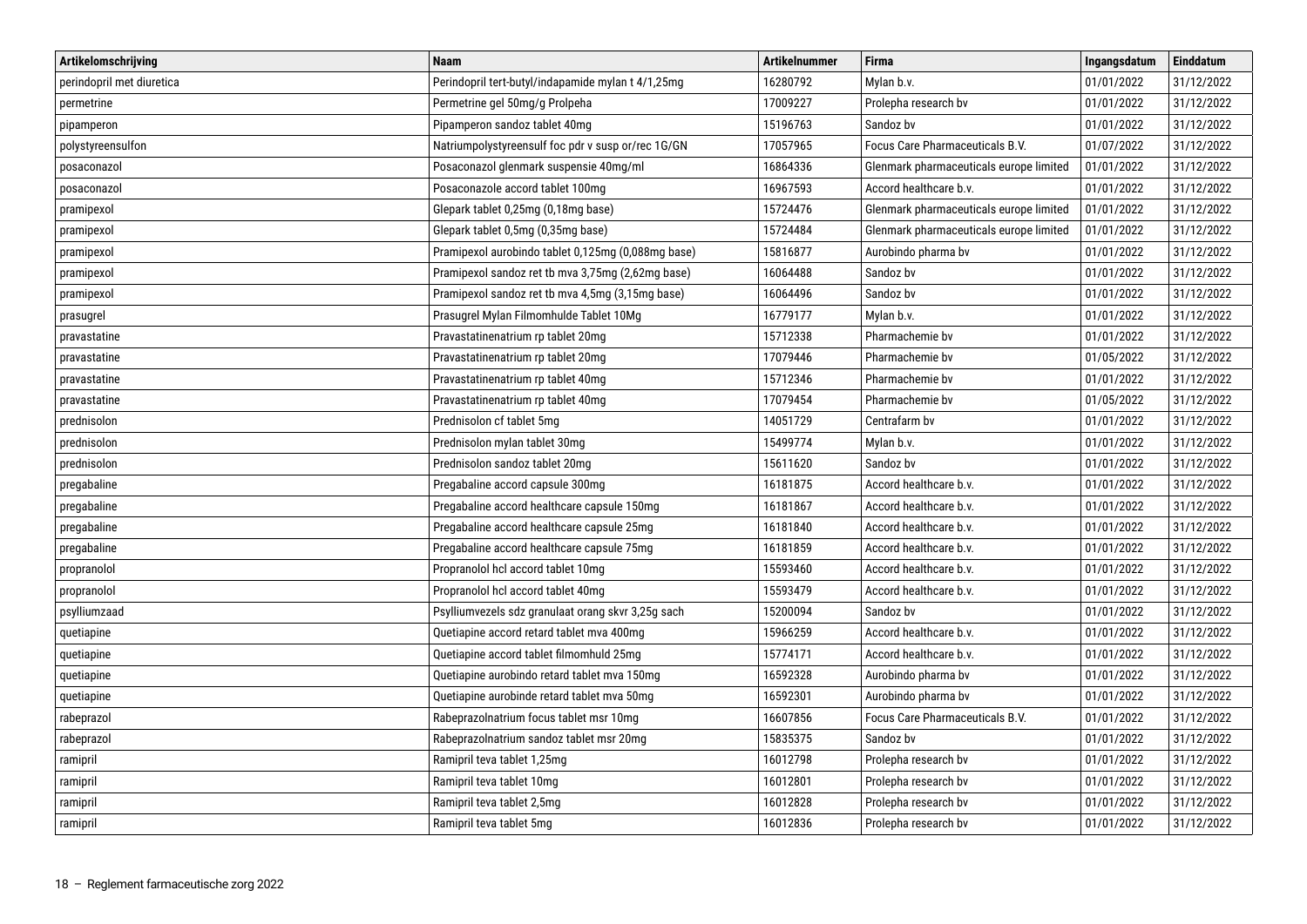| Artikelomschrijving                | <b>Naam</b>                                          | <b>Artikelnummer</b> | <b>Firma</b>                            | Ingangsdatum | Einddatum  |
|------------------------------------|------------------------------------------------------|----------------------|-----------------------------------------|--------------|------------|
| rifampicine                        | Rifampicine sandoz capsule 300mg                     | 14818833             | Sandoz by                               | 01/01/2022   | 31/12/2022 |
| riluzol                            | Riluzol sandoz tablet filmomhuld 50mg                | 15822745             | Sandoz bv                               | 01/01/2022   | 31/12/2022 |
| risedroninezuur                    | Natriumrisedronaat sandoz wekelijks tabl omh 35mg    | 15718042             | Sandoz bv                               | 01/01/2022   | 31/12/2022 |
| risperidon                         | Risperidon accord tablet omhuld 0,5mg                | 15419630             | Accord healthcare b.v.                  | 01/01/2022   | 31/12/2022 |
| risperidon                         | Risperidon aurobindo tablet omhuld 1mg               | 15369633             | Aurobindo pharma bv                     | 01/01/2022   | 31/12/2022 |
| risperidon                         | Risperidon aurobindo tablet omhuld 2mg               | 16061462             | Aurobindo pharma bv                     | 01/01/2022   | 31/12/2022 |
| risperidon                         | Risperidon sandoz drank 1mg/ml                       | 15321312             | Sandoz bv                               | 01/01/2022   | 31/12/2022 |
| ritonavir                          | Ritonavir mylan tablet filmomhuld 100mg              | 16668847             | Mylan b.v.                              | 01/01/2022   | 31/12/2022 |
| rivastigmine                       | Demelora pleister transdermaal 4,6mg/24uur           | 16599802             | Aurobindo pharma bv                     | 01/01/2022   | 31/12/2022 |
| rivastigmine                       | Demelora pleister transdermaal 9,5mg/24uur           | 16599799             | Aurobindo pharma bv                     | 01/01/2022   | 31/12/2022 |
| rivastigmine                       | Rivastigmine 1A Pharma pleister transderm 13,3mg/24u | 16946650             | 1A Pharma                               | 01/01/2022   | 31/12/2022 |
| rizatriptan                        | Rizatriptan smelttab mylan orodisp tablet 10mg       | 15934713             | Mylan b.v.                              | 01/01/2022   | 31/12/2022 |
| ropinirol                          | Ropinirol cf retard tablet mva 4mg                   | 15821188             | Centrafarm by                           | 01/01/2022   | 31/12/2022 |
| ropinirol                          | Ropinirol cf retard tablet mva 8mg                   | 15821196             | Centrafarm by                           | 01/01/2022   | 31/12/2022 |
| rosuvastatine                      | Rosuvastatine aurobindo tablet filmomhuld 10mg       | 16604768             | Aurobindo pharma bv                     | 01/01/2022   | 31/12/2022 |
| rosuvastatine                      | Rosuvastatine aurobindo tablet filmomhuld 40mg       | 16604822             | Aurobindo pharma bv                     | 01/01/2022   | 31/12/2022 |
| rosuvastatine                      | Rosuvastatine aurobindo tablet filmomhuld 5mg        | 16604725             | Aurobindo pharma bv                     | 01/01/2022   | 31/12/2022 |
| rosuvastatine                      | Rosuvastatine sun tablet filmomhuld 20mg             | 16674995             | Sun pharmaceutical industries europe bv | 01/01/2022   | 31/12/2022 |
| rupatadine                         | Rupatadine cf tablet 10mg                            | 16318323             | Centrafarm by                           | 01/01/2022   | 31/12/2022 |
| salbutamol                         | Ventolin 100 aer cfkvr 100mcg/do spbs 200do+inhal    | 14127202             | Glaxosmithkline b.v.                    | 01/01/2022   | 31/12/2022 |
| salbutamol/ipratropium             | Ipratro br/salbut cip ud vernopl 0,5/2,5mg fl2,5ml   | 16182324             | Focus Care Pharmaceuticals B.V.         | 01/01/2022   | 31/12/2022 |
| salmeterol met fluticason 5        | Salmeterol/fluticason vinc aer 25/125mcg 120do+inh   | 16192222             | Focus Care Pharmaceuticals B.V.         | 01/01/2022   | 31/12/2022 |
| salmeterol met fluticason 5        | Salmeterol/fluticason vinc aer 25/250mcg 120do+inh   | 16192230             | Focus Care Pharmaceuticals B.V.         | 01/01/2022   | 31/12/2022 |
| salmeterol/fluticason              | Salmeterol/fluticason wellnex inhpdr 50/250mcg 60d   | 16961714             | Prolepha research bv                    | 01/01/2022   | 31/12/2022 |
| salmeterol/fluticason              | Salmeterol/fluticason wellnex inhpdr 50/500mcg 60d   | 16961722             | Prolepha research bv                    | 01/01/2022   | 31/12/2022 |
| salmeterol/fluticason <sup>7</sup> | Salmeterol/fluticason wellnex inhpdr 50/100mcg 60d   | 16955145             | Prolepha research bv                    | 01/01/2022   | 31/12/2022 |
| sertraline                         | Sertraline sun tablet filmomhuld 50mg                | 16315421             | Sun pharmaceutical industries europe by | 01/01/2022   | 31/12/2022 |
| sertraline                         | Sertraline tablet 100mg                              | 16935721             | Focus Care Pharmaceuticals B.V.         | 01/01/2022   | 31/12/2022 |
| sevelameer                         | Sevelameercarbonaat aurobindo pdr v susp 2,4g sach   | 16409442             | Aurobindo pharma bv                     | 01/01/2022   | 31/12/2022 |
| sevelameer                         | Sevelameercarbonaat aurobindo tablet filmomh 800mg   | 16224574             | Aurobindo pharma bv                     | 01/01/2022   | 31/12/2022 |
| sildenafil                         | Mysildecard tablet filmomhuld 20mg                   | 16604326             | Mylan b.v.                              | 01/01/2022   | 31/12/2022 |
| sildenafil                         | Revatio tablet filomhuld 20mg                        | 15098052             | Mylan b.v.                              | 01/05/2022   | 31/12/2022 |
| simvastatine                       | Simvastatine accord tablet filmomhuld 10mg           | 16254104             | Accord healthcare b.v.                  | 01/01/2022   | 31/12/2022 |
| simvastatine                       | Simvastatine sandoz tablet filmomhuld 20mg           | 15724743             | Sandoz bv                               | 01/01/2022   | 31/12/2022 |
| simvastatine                       | Simvastatine sandoz tablet filmomhuld 40mg           | 15724778             | Sandoz bv                               | 01/01/2022   | 31/12/2022 |
| solifenacine                       | Solifenacinesuccinaat Accord Tablet Filmomhuld 5Mg   | 16801067             | Accord healthcare b.v.                  | 01/01/2022   | 31/12/2022 |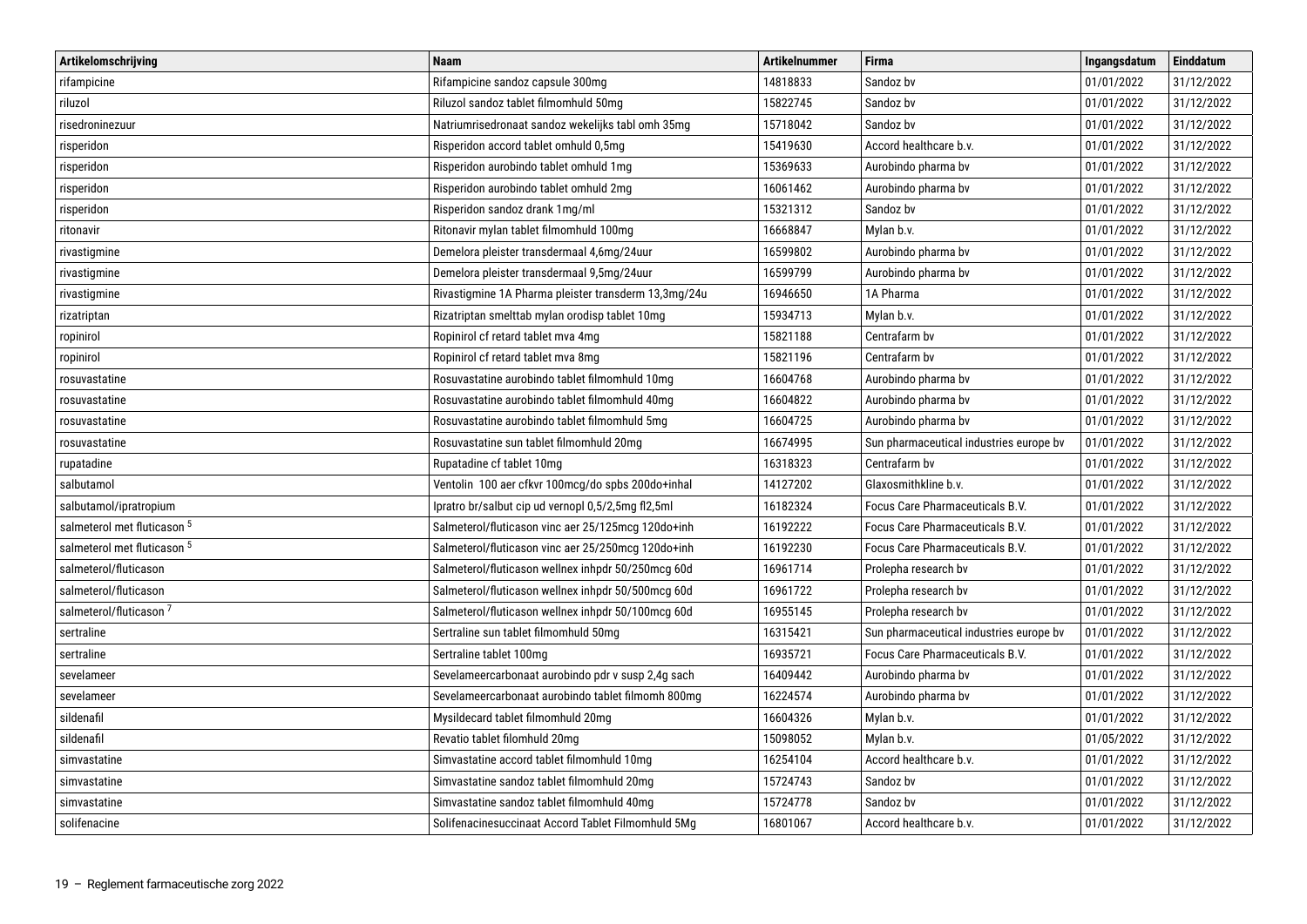| Artikelomschrijving             | <b>Naam</b>                                        | <b>Artikelnummer</b> | <b>Firma</b>                            | Ingangsdatum | Einddatum  |
|---------------------------------|----------------------------------------------------|----------------------|-----------------------------------------|--------------|------------|
| solifenacine                    | Solifenacinesuccinaat Sun Tablet Filmomhuld 10Mg   | 16820851             | Sun pharmaceutical industries europe by | 01/01/2022   | 31/12/2022 |
| sotalol                         | Sotalol hcl aurobindo tablet 40mg                  | 16592395             | Aurobindo pharma by                     | 01/01/2022   | 31/12/2022 |
| sotalol                         | Sotalol hcl aurobindo tablet 80mg                  | 16637062             | Aurobindo pharma bv                     | 01/01/2022   | 31/12/2022 |
| sotalol                         | Sotalol hcl aurobindo tablet 160mg                 | 16786882             | Aurobindo pharma bv                     | 01/01/2022   | 31/12/2022 |
| sulfasalazine                   | Salazopyrine ec tablet msr 500mg                   | 13873679             | Pfizer by                               | 01/01/2022   | 31/12/2022 |
| sumatriptan                     | Sumatriptan aurobindo tablet 100mg                 | 15369749             | Aurobindo pharma bv                     | 01/01/2022   | 31/12/2022 |
| sumatriptan                     | Sumatriptan aurobindo tablet 50mg                  | 15369730             | Aurobindo pharma bv                     | 01/01/2022   | 31/12/2022 |
| sumatriptan                     | Sumatriptan sun injvlst 12mg/ml wwsp 0,5ml         | 15557081             | Sun pharmaceutical industries europe by | 01/01/2022   | 31/12/2022 |
| tacrolimus                      | Tacrolimus accord zalf 1mg/g                       | 16921895             | Accord healthcare b.v.                  | 01/01/2022   | 31/12/2022 |
| tacrolimus                      | Tacrolimus accord zalf 1mg/g                       | 16921909             | Accord healthcare b.v.                  | 01/01/2022   | 31/12/2022 |
| tadalafil                       | Talmanco tablet filmomhuld 20mg                    | 16580761             | Mylan b.v.                              | 01/01/2022   | 31/12/2022 |
| tamoxifen                       | Tamoxifen sandoz tablet 40mg                       | 15192296             | Sandoz bv                               | 01/01/2022   | 31/12/2022 |
| tamsulosine                     | Tamsulosine hcl sun capsule mga 0,4mg              | 16329740             | Sun pharmaceutical industries europe by | 01/01/2022   | 31/12/2022 |
| telmisartan                     | Telmisartan xiromed tablet 20mg                    | 16870239             | Xiromed                                 | 01/01/2022   | 31/12/2022 |
| telmisartan                     | Telmisartan xiromed tablet 40mg                    | 16870255             | Xiromed                                 | 01/01/2022   | 31/12/2022 |
| telmisartan                     | Telmisartan xiromed tablet 80mg                    | 16870263             | Xiromed                                 | 01/01/2022   | 31/12/2022 |
| telmisartan met diuretica       | Telmisartan/hct focus tablet 80/12,5mg             | 16311345             | Focus Care Pharmaceuticals B.V.         | 01/01/2022   | 31/12/2022 |
| telmisartan/hydrochloorthiazide | Telmisartan/hct xiromed tablet 40/12,5mg           | 16746562             | Xiromed                                 | 01/01/2022   | 31/12/2022 |
| temazepam                       | Temazepam apotex tablet 10mg                       | 13806769             | Apotex nederland bv                     | 01/01/2022   | 31/12/2022 |
| temazepam                       | Temazepam teva capsule 10mg                        | 13907786             | Pharmachemie bv                         | 01/03/2022   | 31/03/2022 |
| temazepam                       | Temazepam apotex tablet 20mg                       | 13806750             | Apotex nederland bv                     | 01/01/2022   | 31/12/2022 |
| temazepam                       | Temazepam teva capsule 20mg                        | 13907832             | Pharmachemie bv                         | 01/03/2022   | 30/04/2022 |
| terbinafine                     | Terbinafine focus tablet 250mg                     | 15627454             | Focus Care Pharmaceuticals B.V.         | 01/01/2022   | 31/12/2022 |
| teriparatide <sup>4</sup>       | Movymia injvlst 250mcg/ml patroon 2,4ml + pen      | 16817265             | Centrafarm by                           | 01/01/2022   | 31/12/2022 |
| teriparatide <sup>4</sup>       | Movymia injvlst 250mcg/ml patroon 2,4ml + pen      | 16817281             | Centrafarm by                           | 01/01/2022   | 31/12/2022 |
| tibolon                         | Tibolon mithra tablet 2,5mg                        | 16296508             | Qlinig by                               | 01/01/2022   | 31/12/2022 |
| timolol                         | Timolol fdc oogdruppels 5mg/ml flacon 5ml          | 15731774             | Focus Care Pharmaceuticals B.V.         | 01/01/2022   | 31/12/2022 |
| timolol, combinatiepreparaten   | Dorzolamide/timolol aurobindo oogdr 20/5mg/ml f5ml | 15697916             | Aurobindo pharma bv                     | 01/01/2022   | 31/12/2022 |
| timolol, combinatiepreparaten   | Dualkopt oogdruppels flacon 10ml                   | 16118499             | Thea pharma B.V.                        | 01/01/2022   | 31/12/2022 |
| timolol, combinatiepreparaten   | Brinzolamide/timolol cf oogdr 10/5mg/ml flacon 5ml | 16883853             | Centrafarm by                           | 01/01/2022   | 31/12/2022 |
| tiotropium                      | Tiotrus inhalpdr capsule 10mcq + zonda inhalator   | 16258746             | Pharmachemie bv                         | 01/01/2022   | 31/12/2022 |
| tiotropium                      | Tiotrus inhalpdr capsule 10mcq + zonda inhalator   | 16258754             | Pharmachemie by                         | 01/01/2022   | 31/12/2022 |
| tolbutamide                     | Tolbutamide apotex tablet 500mg                    | 15522512             | Apotex nederland bv                     | 01/01/2022   | 28/02/2022 |
| tolterodine                     | Tolterodinetartraat aurobindo sr capsule mva 4mg   | 15840743             | Aurobindo pharma bv                     | 01/01/2022   | 31/12/2022 |
| topiramaat                      | Topiramaat aurobindo tablet filmomhuld 25mg        | 15832384             | Aurobindo pharma bv                     | 01/01/2022   | 31/12/2022 |
| topiramaat                      | Topiramaat aurobindo tablet filmomhuld 50mg        | 15832392             | Aurobindo pharma bv                     | 01/01/2022   | 31/12/2022 |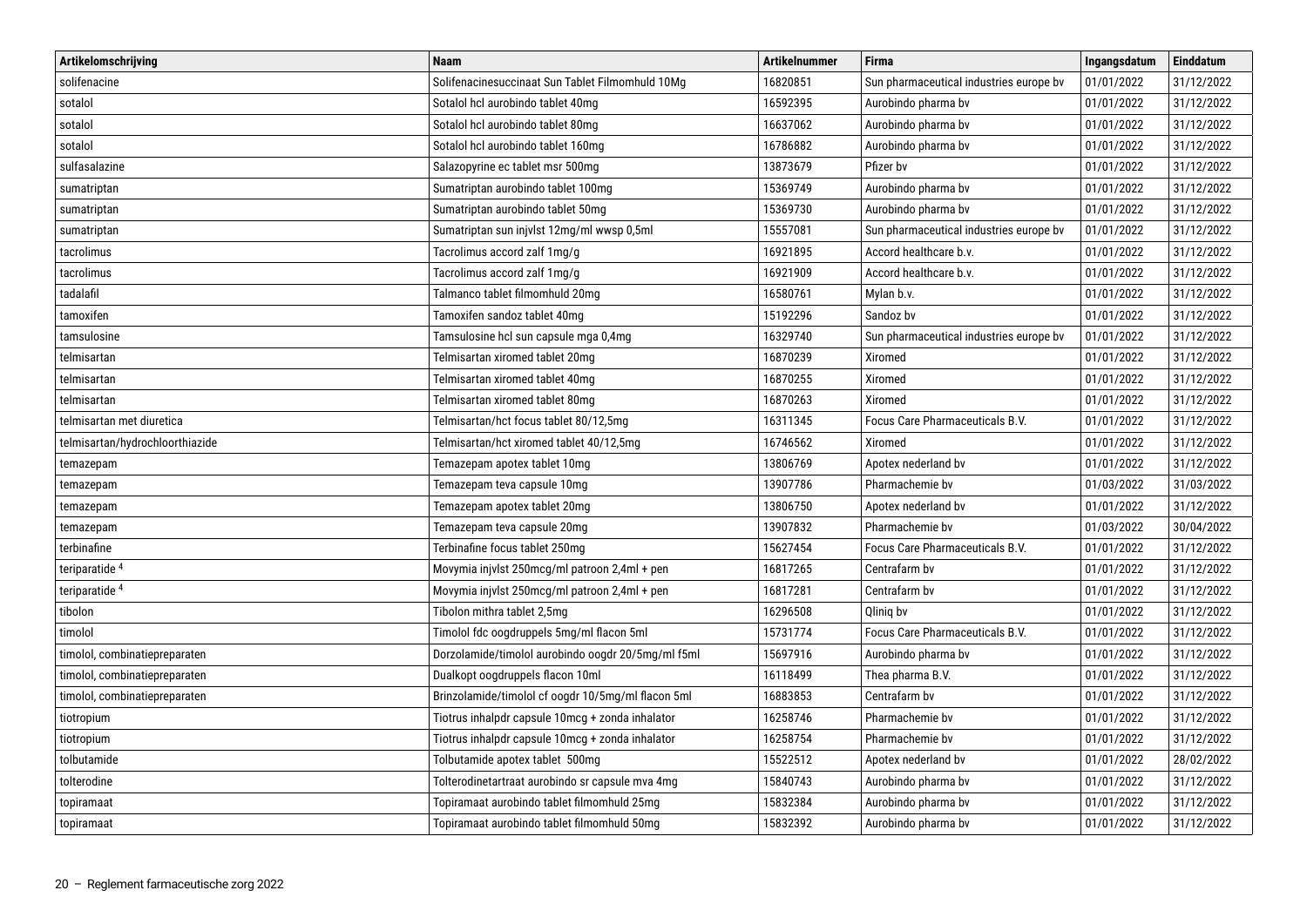| Artikelomschrijving                             | <b>Naam</b>                                        | <b>Artikelnummer</b>                                | <b>Firma</b>                            | Ingangsdatum | <b>Einddatum</b> |
|-------------------------------------------------|----------------------------------------------------|-----------------------------------------------------|-----------------------------------------|--------------|------------------|
| topiramaat                                      | Topiramaat aurobindo tablet filmomhuld 100mg       | 15832368                                            | Aurobindo pharma bv                     | 01/01/2022   | 31/12/2022       |
| tramadol                                        | Tramadol hcl cf capsule 50mg                       | 14761661                                            | Centrafarm bv                           | 01/01/2022   | 31/12/2022       |
| tramadol                                        | Tramadol hcl prolepha retard tablet mga 100mg      | 16947932                                            | Prolepha research bv                    | 01/01/2022   | 31/12/2022       |
| tramadol, combinatiepreparaten                  | Tramadol hcl/paracetam aur tab filmomh 37,5/325mg  | 16353102                                            | Aurobindo pharma bv                     | 01/01/2022   | 31/12/2022       |
| tramadol, combinatiepreparaten                  | Tramadol hcl/paracetam aur tab filmomh 37,5/325mg  | 16628403                                            | Aurobindo pharma bv                     | 01/01/2022   | 31/12/2022       |
| tranexaminezuur                                 | Tranexaminezuur tillomed tablet filmomhuld 500mg   | 16319710                                            | Glenmark pharmaceuticals europe limited | 01/01/2022   | 31/12/2022       |
| tranylcypromine                                 | Tranylcypromine Glenmark tablet filmomhuld 20mg    | 17091470                                            | Glenmark pharmaceuticals europe limited | 01/05/2022   | 31/12/2022       |
| travoprost                                      | Travoprost sandoz oogdruppels 40mcg/ml flac 2,5ml  | 16058607                                            | Sandoz by                               | 01/01/2022   | 31/12/2022       |
| travoprost, combinatiepreparaten                | Travoprost/Timolol Cf Oogdr 40Mcg/5Mg/MI FI 2,5MI  | 16580982                                            | Centrafarm by                           | 01/01/2022   | 31/12/2022       |
| trazodon                                        | Trazodon hcl accord tablet 50mg                    | 16880439                                            | Accord healthcare b.v.                  | 01/01/2022   | 31/12/2022       |
| trazodon                                        | Trazodon hcl accord tablet 100mg                   | 16880447                                            | Accord healthcare b.v.                  | 01/01/2022   | 31/12/2022       |
| triamcinolon                                    | Triamcinolonacetonide mylan fna creme 1mg/g        | 14870495                                            | Mylan b.v.                              | 01/01/2022   | 31/12/2022       |
| ursodeoxycholzuur                               | Ursodeoxycholzuur glenmark capsule 250mg           | 16350847                                            | Glenmark pharmaceuticals europe limited | 01/01/2022   | 31/12/2022       |
| ursodeoxycholzuur                               | Ursodeoxycholzuur glenmark tablet 300mg            | 16753801                                            | Glenmark pharmaceuticals europe limited | 01/01/2022   | 31/12/2022       |
| ursodeoxycholzuur                               | Ursodeoxycholzuur glenmark tablet 450mg            | 16753828<br>Glenmark pharmaceuticals europe limited |                                         | 01/01/2022   | 31/12/2022       |
| ursodeoxycholzuur                               | Ursofalk tablet filmomhuld 500mg                   | 15930483                                            | Dr. falk pharma benelux bv              | 01/01/2022   | 31/12/2022       |
| valaciclovir                                    | Zelitrex tablet 250mg                              | 14232405                                            | Glaxosmithkline b.v.                    | 01/01/2022   | 31/12/2022       |
| valaciclovir                                    | Valaciclovir aurobindo tablet filmomhuld 500mg     | 15947181                                            | Aurobindo pharma bv                     | 01/01/2022   | 31/12/2022       |
| valganciclovir                                  | Valganciclovir amarox tablet filmomhuld 450mg      | 16922697                                            | All-gen pharmaceuticals and generics    | 01/01/2022   | 31/12/2022       |
| valproinezuur <sup>4</sup>                      | Natriumvalproaat aurobinde chrono tablet mva 500mg | 16920570                                            | Aurobindo pharma bv                     | 01/01/2022   | 31/12/2022       |
| valsartan                                       | Valsartan krka tablet filmomhuld 160mg             | 16792041                                            | Krka Belgium N.V.                       | 01/01/2022   | 31/12/2022       |
| valsartan                                       | Valsartan krka tablet filmomhuld 320mg             | 16801741                                            | Krka Belgium N.V.                       | 01/01/2022   | 31/12/2022       |
| valsartan                                       | Valsartan krka tablet filmomhuld 40mg              | 16792009                                            | Krka Belgium N.V.                       | 01/01/2022   | 31/12/2022       |
| valsartan                                       | Valsartan krka tablet filmomhuld 80mg              | 16792033                                            | Krka Belgium N.V.                       | 01/01/2022   | 31/12/2022       |
| valsartan met amlodipine                        | Exforge tablet filmomhuld 10/160mg                 | 15234673                                            | Novartis pharma bv                      | 01/01/2022   | 31/12/2022       |
| valsartan met amlodipine                        | Exforge tablet filmomhuld 5/80mg                   | 15234657                                            | Novartis pharma bv                      | 01/01/2022   | 31/12/2022       |
| valsartan met amlodipine                        | Exforge tablet filmomhuld 5/160mg                  | 15234665                                            | Novartis pharma bv                      | 01/01/2022   | 31/12/2022       |
| valsartan met amlodipine en hydrochloorthiazide | Exforge hct tablet filmomhuld 10/160/12,5mg        | 15547221                                            | Novartis pharma bv                      | 01/01/2022   | 31/12/2022       |
| valsartan met amlodipine en hydrochloorthiazide | Exforge hct tablet filmomhuld 10/160/25mg          | 15547248                                            | Novartis pharma bv                      | 01/01/2022   | 31/12/2022       |
| valsartan met amlodipine en hydrochloorthiazide | Exforge hct tablet filmomhuld 10/320/25mg          | 15547256                                            | Novartis pharma bv                      | 01/01/2022   | 31/12/2022       |
| valsartan met amlodipine en hydrochloorthiazide | Exforge hct tablet filmomhuld 5/160/12,5mg         | 15547213                                            | Novartis pharma bv                      | 01/01/2022   | 31/12/2022       |
| valsartan met amlodipine en hydrochloorthiazide | Exforge hct tablet filmomhuld 5/160/25mg           | 15547264                                            | Novartis pharma bv                      | 01/01/2022   | 31/12/2022       |
| valsartan met hydrochloorthiazide               | Valsartan/hct krka tablet filmomhuld 160mg/12,5mg  | 16801768                                            | Krka Belgium N.V.                       | 01/01/2022   | 31/12/2022       |
| valsartan met hydrochloorthiazide               | Valsartan/hct krka tablet filmomhuld 160mg/25mg    | 16801776                                            | Krka Belgium N.V.                       | 01/01/2022   | 31/12/2022       |
| valsartan met hydrochloorthiazide               | Valsartan/hct krka tablet filmomhuld 320mg/12,5mg  | 16801784                                            | Krka Belgium N.V.                       | 01/01/2022   | 31/12/2022       |
| valsartan met hydrochloorthiazide               | Valsartan/hct krka tablet filmomhuld 320mg/25mg    | 16801792                                            | Krka Belgium N.V.                       | 01/01/2022   | 31/12/2022       |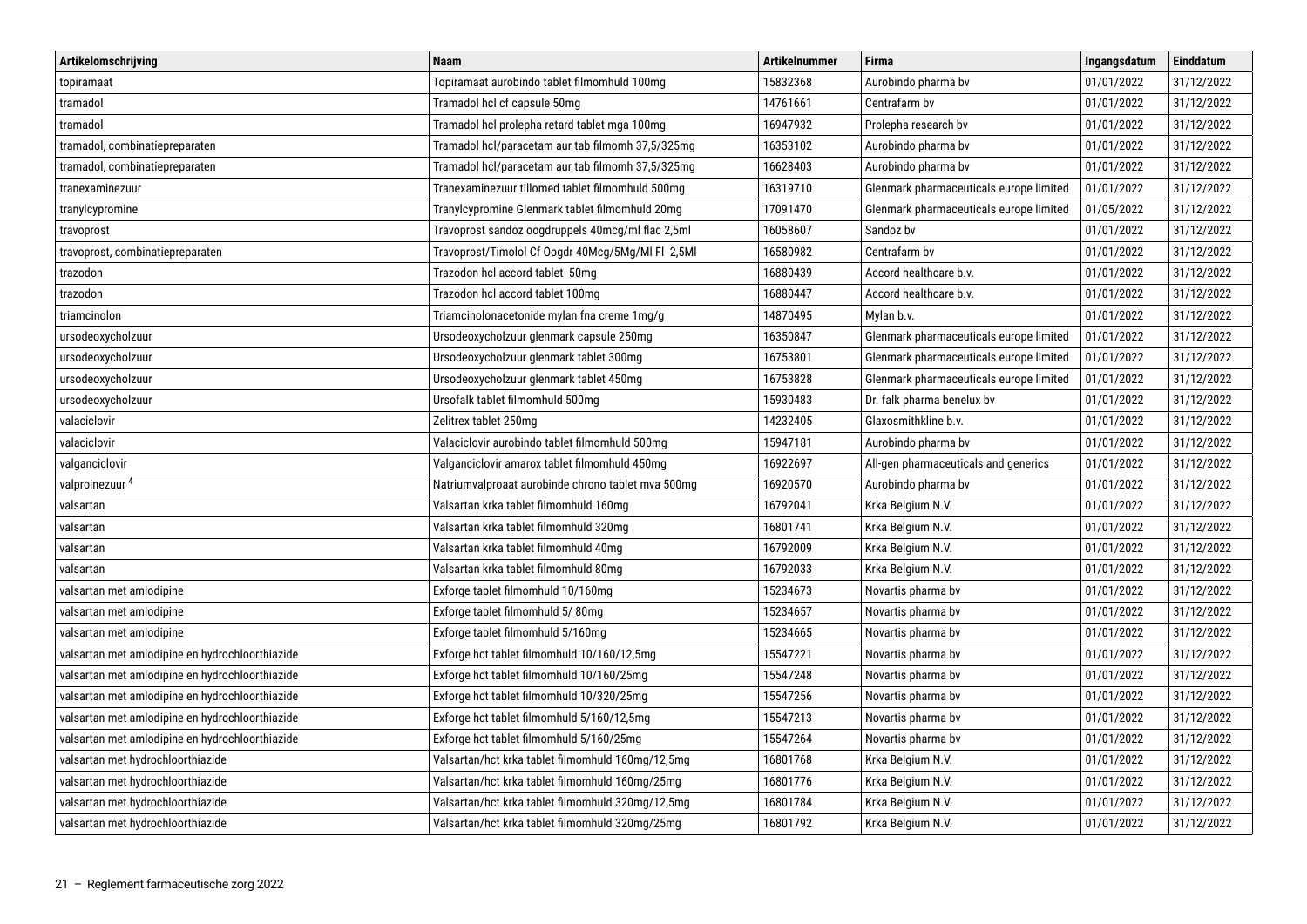| Artikelomschrijving               | <b>Naam</b>                                      | <b>Artikelnummer</b> | <b>Firma</b>                            | Ingangsdatum | <b>Einddatum</b> |
|-----------------------------------|--------------------------------------------------|----------------------|-----------------------------------------|--------------|------------------|
| valsartan met hydrochloorthiazide | Valsartan/hct krka tablet filmomhuld 80mg/12,5mg | 16801806             | Krka Belgium N.V.                       | 01/01/2022   | 31/12/2022       |
| venlafaxine                       | Venlafaxine aurobindo capsule mva 37,5mg         | 16348214             | Aurobindo pharma by                     | 01/01/2022   | 31/12/2022       |
| venlafaxine                       | Venlafaxine aurobindo capsule mva 75mg           | 16348249             | Aurobindo pharma bv                     | 01/01/2022   | 31/12/2022       |
| venlafaxine                       | Venlafaxine aurobindo capsule mva 150mg          | 16528506             | Aurobindo pharma bv                     | 01/01/2022   | 31/12/2022       |
| venlafaxine                       | Venlafaxine focus tablet mva 225mg               | 15662896             | <b>Focus Care Pharmaceuticals B.V.</b>  | 01/01/2022   | 31/12/2022       |
| verapamil                         | Verapamil hcl sandoz tablet 80mg                 | 15196445             | Sandoz bv                               | 01/01/2022   | 31/12/2022       |
| verapamil                         | Isoptin sr tablet mga 120mg                      | 13676067             | Mylan b.v.                              | 01/01/2022   | 31/12/2022       |
| verapamil                         | Isoptin sr tablet mga 240mg                      | 13283022             | Mylan b.v.                              | 01/01/2022   | 31/12/2022       |
| verapamil                         | Verapamil hcl sandoz tablet 120mg                | 15196496             | Sandoz bv                               | 01/01/2022   | 31/12/2022       |
| voriconazol                       | Voriconazol accord tablet filmomhuld 200mg       | 16268075             | Accord healthcare b.v.                  | 01/01/2022   | 31/12/2022       |
| zofenopril                        | Zofenoprilcalcium mylan tablet filmomhuld 30mg   | 15690571             | Mylan b.v.                              | 01/01/2022   | 31/12/2022       |
| zolmitriptan                      | Zolmitriptan glenmark orodisp tablet 2,5mg       | 15796582             | Glenmark pharmaceuticals europe limited | 01/01/2022   | 31/12/2022       |
| zolpidem                          | Zolpidemtartraat rp tablet filmomhuld 10mg       | 14748967             | Pharmachemie bv                         | 01/01/2022   | 31/12/2022       |
| zopicion                          | Zopicion rp tablet 7,5mg                         | 15369463             | Pharmachemie by                         | 01/01/2022   | 31/12/2022       |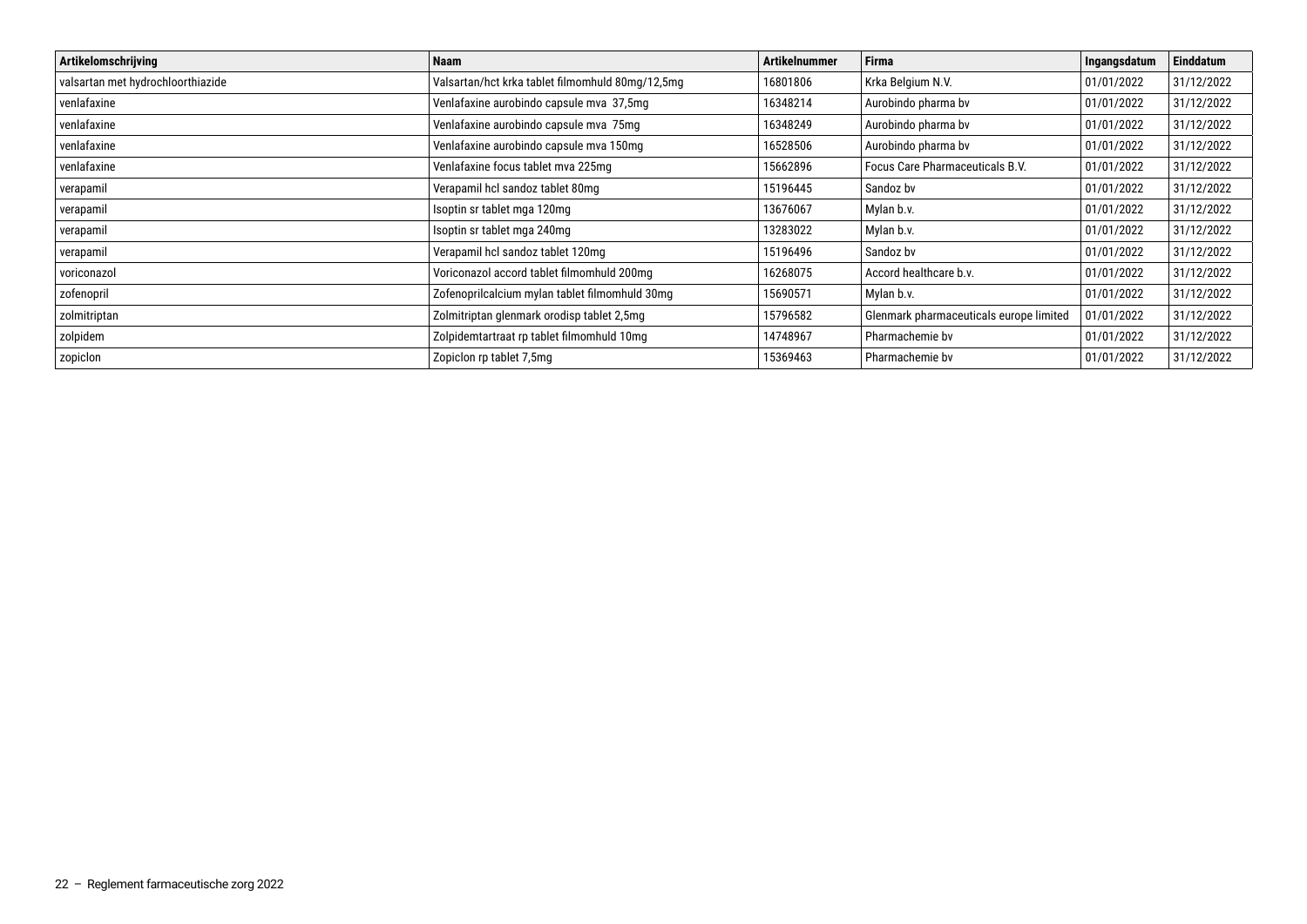### <span id="page-22-1"></span><span id="page-22-0"></span>C. Overzicht van voorkeursdieetpreparaten

Dit overzicht is geldig van 1 januari tot en met 31 december 2022.8

| Productcategorie                            | <b>Artikelnummer</b> | Naam product en smaak                            | <b>Firma</b>                | Ingangsdatum | Einddatum  |
|---------------------------------------------|----------------------|--------------------------------------------------|-----------------------------|--------------|------------|
| Drinkvoeding - energie- en eiwitverrijkt    | 14996642             | Fresubin protein energy drink noten              | Fresenius Kabi Nederland BV | 01/01/2022   | 31/12/2022 |
| Drinkvoeding - energie- en eiwitverrijkt    | 14996650             | Fresubin protein energy drink vanille            | Fresenius Kabi Nederland BV | 01/01/2022   | 31/12/2022 |
| Drinkvoeding - energie- en eiwitverrijkt    | 14996669             | Fresubin protein energy drink chocolade          | Fresenius Kabi Nederland BV | 01/01/2022   | 31/12/2022 |
| Drinkvoeding - energie- en eiwitverrijkt    | 14996677             | Fresubin protein energy drink bosaardbei         | Fresenius Kabi Nederland BV | 01/01/2022   | 31/12/2022 |
| Drinkvoeding - energie- en eiwitverrijkt    | 15294293             | Fresubin protein energy drink cappuccino         | Fresenius Kabi Nederland BV | 01/01/2022   | 31/12/2022 |
| Drinkvoeding - energie- en eiwitverrijkt    | 15294315             | Fresubin protein energy drink tropische vruchten | Fresenius Kabi Nederland BV | 01/01/2022   | 31/12/2022 |
| Drinkvoeding - energie- en eiwitverrijkt    | 15359840             | Fresubin protein energy drink bosaardbei         | Fresenius Kabi Nederland BV | 01/01/2022   | 31/12/2022 |
| Drinkvoeding - energie- en eiwitverrijkt    | 15359859             | Fresubin protein energy drink chocolade          | Fresenius Kabi Nederland BV | 01/01/2022   | 31/12/2022 |
| Drinkvoeding - energie- en eiwitverrijkt    | 15359867             | Fresubin protein energy drink noten              | Fresenius Kabi Nederland BV | 01/01/2022   | 31/12/2022 |
| Drinkvoeding - energie- en eiwitverrijkt    | 15359875             | Fresubin protein energy drink tropische vruchten | Fresenius Kabi Nederland BV | 01/01/2022   | 31/12/2022 |
| Drinkvoeding - energie- en eiwitverrijkt    | 15359883             | Fresubin protein energy drink vanille            | Fresenius Kabi Nederland BV | 01/01/2022   | 31/12/2022 |
| Drinkvoeding - energie- en eiwitverrijkt    | 15360423             | Fresubin protein energy drink cappuccino         | Fresenius Kabi Nederland BV | 01/01/2022   | 31/12/2022 |
| Drinkvoeding - energie- en eiwitverrijkt    | 15360431             | Fresubin protein energy drink cappuccino         | Fresenius Kabi Nederland BV | 01/01/2022   | 31/12/2022 |
| Drinkvoeding - energie- en eiwitverrijkt    | 15360474             | Fresubin protein energy drink vanille            | Fresenius Kabi Nederland BV | 01/01/2022   | 31/12/2022 |
| Drinkvoeding - energie- en eiwitverrijkt    | 15360482             | Fresubin protein energy drink bosaardbei         | Fresenius Kabi Nederland BV | 01/01/2022   | 31/12/2022 |
| Drinkvoeding - energie- en eiwitverrijkt    | 15360490             | Fresubin protein energy drink chocolade          | Fresenius Kabi Nederland BV | 01/01/2022   | 31/12/2022 |
| Drinkvoeding - energie- en eiwitverrijkt    | 15360504             | Fresubin protein energy drink noten              | Fresenius Kabi Nederland BV | 01/01/2022   | 31/12/2022 |
| Drinkvoeding - energie- en eiwitverrijkt    | 15360512             | Fresubin protein energy drink tropische vruchten | Fresenius Kabi Nederland BV | 01/01/2022   | 31/12/2022 |
| Drinkvoeding - energieverrijkt - kinderen   | 15407799             | Frebini energy drink aardbei                     | Fresenius Kabi Nederland BV | 01/01/2022   | 31/12/2022 |
| Drinkvoeding - energieverrijkt - kinderen   | 15407802             | Frebini energy drink aardbei                     | Fresenius Kabi Nederland BV | 01/01/2022   | 31/12/2022 |
| Drinkvoeding - energieverrijkt - kinderen   | 15407810             | Frebini energy drink banaan                      | Fresenius Kabi Nederland BV | 01/01/2022   | 31/12/2022 |
| Drinkvoeding - energieverrijkt - kinderen   | 15407829             | Frebini energy drink banaan                      | Fresenius Kabi Nederland BV | 01/01/2022   | 31/12/2022 |
| Drinkvoeding - energieverrijkt - kinderen   | 15542211             | Frebini energy drink aardbei                     | Fresenius Kabi Nederland BV | 01/01/2022   | 31/12/2022 |
| Drinkvoeding - energieverrijkt - kinderen   | 15542238             | Frebini energy drink banaan                      | Fresenius Kabi Nederland BV | 01/01/2022   | 31/12/2022 |
| Drinkvoeding - energieverrijkt - laag eiwit | 15597563             | Fresubin drink jucy ananas                       | Fresenius Kabi Nederland BV | 01/01/2022   | 31/12/2022 |
| Drinkvoeding - energieverrijkt - laag eiwit | 15597571             | Fresubin drink jucy ananas                       | Fresenius Kabi Nederland BV | 01/01/2022   | 31/12/2022 |
| Drinkvoeding - energieverrijkt - laag eiwit | 15597598             | Fresubin drink jucy ananas                       | Fresenius Kabi Nederland BV | 01/01/2022   | 31/12/2022 |
| Drinkvoeding - energieverrijkt - laag eiwit | 15597601             | Fresubin drink jucy appel                        | Fresenius Kabi Nederland BV | 01/01/2022   | 31/12/2022 |
| Drinkvoeding - energieverrijkt - laag eiwit | 15597628             | Fresubin drink jucy appel                        | Fresenius Kabi Nederland BV | 01/01/2022   | 31/12/2022 |
| Drinkvoeding - energieverrijkt - laag eiwit | 15597636             | Fresubin drink jucy appel                        | Fresenius Kabi Nederland BV | 01/01/2022   | 31/12/2022 |
| Drinkvoeding - energieverrijkt - laag eiwit | 15597644             | Fresubin drink jucy kers                         | Fresenius Kabi Nederland BV | 01/01/2022   | 31/12/2022 |
| Drinkvoeding - energieverrijkt - laag eiwit | 15597652             | Fresubin drink jucy kers                         | Fresenius Kabi Nederland BV | 01/01/2022   | 31/12/2022 |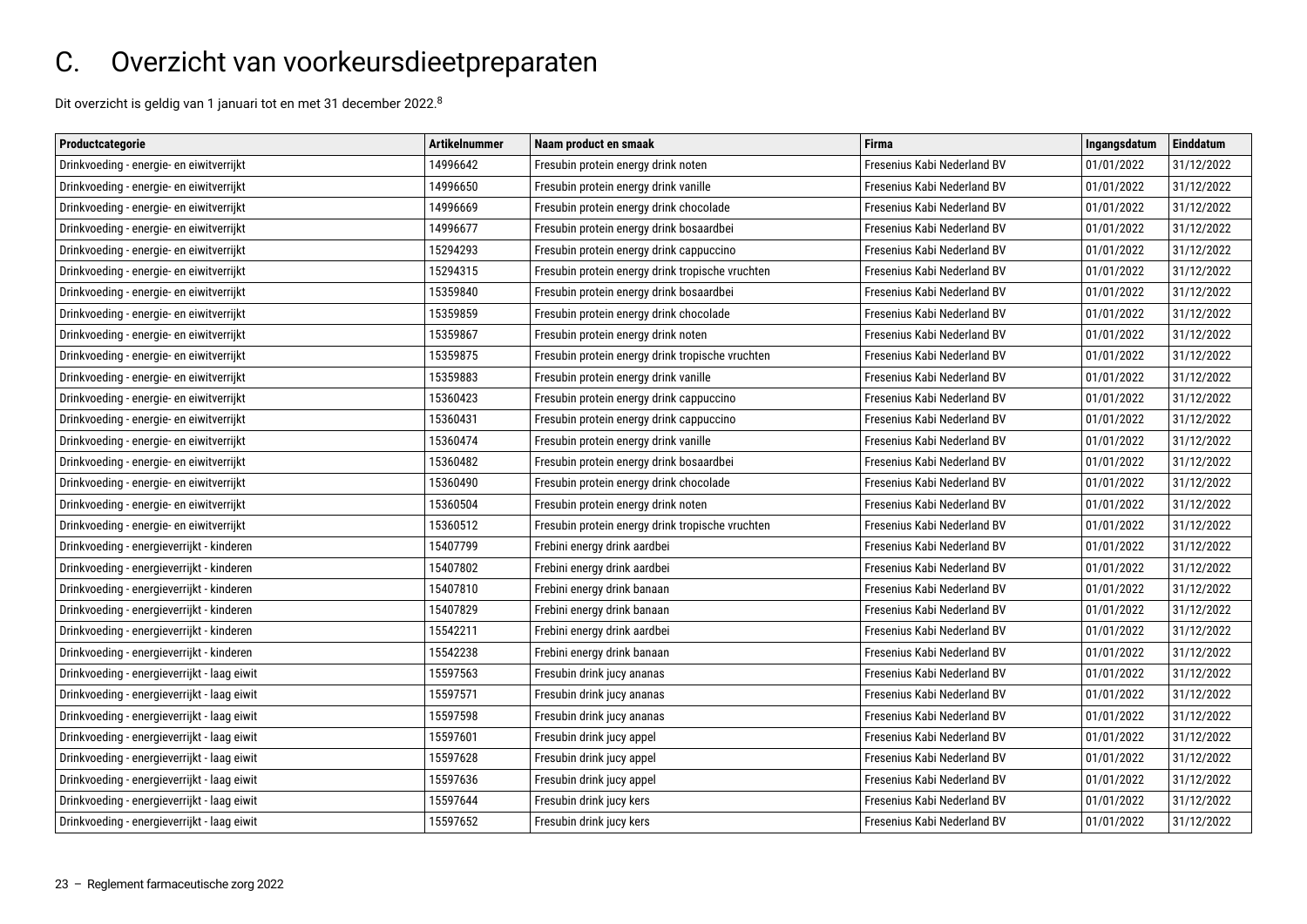| Productcategorie                                      | <b>Artikelnummer</b> | Naam product en smaak                 | <b>Firma</b>                | Ingangsdatum | Einddatum  |
|-------------------------------------------------------|----------------------|---------------------------------------|-----------------------------|--------------|------------|
| Drinkvoeding - energieverrijkt - laag eiwit           | 15597660             | Fresubin drink jucy kers              | Fresenius Kabi Nederland BV | 01/01/2022   | 31/12/2022 |
| Drinkvoeding - energieverrijkt - laag eiwit           | 15597679             | Fresubin drink jucy sinaasappel       | Fresenius Kabi Nederland BV | 01/01/2022   | 31/12/2022 |
| Drinkvoeding - energieverrijkt - laag eiwit           | 15597687             | Fresubin drink jucy sinaasappel       | Fresenius Kabi Nederland BV | 01/01/2022   | 31/12/2022 |
| Drinkvoeding - energieverrijkt - laag eiwit           | 15597695             | Fresubin drink jucy sinaasappel       | Fresenius Kabi Nederland BV | 01/01/2022   | 31/12/2022 |
| Drinkvoeding - energieverrijkt - laag eiwit           | 15597709             | Fresubin drink jucy zwarte bessen     | Fresenius Kabi Nederland BV | 01/01/2022   | 31/12/2022 |
| Drinkvoeding - energieverrijkt - laag eiwit           | 15597717             | Fresubin drink jucy zwarte bessen     | Fresenius Kabi Nederland BV | 01/01/2022   | 31/12/2022 |
| Drinkvoeding - energieverrijkt - laag eiwit           | 15597725             | Fresubin drink jucy zwarte bessen     | Fresenius Kabi Nederland BV | 01/01/2022   | 31/12/2022 |
| Drinkvoeding - energieverrijkt - met vezel            | 14310384             | Fresubin energy fibre drink aardbei   | Fresenius Kabi Nederland BV | 01/01/2022   | 31/12/2022 |
| Drinkvoeding - energieverrijkt - met vezel            | 14310481             | Fresubin energy fibre drink chocolade | Fresenius Kabi Nederland BV | 01/01/2022   | 31/12/2022 |
| Drinkvoeding - energieverrijkt - met vezel            | 14673118             | Fresubin energy fibre drink vanille   | Fresenius Kabi Nederland BV | 01/01/2022   | 31/12/2022 |
| Drinkvoeding - energieverrijkt - met vezel            | 14696657             | Fresubin energy fibre drink banaan    | Fresenius Kabi Nederland BV | 01/01/2022   | 31/12/2022 |
| Drinkvoeding - energieverrijkt - met vezel            | 15300056             | Fresubin energy fibre drink caramel   | Fresenius Kabi Nederland BV | 01/01/2022   | 31/12/2022 |
| Drinkvoeding - energieverrijkt - met vezel            | 15300072             | Fresubin energy fibre drink kers      | Fresenius Kabi Nederland BV | 01/01/2022   | 31/12/2022 |
| Drinkvoeding - energieverrijkt - met vezel            | 15359808             | Fresubin energy fibre drink aardbei   | Fresenius Kabi Nederland BV | 01/01/2022   | 31/12/2022 |
| Drinkvoeding - energieverrijkt - met vezel            | 15359816             | Fresubin energy fibre drink caramel   | Fresenius Kabi Nederland BV | 01/01/2022   | 31/12/2022 |
| Drinkvoeding - energieverrijkt - met vezel            | 15359824             | Fresubin energy fibre drink chocolade | Fresenius Kabi Nederland BV | 01/01/2022   | 31/12/2022 |
| Drinkvoeding - energieverrijkt - met vezel            | 15359832             | Fresubin energy fibre drink vanille   | Fresenius Kabi Nederland BV | 01/01/2022   | 31/12/2022 |
| Drinkvoeding - energieverrijkt - met vezel            | 15359905             | Fresubin energy fibre drink kers      | Fresenius Kabi Nederland BV | 01/01/2022   | 31/12/2022 |
| Drinkvoeding - energieverrijkt - met vezel            | 15360350             | Fresubin energy fibre drink vanille   | Fresenius Kabi Nederland BV | 01/01/2022   | 31/12/2022 |
| Drinkvoeding - energieverrijkt - met vezel            | 15360369             | Fresubin energy fibre drink aardbei   | Fresenius Kabi Nederland BV | 01/01/2022   | 31/12/2022 |
| Drinkvoeding - energieverrijkt - met vezel            | 15360377             | Fresubin energy fibre drink caramel   | Fresenius Kabi Nederland BV | 01/01/2022   | 31/12/2022 |
| Drinkvoeding - energieverrijkt - met vezel            | 15360385             | Fresubin energy fibre drink chocolade | Fresenius Kabi Nederland BV | 01/01/2022   | 31/12/2022 |
| Drinkvoeding - energieverrijkt - met vezel            | 15360393             | Fresubin energy fibre drink kers      | Fresenius Kabi Nederland BV | 01/01/2022   | 31/12/2022 |
| Drinkvoeding - energieverrijkt - met vezel            | 15360415             | Fresubin energy fibre drink banaan    | Fresenius Kabi Nederland BV | 01/01/2022   | 31/12/2022 |
| Drinkvoeding - energieverrijkt - met vezel            | 15360784             | Fresubin energy fibre drink banaan    | Fresenius Kabi Nederland BV | 01/01/2022   | 31/12/2022 |
| Drinkvoeding - energieverrijkt - met vezel - kinderen | 15407837             | Frebini energy fibre drink chocolade  | Fresenius Kabi Nederland BV | 01/01/2022   | 31/12/2022 |
| Drinkvoeding - energieverrijkt - met vezel - kinderen | 15407845             | Frebini energy fibre drink chocolade  | Fresenius Kabi Nederland BV | 01/01/2022   | 31/12/2022 |
| Drinkvoeding - energieverrijkt - met vezel - kinderen | 15407853             | Frebini energy fibre drink vanille    | Fresenius Kabi Nederland BV | 01/01/2022   | 31/12/2022 |
| Drinkvoeding - energieverrijkt - met vezel - kinderen | 15407861             | Frebini energy fibre drink vanille    | Fresenius Kabi Nederland BV | 01/01/2022   | 31/12/2022 |
| Drinkvoeding - energieverrijkt - met vezel - kinderen | 15542246             | Frebini energy fibre drink chocolade  | Fresenius Kabi Nederland BV | 01/01/2022   | 31/12/2022 |
| Drinkvoeding - energieverrijkt - met vezel - kinderen | 15542254             | Frebini energy fibre drink vanille    | Fresenius Kabi Nederland BV | 01/01/2022   | 31/12/2022 |
| Drinkvoeding - energieverrijkt - middel eiwit         | 14667525             | Fresubin energy drink aardbei         | Fresenius Kabi Nederland BV | 01/01/2022   | 31/12/2022 |
| Drinkvoeding - energieverrijkt - middel eiwit         | 14667576             | Fresubin energy drink cassis          | Fresenius Kabi Nederland BV | 01/01/2022   | 31/12/2022 |
| Drinkvoeding - energieverrijkt - middel eiwit         | 14697238             | Fresubin energy drink banaan          | Fresenius Kabi Nederland BV | 01/01/2022   | 31/12/2022 |
| Drinkvoeding - energieverrijkt - middel eiwit         | 15281450             | Fresubin energy drink chocolade       | Fresenius Kabi Nederland BV | 01/01/2022   | 31/12/2022 |
| Drinkvoeding - energieverrijkt - middel eiwit         | 15281477             | Fresubin energy drink neutraal        | Fresenius Kabi Nederland BV | 01/01/2022   | 31/12/2022 |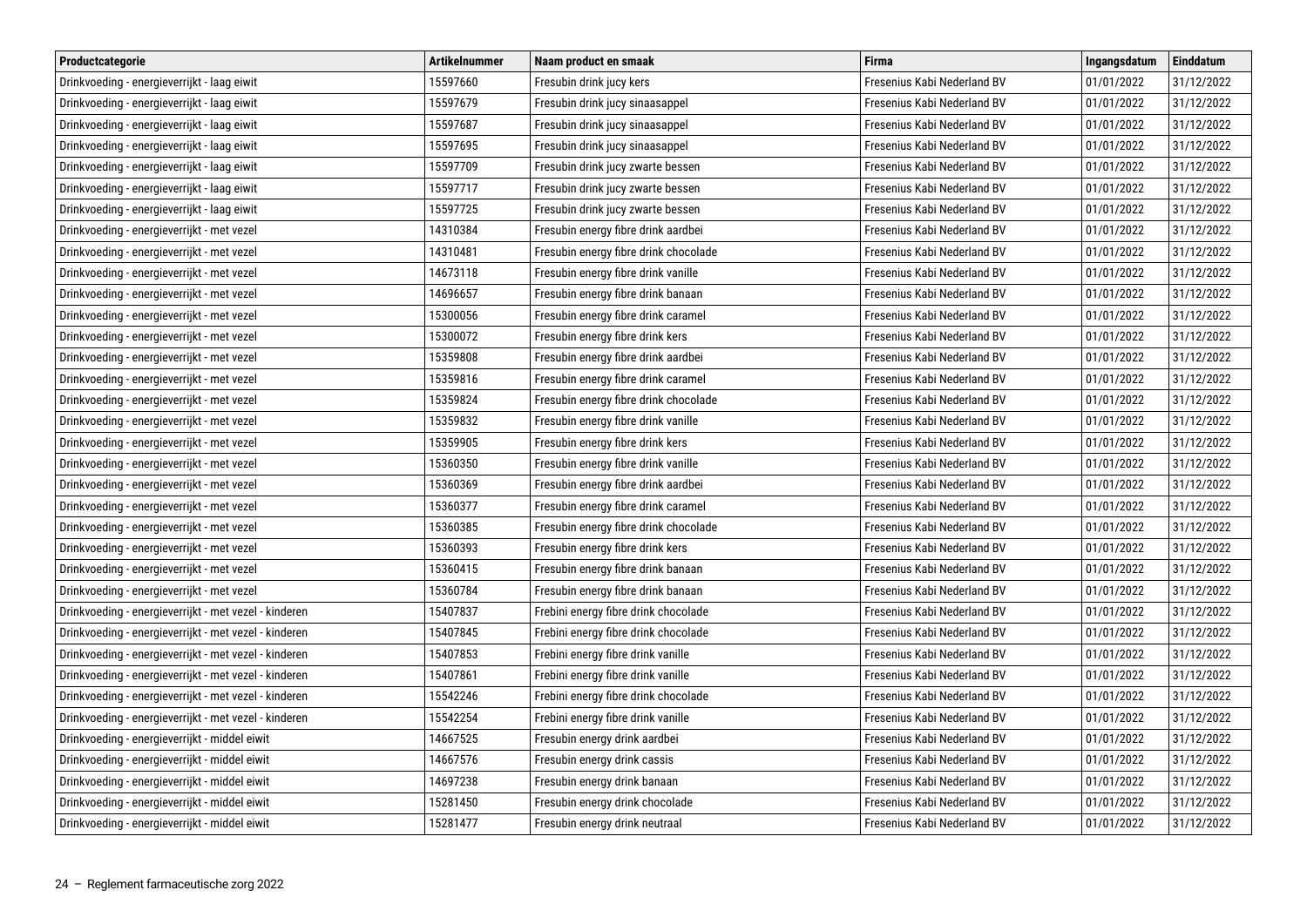| Productcategorie                              | <b>Artikelnummer</b> | Naam product en smaak                    | <b>Firma</b>                | Ingangsdatum | Einddatum  |
|-----------------------------------------------|----------------------|------------------------------------------|-----------------------------|--------------|------------|
| Drinkvoeding - energieverrijkt - middel eiwit | 15281493             | Fresubin energy drink lemon              | Fresenius Kabi Nederland BV | 01/01/2022   | 31/12/2022 |
| Drinkvoeding - energieverrijkt - middel eiwit | 15281515             | Fresubin energy drink tropische vruchten | Fresenius Kabi Nederland BV | 01/01/2022   | 31/12/2022 |
| Drinkvoeding - energieverrijkt - middel eiwit | 15281531             | Fresubin energy drink cappuccino         | Fresenius Kabi Nederland BV | 01/01/2022   | 31/12/2022 |
| Drinkvoeding - energieverrijkt - middel eiwit | 15359743             | Fresubin energy drink aardbei            | Fresenius Kabi Nederland BV | 01/01/2022   | 31/12/2022 |
| Drinkvoeding - energieverrijkt - middel eiwit | 15359751             | Fresubin energy drink cappuccino         | Fresenius Kabi Nederland BV | 01/01/2022   | 31/12/2022 |
| Drinkvoeding - energieverrijkt - middel eiwit | 15359778             | Fresubin energy drink chocolade          | Fresenius Kabi Nederland BV | 01/01/2022   | 31/12/2022 |
| Drinkvoeding - energieverrijkt - middel eiwit | 15359786             | Fresubin energy drink tropische vruchten | Fresenius Kabi Nederland BV | 01/01/2022   | 31/12/2022 |
| Drinkvoeding - energieverrijkt - middel eiwit | 15359794             | Fresubin energy drink vanille            | Fresenius Kabi Nederland BV | 01/01/2022   | 31/12/2022 |
| Drinkvoeding - energieverrijkt - middel eiwit | 15359891             | Fresubin energy drink banaan             | Fresenius Kabi Nederland BV | 01/01/2022   | 31/12/2022 |
| Drinkvoeding - energieverrijkt - middel eiwit | 15359913             | Fresubin energy drink lemon              | Fresenius Kabi Nederland BV | 01/01/2022   | 31/12/2022 |
| Drinkvoeding - energieverrijkt - middel eiwit | 15359921             | Fresubin energy drink lemon              | Fresenius Kabi Nederland BV | 01/01/2022   | 31/12/2022 |
| Drinkvoeding - energieverrijkt - middel eiwit | 15359948             | Fresubin energy drink cassis             | Fresenius Kabi Nederland BV | 01/01/2022   | 31/12/2022 |
| Drinkvoeding - energieverrijkt - middel eiwit | 15360261             | Fresubin energy drink aardbei            | Fresenius Kabi Nederland BV | 01/01/2022   | 31/12/2022 |
| Drinkvoeding - energieverrijkt - middel eiwit | 15360288             | Fresubin energy drink chocolade          | Fresenius Kabi Nederland BV | 01/01/2022   | 31/12/2022 |
| Drinkvoeding - energieverrijkt - middel eiwit | 15360296             | Fresubin energy drink cassis             | Fresenius Kabi Nederland BV | 01/01/2022   | 31/12/2022 |
| Drinkvoeding - energieverrijkt - middel eiwit | 15360326             | Fresubin energy drink vanille            | Fresenius Kabi Nederland BV | 01/01/2022   | 31/12/2022 |
| Drinkvoeding - energieverrijkt - middel eiwit | 15360334             | Fresubin energy drink tropische vruchten | Fresenius Kabi Nederland BV | 01/01/2022   | 31/12/2022 |
| Drinkvoeding - energieverrijkt - middel eiwit | 15360342             | Fresubin energy drink cappuccino         | Fresenius Kabi Nederland BV | 01/01/2022   | 31/12/2022 |
| Drinkvoeding - energieverrijkt - middel eiwit | 15360407             | Fresubin energy drink neutraal           | Fresenius Kabi Nederland BV | 01/01/2022   | 31/12/2022 |
| Drinkvoeding - energieverrijkt - middel eiwit | 15360520             | Fresubin energy drink banaan             | Fresenius Kabi Nederland BV | 01/01/2022   | 31/12/2022 |
| Drinkvoeding - energieverrijkt - middel eiwit | 15360539             | Fresubin energy drink neutraal           | Fresenius Kabi Nederland BV | 01/01/2022   | 31/12/2022 |
| Drinkvoeding - energieverrijkt - middel eiwit | 15542319             | Fresubin energy drink vanille            | Fresenius Kabi Nederland BV | 01/01/2022   | 31/12/2022 |
| Drinkvoeding - geconcentreerd                 | 15313786             | Fresubin 2 kcal drink bosvrucht          | Fresenius Kabi Nederland BV | 01/01/2022   | 31/12/2022 |
| Drinkvoeding - geconcentreerd                 | 15313808             | Fresubin 2 kcal drink vanille            | Fresenius Kabi Nederland BV | 01/01/2022   | 31/12/2022 |
| Drinkvoeding - geconcentreerd                 | 15418170             | Fresubin 2 kcal drink vanille            | Fresenius Kabi Nederland BV | 01/01/2022   | 31/12/2022 |
| Drinkvoeding - geconcentreerd                 | 15418189             | Fresubin 2 kcal drink vanille            | Fresenius Kabi Nederland BV | 01/01/2022   | 31/12/2022 |
| Drinkvoeding - geconcentreerd                 | 15418197             | Fresubin 2 kcal drink bosyrucht          | Fresenius Kabi Nederland BV | 01/01/2022   | 31/12/2022 |
| Drinkvoeding - geconcentreerd                 | 15418200             | Fresubin 2 kcal drink bosvrucht          | Fresenius Kabi Nederland BV | 01/01/2022   | 31/12/2022 |
| Drinkvoeding - geconcentreerd                 | 15418243             | Fresubin 2 kcal drink cappuccino         | Fresenius Kabi Nederland BV | 01/01/2022   | 31/12/2022 |
| Drinkvoeding - geconcentreerd                 | 15418251             | Fresubin 2 kcal drink cappuccino         | Fresenius Kabi Nederland BV | 01/01/2022   | 31/12/2022 |
| Drinkvoeding - geconcentreerd                 | 15418278             | Fresubin 2 kcal drink caramel            | Fresenius Kabi Nederland BV | 01/01/2022   | 31/12/2022 |
| Drinkvoeding - geconcentreerd                 | 15418286             | Fresubin 2 kcal drink caramel            | Fresenius Kabi Nederland BV | 01/01/2022   | 31/12/2022 |
| Drinkvoeding - geconcentreerd                 | 15418294             | Fresubin 2 kcal drink abrikoos/perzik    | Fresenius Kabi Nederland BV | 01/01/2022   | 31/12/2022 |
| Drinkvoeding - geconcentreerd                 | 15418308             | Fresubin 2 kcal drink abrikoos/perzik    | Fresenius Kabi Nederland BV | 01/01/2022   | 31/12/2022 |
| Drinkvoeding - geconcentreerd                 | 15542386             | Fresubin 2 kcal drink cappuccino         | Fresenius Kabi Nederland BV | 01/01/2022   | 31/12/2022 |
| Drinkvoeding - geconcentreerd                 | 15542394             | Fresubin 2 kcal drink caramel            | Fresenius Kabi Nederland BV | 01/01/2022   | 31/12/2022 |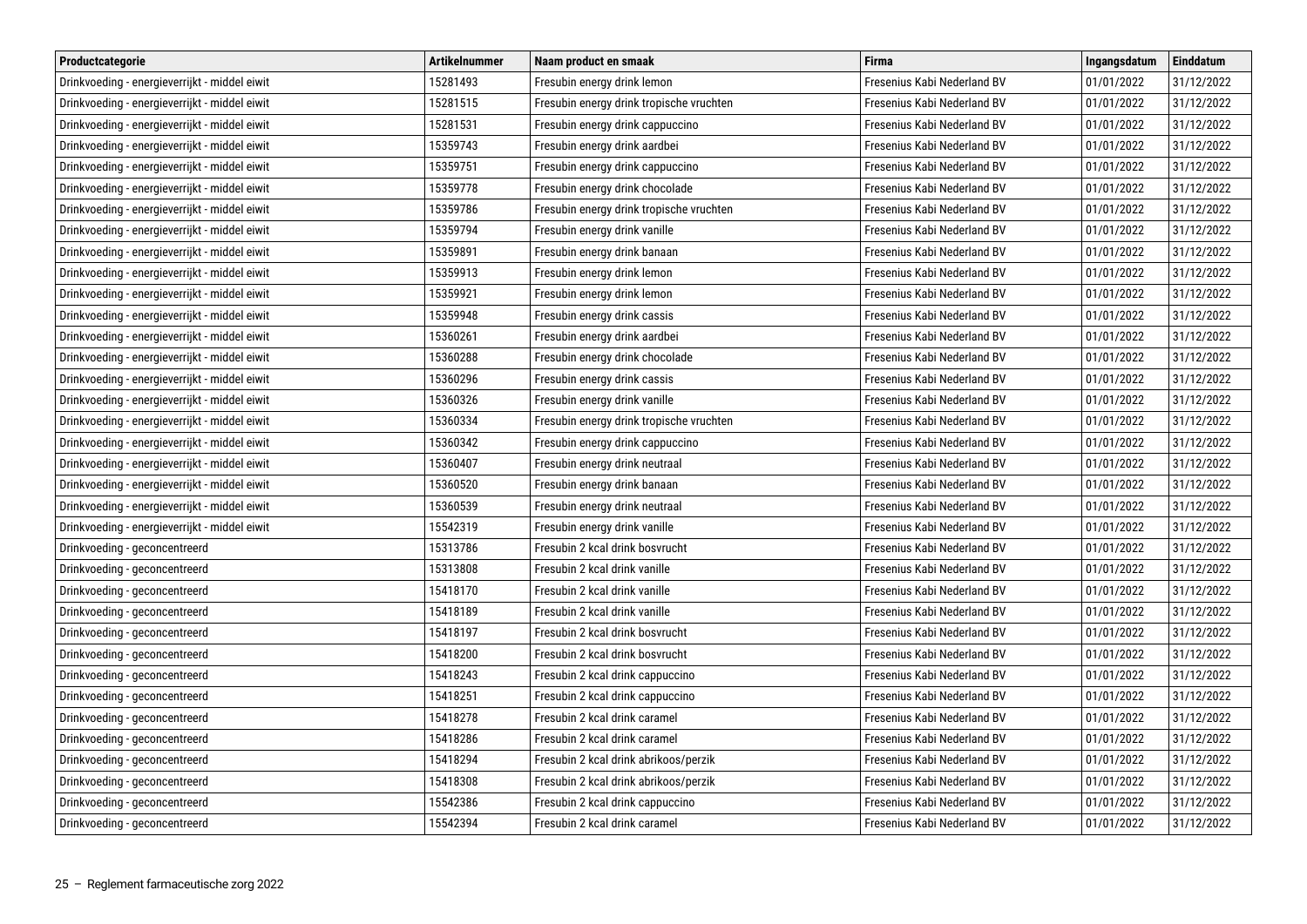| Productcategorie                          | <b>Artikelnummer</b> | Naam product en smaak                       | <b>Firma</b>                | Ingangsdatum | Einddatum  |
|-------------------------------------------|----------------------|---------------------------------------------|-----------------------------|--------------|------------|
| Drinkvoeding - geconcentreerd             | 15542408             | Fresubin 2 kcal drink abrikoos/perzik       | Fresenius Kabi Nederland BV | 01/01/2022   | 31/12/2022 |
| Drinkvoeding - geconcentreerd             | 15689891             | Fresubin 2 kcal drink neutraal              | Fresenius Kabi Nederland BV | 01/01/2022   | 31/12/2022 |
| Drinkvoeding - geconcentreerd             | 15689905             | Fresubin 2 kcal drink neutraal              | Fresenius Kabi Nederland BV | 01/01/2022   | 31/12/2022 |
| Drinkvoeding - geconcentreerd             | 15689913             | Fresubin 2 kcal drink neutraal              | Fresenius Kabi Nederland BV | 01/01/2022   | 31/12/2022 |
| Drinkvoeding - geconcentreerd             | 16578457             | Fresubin 2 kcal drink wortel/tomaat         | Fresenius Kabi Nederland BV | 01/01/2022   | 31/12/2022 |
| Drinkvoeding - geconcentreerd             | 16578465             | Fresubin 2 kcal drink asperge               | Fresenius Kabi Nederland BV | 01/01/2022   | 31/12/2022 |
| Drinkvoeding - geconcentreerd             | 16578473             | Fresubin 2 kcal drink champignon            | Fresenius Kabi Nederland BV | 01/01/2022   | 31/12/2022 |
| Drinkvoeding - geconcentreerd             | 16616421             | Fresubin 2 kcal drink asperge               | Fresenius Kabi Nederland BV | 01/01/2022   | 31/12/2022 |
| Drinkvoeding - geconcentreerd             | 16616448             | Fresubin 2 kcal drink asperge               | Fresenius Kabi Nederland BV | 01/01/2022   | 31/12/2022 |
| Drinkvoeding - geconcentreerd             | 16616456             | Fresubin 2 kcal drink wortel/tomaat         | Fresenius Kabi Nederland BV | 01/01/2022   | 31/12/2022 |
| Drinkvoeding - geconcentreerd             | 16616464             | Fresubin 2 kcal drink wortel/tomaat         | Fresenius Kabi Nederland BV | 01/01/2022   | 31/12/2022 |
| Drinkvoeding - geconcentreerd             | 16616472             | Fresubin 2 kcal drink champignon            | Fresenius Kabi Nederland BV | 01/01/2022   | 31/12/2022 |
| Drinkvoeding - geconcentreerd             | 16616480             | Fresubin 2 kcal drink champignon            | Fresenius Kabi Nederland BV | 01/01/2022   | 31/12/2022 |
| Drinkvoeding - geconcentreerd             | 16897897             | Fresubin 2 kcal drink compact bosvruchten   | Fresenius Kabi Nederland BV | 01/01/2022   | 31/12/2022 |
| Drinkvoeding - geconcentreerd             | 16897900             | Fresubin 2 kcal drink compact bosvruchten   | Fresenius Kabi Nederland BV | 01/01/2022   | 31/12/2022 |
| Drinkvoeding - geconcentreerd             | 16897919             | Fresubin 2 kcal drink compact vanille       | Fresenius Kabi Nederland BV | 01/01/2022   | 31/12/2022 |
| Drinkvoeding - geconcentreerd             | 16897927             | Fresubin 2 kcal drink compact vanille       | Fresenius Kabi Nederland BV | 01/01/2022   | 31/12/2022 |
| Drinkvoeding - geconcentreerd             | 16897935             | Fresubin 2 kcal drink compact caramel       | Fresenius Kabi Nederland BV | 01/01/2022   | 31/12/2022 |
| Drinkvoeding - geconcentreerd             | 16897943             | Fresubin 2 kcal drink compact caramel       | Fresenius Kabi Nederland BV | 01/01/2022   | 31/12/2022 |
| Drinkvoeding - geconcentreerd             | 16897951             | Fresubin 2 kcal drink compact cappuccino    | Fresenius Kabi Nederland BV | 01/01/2022   | 31/12/2022 |
| Drinkvoeding - geconcentreerd             | 16897978             | Fresubin 2 kcal drink compact cappuccino    | Fresenius Kabi Nederland BV | 01/01/2022   | 31/12/2022 |
| Drinkvoeding - geconcentreerd - met vezel | 15313824             | Fresubin 2 kcal fibre drink chocolade       | Fresenius Kabi Nederland BV | 01/01/2022   | 31/12/2022 |
| Drinkvoeding - geconcentreerd - met vezel | 15418219             | Fresubin 2 kcal fibre drink chocolade       | Fresenius Kabi Nederland BV | 01/01/2022   | 31/12/2022 |
| Drinkvoeding - geconcentreerd - met vezel | 15418227             | Fresubin 2 kcal fibre drink chocolade       | Fresenius Kabi Nederland BV | 01/01/2022   | 31/12/2022 |
| Drinkvoeding - geconcentreerd - met vezel | 15418316             | Fresubin 2 kcal fibre drink vanille         | Fresenius Kabi Nederland BV | 01/01/2022   | 31/12/2022 |
| Drinkvoeding - geconcentreerd - met vezel | 15418324             | Fresubin 2 kcal fibre drink vanille         | Fresenius Kabi Nederland BV | 01/01/2022   | 31/12/2022 |
| Drinkvoeding - geconcentreerd - met vezel | 15418332             | Fresubin 2 kcal fibre drink lemon/yoghurt   | Fresenius Kabi Nederland BV | 01/01/2022   | 31/12/2022 |
| Drinkvoeding - geconcentreerd - met vezel | 15418340             | Fresubin 2 kcal fibre drink lemon/yoghurt   | Fresenius Kabi Nederland BV | 01/01/2022   | 31/12/2022 |
| Drinkvoeding - geconcentreerd - met vezel | 15418359             | Fresubin 2 kcal fibre drink cappuccino      | Fresenius Kabi Nederland BV | 01/01/2022   | 31/12/2022 |
| Drinkvoeding - geconcentreerd - met vezel | 15418367             | Fresubin 2 kcal fibre drink cappuccino      | Fresenius Kabi Nederland BV | 01/01/2022   | 31/12/2022 |
| Drinkvoeding - geconcentreerd - met vezel | 15542416             | Fresubin 2 kcal fibre drink vanille         | Fresenius Kabi Nederland BV | 01/01/2022   | 31/12/2022 |
| Drinkvoeding - geconcentreerd - met vezel | 15542424             | Fresubin 2 kcal fibre drink lemon/yoghurt   | Fresenius Kabi Nederland BV | 01/01/2022   | 31/12/2022 |
| Drinkvoeding - geconcentreerd - met vezel | 15542432             | Fresubin 2 kcal fibre drink cappuccino      | Fresenius Kabi Nederland BV | 01/01/2022   | 31/12/2022 |
| Drinkvoeding - geconcentreerd - met vezel | 15866858             | Fresubin 2 kcal fibre drink abrikoos/perzik | Fresenius Kabi Nederland BV | 01/01/2022   | 31/12/2022 |
| Drinkvoeding - geconcentreerd - met vezel | 15866866             | Fresubin 2 kcal fibre drink abrikoos/perzik | Fresenius Kabi Nederland BV | 01/01/2022   | 31/12/2022 |
| Drinkvoeding - geconcentreerd - met vezel | 15866874             | Fresubin 2 kcal fibre drink abrikoos/perzik | Fresenius Kabi Nederland BV | 01/01/2022   | 31/12/2022 |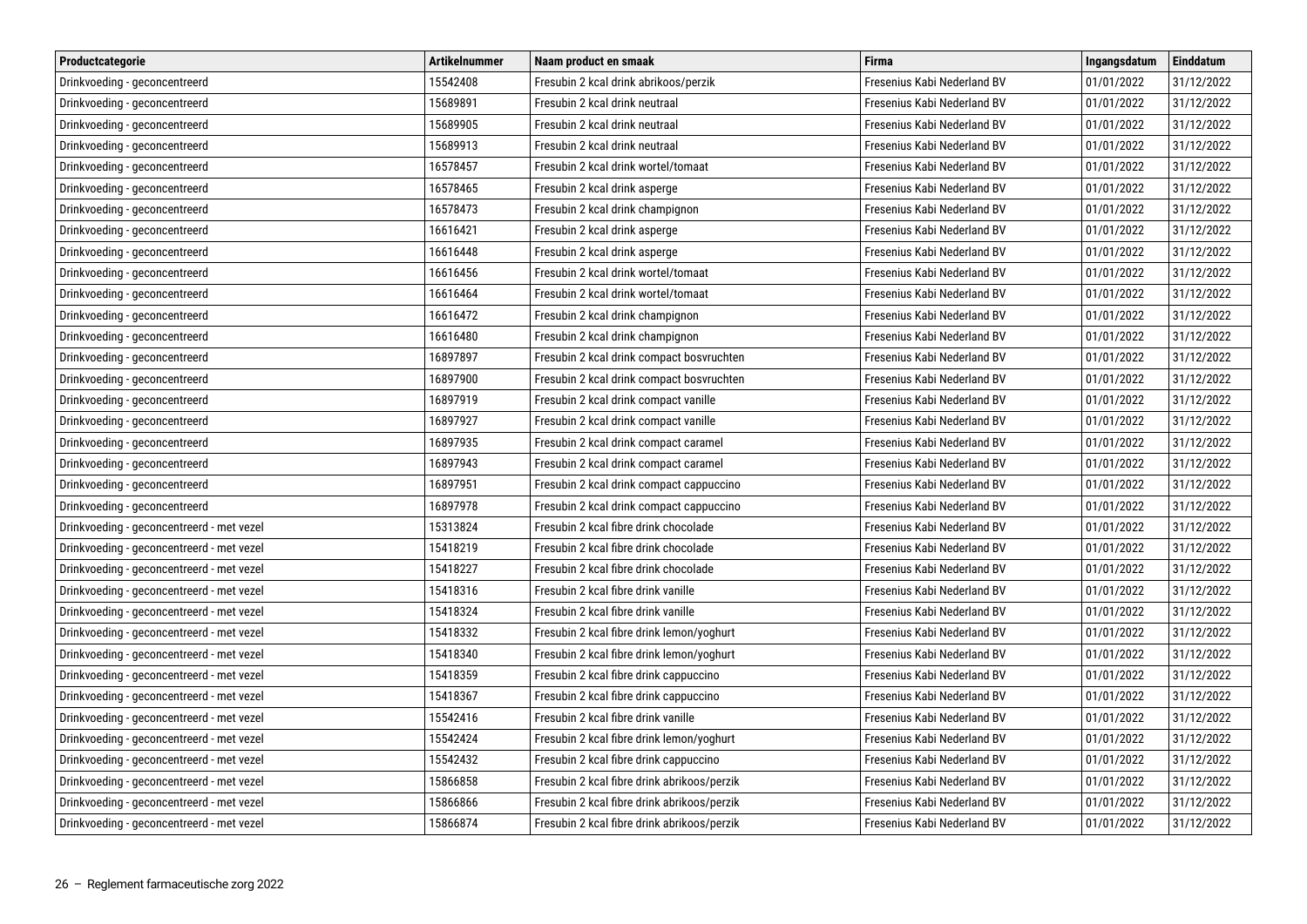| Productcategorie                                                         | <b>Artikelnummer</b> | Naam product en smaak                              | <b>Firma</b>                          | Ingangsdatum | Einddatum  |
|--------------------------------------------------------------------------|----------------------|----------------------------------------------------|---------------------------------------|--------------|------------|
| Drinkvoeding - geconcentreerd - met vezel                                | 16897986             | Fresubin 2 kcal fibre drink compact chocolade      | Fresenius Kabi Nederland BV           | 01/01/2022   | 31/12/2022 |
| Drinkvoeding - geconcentreerd - met vezel                                | 16897994             | Fresubin 2 kcal fibre drink compact chocolade      | Fresenius Kabi Nederland BV           | 01/01/2022   | 31/12/2022 |
| Drinkvoeding - ziektespecifiek - diabetes - energie- en eiwitverrijkt    | 15521419             | Fresubin db drink bosvrucht                        | Fresenius Kabi Nederland BV           | 01/01/2022   | 31/12/2022 |
| Drinkvoeding - ziektespecifiek - diabetes - energie- en eiwitverrijkt    | 15521427             | Fresubin db drink bosvrucht                        | Fresenius Kabi Nederland BV           | 01/01/2022   | 31/12/2022 |
| Drinkvoeding - ziektespecifiek - diabetes - energie- en eiwitverrijkt    | 15521435             | Fresubin db drink cappuccino                       | Fresenius Kabi Nederland BV           | 01/01/2022   | 31/12/2022 |
| Drinkvoeding - ziektespecifiek - diabetes - energie- en eiwitverrijkt    | 15521443             | Fresubin db drink cappuccino                       | Fresenius Kabi Nederland BV           | 01/01/2022   | 31/12/2022 |
| Drinkvoeding - ziektespecifiek - diabetes - energie- en eiwitverrijkt    | 15542890             | Fresubin db drink bosvrucht                        | Fresenius Kabi Nederland BV           | 01/01/2022   | 31/12/2022 |
| Drinkvoeding - ziektespecifiek - diabetes - energie- en eiwitverrijkt    | 15542912             | Fresubin db drink cappuccino                       | Fresenius Kabi Nederland BV           | 01/01/2022   | 31/12/2022 |
| Drinkvoeding - ziektespecifiek - diabetes - energie- en eiwitverrijkt    | 15566129             | Fresubin db drink vanille                          | Fresenius Kabi Nederland BV           | 01/01/2022   | 31/12/2022 |
| Drinkvoeding - ziektespecifiek - diabetes - energie- en eiwitverrijkt    | 15566269             | Fresubin db drink vanille                          | Fresenius Kabi Nederland BV           | 01/01/2022   | 31/12/2022 |
| Drinkvoeding - ziektespecifiek - diabetes - energie- en eiwitverrijkt    | 15566277             | Fresubin db drink vanille                          | Fresenius Kabi Nederland BV           | 01/01/2022   | 31/12/2022 |
| Drinkvoeding - ziektespecifiek - diabetes - energie- en eiwitverrijkt    | 16802411             | Fresubin db creme abrikoos-perzik                  | Fresenius Kabi Nederland BV           | 01/01/2022   | 31/12/2022 |
| Drinkvoeding - ziektespecifiek - diabetes - energie- en eiwitverrijkt    | 16802349             | Fresubin db creme abrikoos-perzik                  | Fresenius Kabi Nederland BV           | 01/01/2022   | 31/12/2022 |
| Drinkvoeding - ziektespecifiek - diabetes - energie- en eiwitverrijkt    | 16802381             | Fresubin db creme bosaardbei                       | Fresenius Kabi Nederland BV           | 01/01/2022   | 31/12/2022 |
| Drinkvoeding - ziektespecifiek - diabetes - energie- en eiwitverrijkt    | 16802322             | Fresubin db creme bosaardbei                       | Fresenius Kabi Nederland BV           | 01/01/2022   | 31/12/2022 |
| Drinkvoeding - ziektespecifiek - diabetes - energie- en eiwitverrijkt    | 16802357             | Fresubin db creme vanille                          | Fresenius Kabi Nederland BV           | 01/01/2022   | 31/12/2022 |
| Drinkvoeding - ziektespecifiek - diabetes - energie- en eiwitverrijkt    | 16802306             | Fresubin db creme vanille                          | Fresenius Kabi Nederland BV           | 01/01/2022   | 31/12/2022 |
| Drinkvoeding - ziektespecifiek - diabetes - energieverrijkt - laag eiwit | 15782182             | Glucerna 0.9kcal drinkvoeding vanille              | Abbott BV                             | 01/01/2022   | 31/12/2022 |
| Drinkvoeding - ziektespecifiek - diabetes - energieverrijkt - laag eiwit | 15782190             | Glucerna 0.9kcal drinkvoeding chocolade            | Abbott BV                             | 01/01/2022   | 31/12/2022 |
| Drinkvoeding - ziektespecifiek - diabetes - energieverrijkt - laag eiwit | 15782204             | Glucerna 0.9kcal drinkvoeding aardbei              | <b>Abbott BV</b>                      | 01/01/2022   | 31/12/2022 |
| Drinkvoeding - ziektespecifiek - dysfagie - energie- en eiwitverrijkt    | 15579093             | Fresubin thickened drinkvoeding level 3 bosaardbei | Fresenius Kabi Nederland BV           | 01/01/2022   | 31/12/2022 |
| Drinkvoeding - ziektespecifiek - dysfagie - energie- en eiwitverrijkt    | 15579107             | Fresubin thickened drinkvoeding level 3 bosaardbei | Fresenius Kabi Nederland BV           | 01/01/2022   | 31/12/2022 |
| Drinkvoeding - ziektespecifiek - dysfagie - energie- en eiwitverrijkt    | 15579115             | Fresubin thickened drinkvoeding level 3 bosaardbei | Fresenius Kabi Nederland BV           | 01/01/2022   | 31/12/2022 |
| Drinkvoeding - ziektespecifiek - dysfagie - energie- en eiwitverrijkt    | 15579123             | Fresubin thickened drinkvoeding level 3 vanille    | Fresenius Kabi Nederland BV           | 01/01/2022   | 31/12/2022 |
| Drinkvoeding - ziektespecifiek - dysfagie - energie- en eiwitverrijkt    | 15579131             | Fresubin thickened drinkvoeding level 3 vanille    | Fresenius Kabi Nederland BV           | 01/01/2022   | 31/12/2022 |
| Drinkvoeding - ziektespecifiek - dysfagie - energie- en eiwitverrijkt    | 15579158             | Fresubin thickened drinkvoeding level 3 vanille    | Fresenius Kabi Nederland BV           | 01/01/2022   | 31/12/2022 |
| Drinkvoeding - ziektespecifiek - dysfagie - energieverrijkt - laag eiwit | 15255980             | Resource dessert fruit appel-perzik                | Nestle Nederland BV Oosterhout        | 01/01/2022   | 31/12/2022 |
| Drinkvoeding - ziektespecifiek - dysfagie - energieverrijkt - laag eiwit | 15255999             | Resource dessert fruit appel-aardbei               | Nestle Nederland BV Oosterhout        | 01/01/2022   | 31/12/2022 |
| Drinkvoeding - ziektespecifiek - dysfagie - energieverrijkt - laag eiwit | 15257029             | Resource dessert fruit appel                       | <b>Nestle Nederland BV Oosterhout</b> | 01/01/2022   | 31/12/2022 |
| Drinkvoeding - ziektespecifiek - dysfagie - geconcentreerd               | 16009630             | Fresubin 2 kcal creme bosaardbei                   | Fresenius Kabi Nederland BV           | 01/01/2022   | 31/12/2022 |
| Drinkvoeding - ziektespecifiek - dysfagie - geconcentreerd               | 16009649             | Fresubin 2 kcal creme bosaardbei                   | Fresenius Kabi Nederland BV           | 01/01/2022   | 31/12/2022 |
| Drinkvoeding - ziektespecifiek - dysfagie - geconcentreerd               | 16009657             | Fresubin 2 kcal creme bosaardbei                   | Fresenius Kabi Nederland BV           | 01/01/2022   | 31/12/2022 |
| Drinkvoeding - ziektespecifiek - dysfagie - geconcentreerd               | 16009665             | Fresubin 2 kcal creme cappuccino                   | Fresenius Kabi Nederland BV           | 01/01/2022   | 31/12/2022 |
| Drinkvoeding - ziektespecifiek - dysfagie - geconcentreerd               | 16009673             | Fresubin 2 kcal creme cappuccino                   | Fresenius Kabi Nederland BV           | 01/01/2022   | 31/12/2022 |
| Drinkvoeding - ziektespecifiek - dysfagie - geconcentreerd               | 16009681             | Fresubin 2 kcal creme cappuccino                   | Fresenius Kabi Nederland BV           | 01/01/2022   | 31/12/2022 |
| Drinkvoeding - ziektespecifiek - dysfagie - geconcentreerd               | 16009703             | Fresubin 2 kcal creme chocolade                    | Fresenius Kabi Nederland BV           | 01/01/2022   | 31/12/2022 |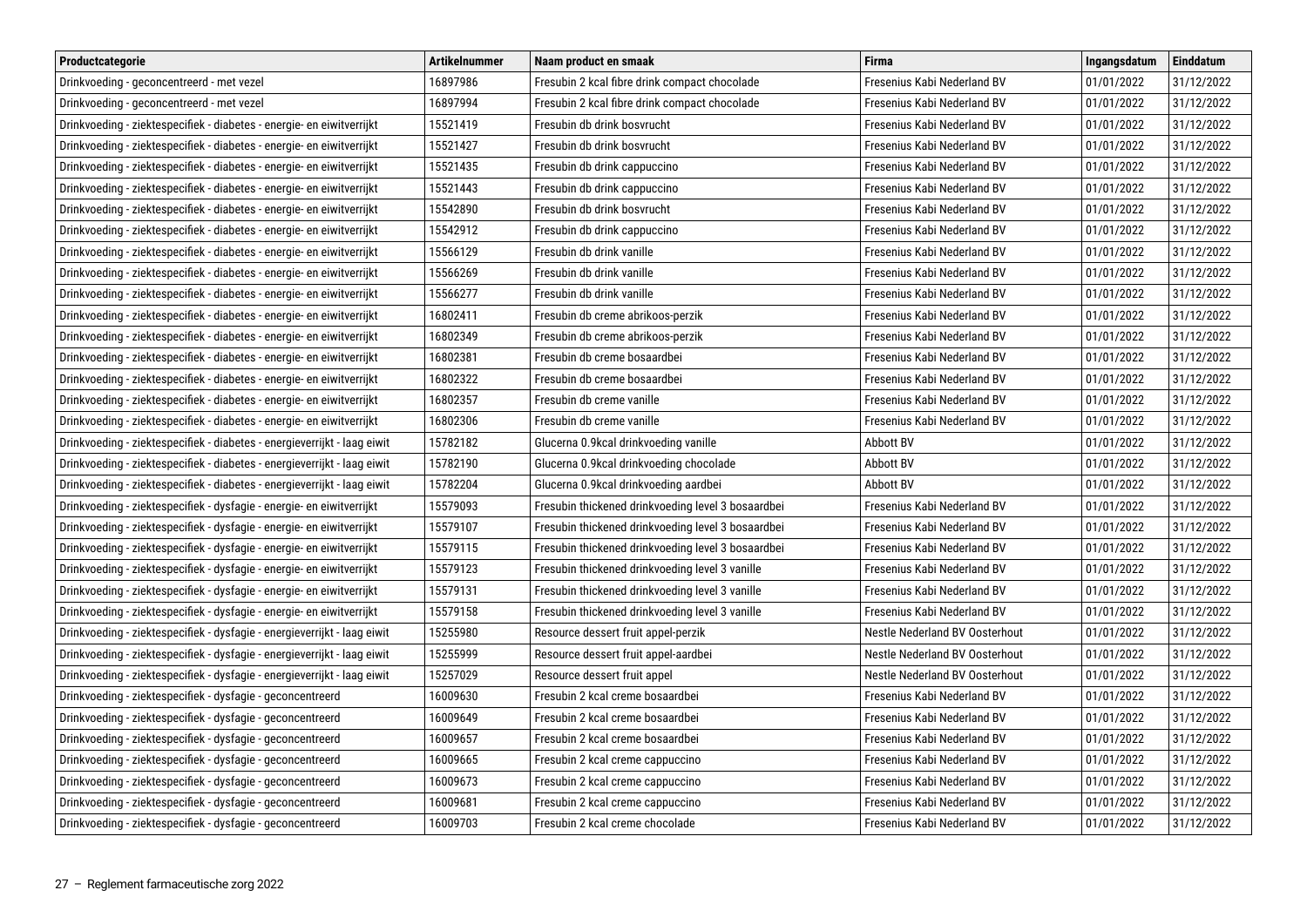| Productcategorie                                           | <b>Artikelnummer</b> | Naam product en smaak                   | <b>Firma</b>                          | Ingangsdatum | Einddatum  |
|------------------------------------------------------------|----------------------|-----------------------------------------|---------------------------------------|--------------|------------|
| Drinkvoeding - ziektespecifiek - dysfagie - geconcentreerd | 16009711             | Fresubin 2 kcal creme chocolade         | Fresenius Kabi Nederland BV           | 01/01/2022   | 31/12/2022 |
| Drinkvoeding - ziektespecifiek - dysfagie - geconcentreerd | 16009738             | Fresubin 2 kcal creme chocolade         | Fresenius Kabi Nederland BV           | 01/01/2022   | 31/12/2022 |
| Drinkvoeding - ziektespecifiek - dysfagie - geconcentreerd | 16009746             | Fresubin 2 kcal creme praline           | Fresenius Kabi Nederland BV           | 01/01/2022   | 31/12/2022 |
| Drinkvoeding - ziektespecifiek - dysfagie - geconcentreerd | 16009754             | Fresubin 2 kcal creme praline           | Fresenius Kabi Nederland BV           | 01/01/2022   | 31/12/2022 |
| Drinkvoeding - ziektespecifiek - dysfagie - geconcentreerd | 16009762             | Fresubin 2 kcal creme praline           | Fresenius Kabi Nederland BV           | 01/01/2022   | 31/12/2022 |
| Drinkvoeding - ziektespecifiek - dysfagie - geconcentreerd | 16009770             | Fresubin 2 kcal creme vanille           | Fresenius Kabi Nederland BV           | 01/01/2022   | 31/12/2022 |
| Drinkvoeding - ziektespecifiek - dysfagie - geconcentreerd | 16009789             | Fresubin 2 kcal creme vanille           | Fresenius Kabi Nederland BV           | 01/01/2022   | 31/12/2022 |
| Drinkvoeding - ziektespecifiek - dysfagie - geconcentreerd | 16009797             | Fresubin 2 kcal creme vanille           | Fresenius Kabi Nederland BV           | 01/01/2022   | 31/12/2022 |
| Drinkvoeding - energieverrijkt - middel eiwit - yoghurt    | 16146891             | Fresubin yodrink abrikoos/perzik        | Fresenius Kabi Nederland BV           | 01/01/2022   | 31/12/2022 |
| Drinkvoeding - energieverrijkt - middel eiwit - yoghurt    | 16146883             | Fresubin yodrink abrikoos/perzik        | Fresenius Kabi Nederland BV           | 01/01/2022   | 31/12/2022 |
| Drinkvoeding - energieverrijkt - middel eiwit - yoghurt    | 16146875             | Fresubin yodrink abrikoos/perzik        | Fresenius Kabi Nederland BV           | 01/01/2022   | 31/12/2022 |
| Drinkvoeding - energieverrijkt - middel eiwit - yoghurt    | 16146905             | Fresubin yodrink framboos               | Fresenius Kabi Nederland BV           | 01/01/2022   | 31/12/2022 |
| Drinkvoeding - energieverrijkt - middel eiwit - yoghurt    | 16146921             | Fresubin yodrink framboos               | Fresenius Kabi Nederland BV           | 01/01/2022   | 31/12/2022 |
| Drinkvoeding - energieverrijkt - middel eiwit - yoghurt    | 16146913             | Fresubin yodrink framboos               | Fresenius Kabi Nederland BV           | 01/01/2022   | 31/12/2022 |
| Drinkvoeding - energieverrijkt - middel eiwit - yoghurt    | 16300416             | Fresubin yodrink lemon                  | Fresenius Kabi Nederland BV           | 01/01/2022   | 31/12/2022 |
| Drinkvoeding - energieverrijkt - middel eiwit - yoghurt    | 16300408             | Fresubin yodrink lemon                  | Fresenius Kabi Nederland BV           | 01/01/2022   | 31/12/2022 |
| Drinkvoeding - energieverrijkt - middel eiwit - yoghurt    | 16300394             | Fresubin yodrink lemon                  | Fresenius Kabi Nederland BV           | 01/01/2022   | 31/12/2022 |
| Drinkvoeding - geconcentreerd en eiwitverrijkt             | 16867807             | Resource ultra aardbei                  | Nestle Nederland BV Oosterhout        | 01/01/2022   | 31/12/2022 |
| Drinkvoeding - geconcentreerd en eiwitverrijkt             | 16867858             | Resource ultra karamel                  | Nestle Nederland BV Oosterhout        | 01/01/2022   | 31/12/2022 |
| Drinkvoeding - geconcentreerd en eiwitverrijkt             | 16867831             | Resource ultra koffie                   | Nestle Nederland BV Oosterhout        | 01/01/2022   | 31/12/2022 |
| Drinkvoeding - geconcentreerd en eiwitverrijkt             | 16867866             | Resource ultra vanille                  | <b>Nestle Nederland BV Oosterhout</b> | 01/01/2022   | 31/12/2022 |
| Drinkvoeding - geconcentreerd en eiwitverrijkt - hoog kcal | 16971922             | Fresubin 3.2 kcal drink cappuccino      | Fresenius Kabi Nederland BV           | 01/01/2022   | 31/12/2022 |
| Drinkvoeding - geconcentreerd en eiwitverrijkt - hoog kcal | 16971914             | Fresubin 3.2 kcal drink cappuccino      | Fresenius Kabi Nederland BV           | 01/01/2022   | 31/12/2022 |
| Drinkvoeding - geconcentreerd en eiwitverrijkt - hoog kcal | 16300440             | Fresubin 3.2 kcal drink hazelnoot       | Fresenius Kabi Nederland BV           | 01/01/2022   | 31/12/2022 |
| Drinkvoeding - geconcentreerd en eiwitverrijkt - hoog kcal | 16300432             | Fresubin 3.2 kcal drink hazelnoot       | Fresenius Kabi Nederland BV           | 01/01/2022   | 31/12/2022 |
| Drinkvoeding - geconcentreerd en eiwitverrijkt - hoog kcal | 16300424             | Fresubin 3.2 kcal drink hazelnoot       | Fresenius Kabi Nederland BV           | 01/01/2022   | 31/12/2022 |
| Drinkvoeding - geconcentreerd en eiwitverrijkt - hoog kcal | 16604490             | Fresubin 3.2 kcal drink mango           | Fresenius Kabi Nederland BV           | 01/01/2022   | 31/12/2022 |
| Drinkvoeding - geconcentreerd en eiwitverrijkt - hoog kcal | 16604482             | Fresubin 3.2 kcal drink mango           | Fresenius Kabi Nederland BV           | 01/01/2022   | 31/12/2022 |
| Drinkvoeding - geconcentreerd en eiwitverrijkt - hoog kcal | 16578449             | Fresubin 3.2 kcal drink mango           | Fresenius Kabi Nederland BV           | 01/01/2022   | 31/12/2022 |
| Drinkvoeding - geconcentreerd en eiwitverrijkt - hoog kcal | 16300475             | Fresubin 3.2 kcal drink vanille/caramel | Fresenius Kabi Nederland BV           | 01/01/2022   | 31/12/2022 |
| Drinkvoeding - geconcentreerd en eiwitverrijkt - hoog kcal | 16300467             | Fresubin 3.2 kcal drink vanille/caramel | Fresenius Kabi Nederland BV           | 01/01/2022   | 31/12/2022 |
| Drinkvoeding - geconcentreerd en eiwitverrijkt - hoog kcal | 16300459             | Fresubin 3.2 kcal drink vanille/caramel | Fresenius Kabi Nederland BV           | 01/01/2022   | 31/12/2022 |
| Drinkvoeding - ziektespecifiek - decubitus                 | 15717771             | Resource repair koffie                  | <b>Nestle Nederland BV Oosterhout</b> | 01/01/2022   | 31/12/2022 |
| Drinkvoeding - ziektespecifiek - decubitus                 | 15717798             | Resource repair koffie                  | Nestle Nederland BV Oosterhout        | 01/01/2022   | 31/12/2022 |
| Drinkvoeding - ziektespecifiek - nier                      | 15993159             | Fresubin renal drink vanille            | Fresenius Kabi Nederland BV           | 01/01/2022   | 31/12/2022 |
| Drinkvoeding - ziektespecifiek - nier                      | 15993140             | Fresubin renal drink vanille            | Fresenius Kabi Nederland BV           | 01/01/2022   | 31/12/2022 |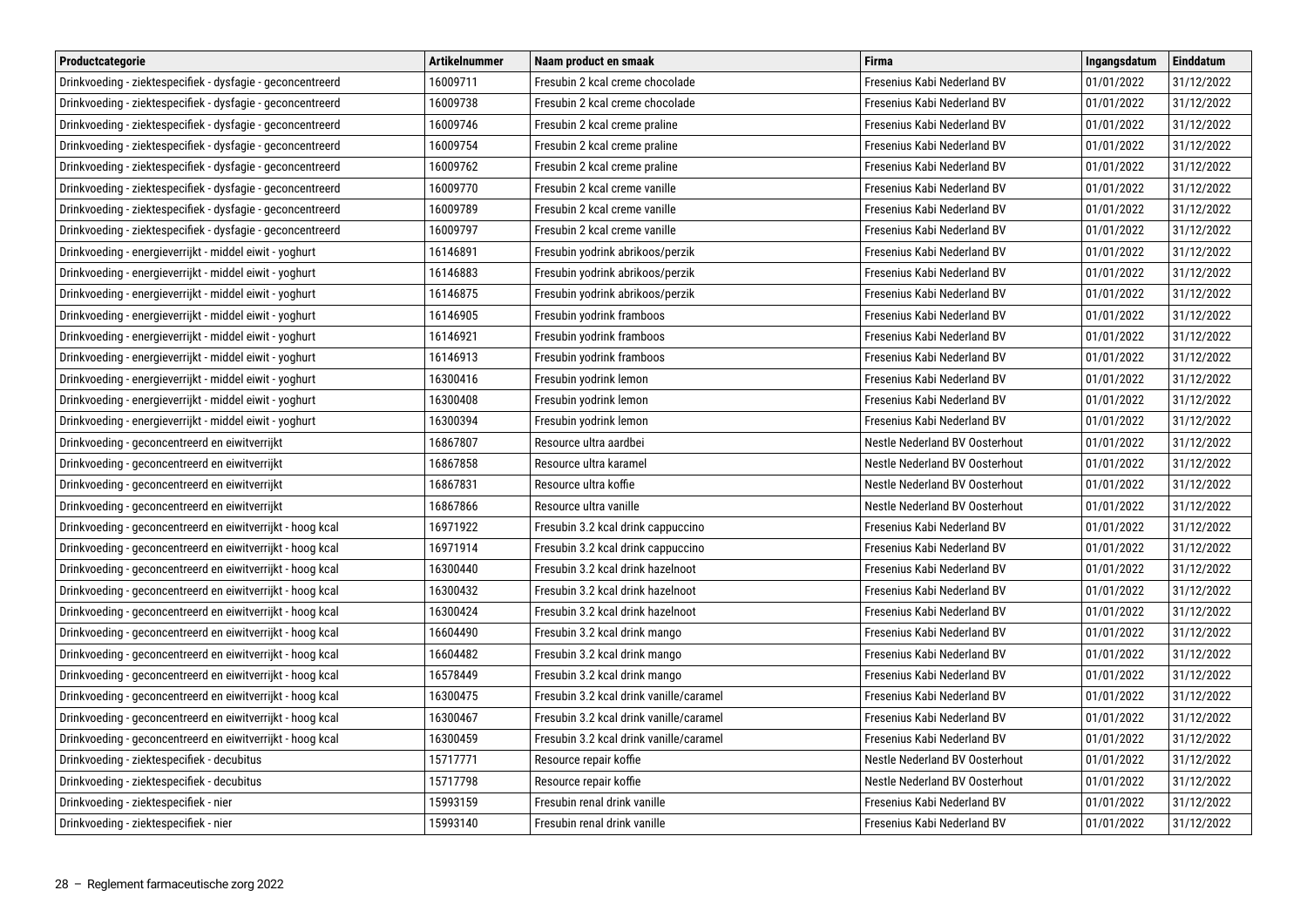| Productcategorie                                                     | <b>Artikelnummer</b> | Naam product en smaak                 | <b>Firma</b>                   | Ingangsdatum | <b>Einddatum</b> |
|----------------------------------------------------------------------|----------------------|---------------------------------------|--------------------------------|--------------|------------------|
| Drinkvoeding - ziektespecifiek - nier                                | 15993132             | Fresubin renal drink vanille          | Fresenius Kabi Nederland BV    | 01/01/2022   | 31/12/2022       |
| Drinkvoeding - ziektespecifiek - oligomerevoeding                    | 16835530             | Survimed opd 1.5kcal drink cappuccino | Fresenius Kabi Nederland BV    | 01/01/2022   | 31/12/2022       |
| Drinkvoeding - ziektespecifiek - oligomerevoeding                    | 16835522             | Survimed opd 1.5kcal drink cappuccino | Fresenius Kabi Nederland BV    | 01/01/2022   | 31/12/2022       |
| Drinkvoeding - ziektespecifiek - oligomerevoeding                    | 16821351             | Survimed opd 1.5kcal drink vanille    | Fresenius Kabi Nederland BV    | 01/01/2022   | 31/12/2022       |
| Drinkvoeding - ziektespecifiek - oligomerevoeding                    | 16821378             | Survimed opd 1.5kcal drink vanille    | Fresenius Kabi Nederland BV    | 01/01/2022   | 31/12/2022       |
| Drinkvoeding - ziektespecifiek - oligomerevoeding                    | 15767949             | Survimed opd drink vanille            | Fresenius Kabi Nederland BV    | 01/01/2022   | 31/12/2022       |
| Drinkvoeding - ziektespecifiek - oligomerevoeding                    | 15767957             | Survimed opd drink vanille            | Fresenius Kabi Nederland BV    | 01/01/2022   | 31/12/2022       |
| Drinkvoeding - ziektespecifiek - oligomerevoeding                    | 15767973             | Survimed opd drink vanille            | Fresenius Kabi Nederland BV    | 01/01/2022   | 31/12/2022       |
| Zuigelingenvoeding - intensief gehydrolyseerde voeding op wei- en/of | 16078268             | Alfare zuigelingenvoeding poeder      | Nestle Nederland BV Oosterhout | 01/01/2022   | 31/12/2022       |
| caseïne basis                                                        |                      |                                       |                                |              |                  |
| Zuigelingenvoeding - intensief gehydrolyseerde voeding op wei- en/of | 16821386             | Althera zuigelingenvoeding poeder     | Nestle Nederland BV Oosterhout | 01/01/2022   | 31/12/2022       |
| caseïne basis                                                        |                      |                                       |                                |              |                  |
| Zuigelingenvoeding - vrije aminozuren                                | 16808703             | Alfamino poeder                       | Nestle Nederland BV Oosterhout | 01/01/2022   | 31/12/2022       |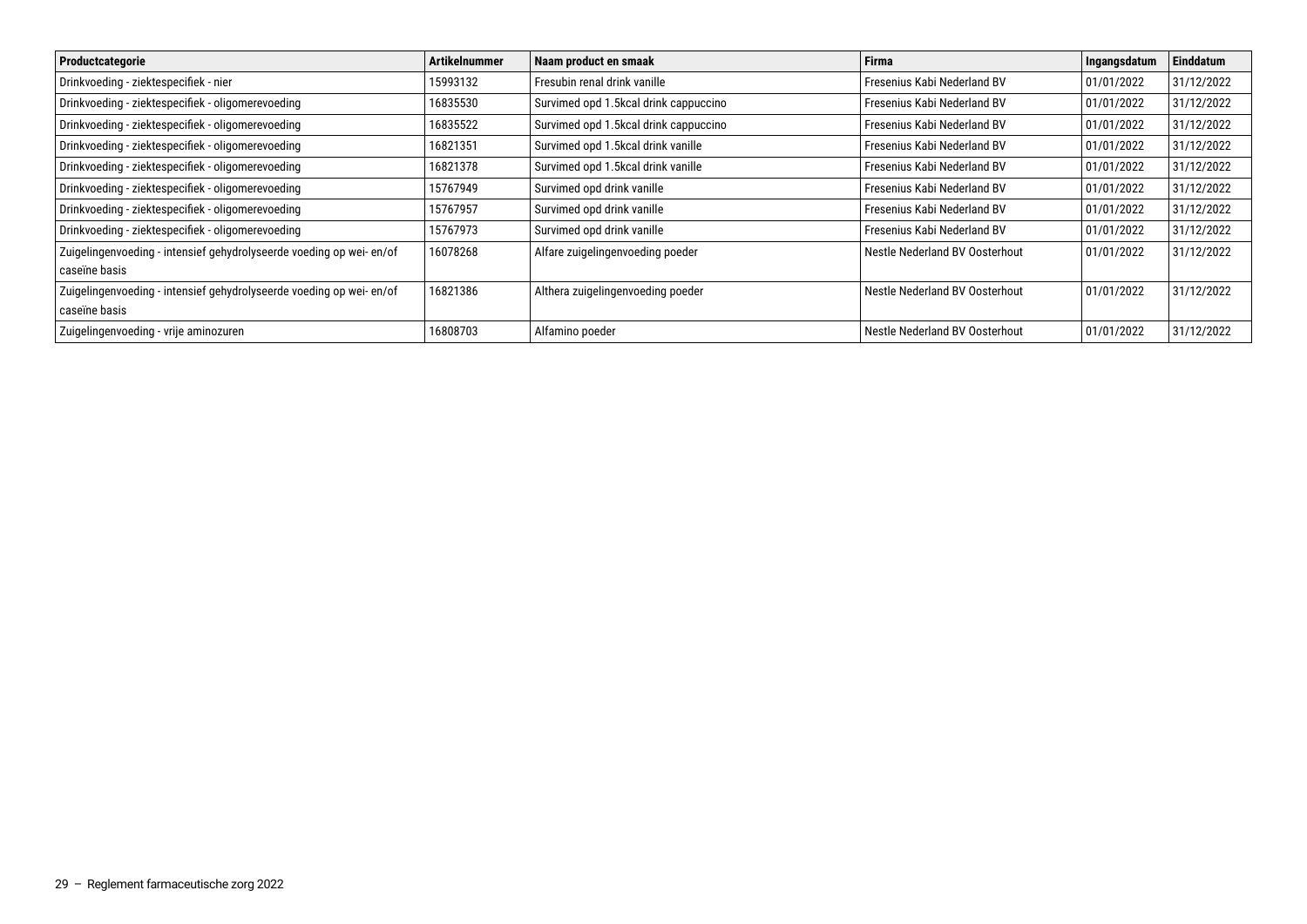#### <span id="page-29-0"></span>D. Overzicht van gecontracteerde zorgaanbieders voor voorkeursgeneesmiddelen voor Astma en COPD

Dit overzicht is geldig van 1 januari tot en met 31 december 2022.

| Vestigingsplaats zorgaanbieder | Naam zorgaanbieder                              | Agb zorgaanbieder |
|--------------------------------|-------------------------------------------------|-------------------|
| <b>Bunde</b>                   | Apotheek Bunde                                  | 02/09613          |
| Eijsden                        | Mediq Apotheek Eijsden                          | 02/82667          |
| Maastricht                     | Apotheek America CV                             | 02/09689          |
| Maastricht                     | Apotheek Annadal                                | 02/10342          |
| Maastricht                     | Apotheek Caberg B.V.                            | 02/09693          |
| Maastricht                     | Apotheek Heer                                   | 02/09789          |
| Maastricht                     | Apotheek Maastricht UMC+                        | 02/10043          |
| Maastricht                     | Apotheek Malberg                                | 02/09695          |
| Maastricht                     | Apotheek Romkens                                | 02/09683          |
| Maastricht                     | Apotheek Scharn                                 | 02/09686          |
| Maastricht                     | Apotheek Schoepp Mosae Forum                    | 02/10272          |
| Maastricht                     | Apotheek St. Pieter                             | 02/09688          |
| Maastricht                     | Apotheek Straver                                | 02/10681          |
| Maastricht                     | Apotheek Van Thoor BV                           | 02/09692          |
| Maastricht                     | Benu Apotheek Heerderrein                       | 02/10682          |
| Maastricht                     | Benu Apotheek Heugem                            | 02/09631          |
| Maastricht                     | Mediq Apotheek Amby                             | 02/09699          |
| Maastricht                     | Mediq Apotheek Nazareth                         | 02/09697          |
| Maastricht                     | Medsen Apotheek Ceramique                       | 02/10833          |
| Maastricht                     | Apotheek De Fronten                             | 02/10944          |
| Margraten                      | Apotheek Margraten                              | 02/09812          |
| Meerssen                       | Apotheek Meerssen                               | 02/08485          |
| Mheer                          | Maatschap H.E.M. Debets En E.M. Debets-Den-Brok | 01/53756          |
| Valkenburg LB                  | Benu Apotheek Starmans                          | 02/10738          |
| Valkenburg LB                  | Boots Apotheek Valkenburg                       | 02/09658          |

| Vestigingsplaats zorgaanbieder | Naam zorgaanbieder                               | Agb zorgaanbieder |
|--------------------------------|--------------------------------------------------|-------------------|
| America                        | Apotheekhoudende Huisartsenpraktijk America B.V. | 01/58864          |
| Baarlo Lb                      | Apotheek Baarlo                                  | 02/09593          |
| Venlo                          | Apotheek Blerick-Lambertuskerk B.V.              | 02/82723          |
| Grubbenvorst                   | Apotheek Panacee B.V.                            | 02/08081          |
| Horst                          | Apotheek Horst B.V.                              | 02/09609          |
| Kessel Lb                      | Huisartsenpraktijk Kessel                        | 01/56986          |
| Maasbree                       | Apotheek Maasbree                                | 02/10195          |
| Meerlo                         | Apotheek Maasdorpen B.V.                         | 02/82625          |
| Panningen                      | <b>BENU Apotheek Panningen</b>                   | 02/09611          |
| Reuver                         | Apotheek Reuver                                  | 02/09594          |
| Sevenum                        | Medsen Apotheek Sevenum                          | 02/09614          |
| Steyl                          | Apotheek De Goede                                | 02/09599          |
| Tegelen                        | Boots Apotheek De Esdoorn                        | 02/09601          |
| Velden                         | Apotheek St Andreas Bv                           | 02/08847          |
| Venlo                          | Stadsapotheek BV                                 | 02/09605          |
| Venlo                          | Boots Apotheek Venlo Zuid                        | 02/09612          |
| Venlo                          | Apotheek Craneveld BV                            | 02/10812          |
| Venlo                          | Apotheek Groenveld                               | 02/09602          |
| Venlo                          | Apotheek Pans B.V.                               | 02/09607          |
| Venlo                          | Apotheek vanNoord                                | 02/10672          |
| Venray                         | Apotheek de Wieenhof                             | 02/10248          |
| Venray                         | <b>BENU Apotheek Antoniusveld</b>                | 02/09591          |
| Venray                         | <b>BENU Apotheek Veltum</b>                      | 02/09945          |
| Venray                         | <b>BENU Apotheek Buitenlust</b>                  | 02/09610          |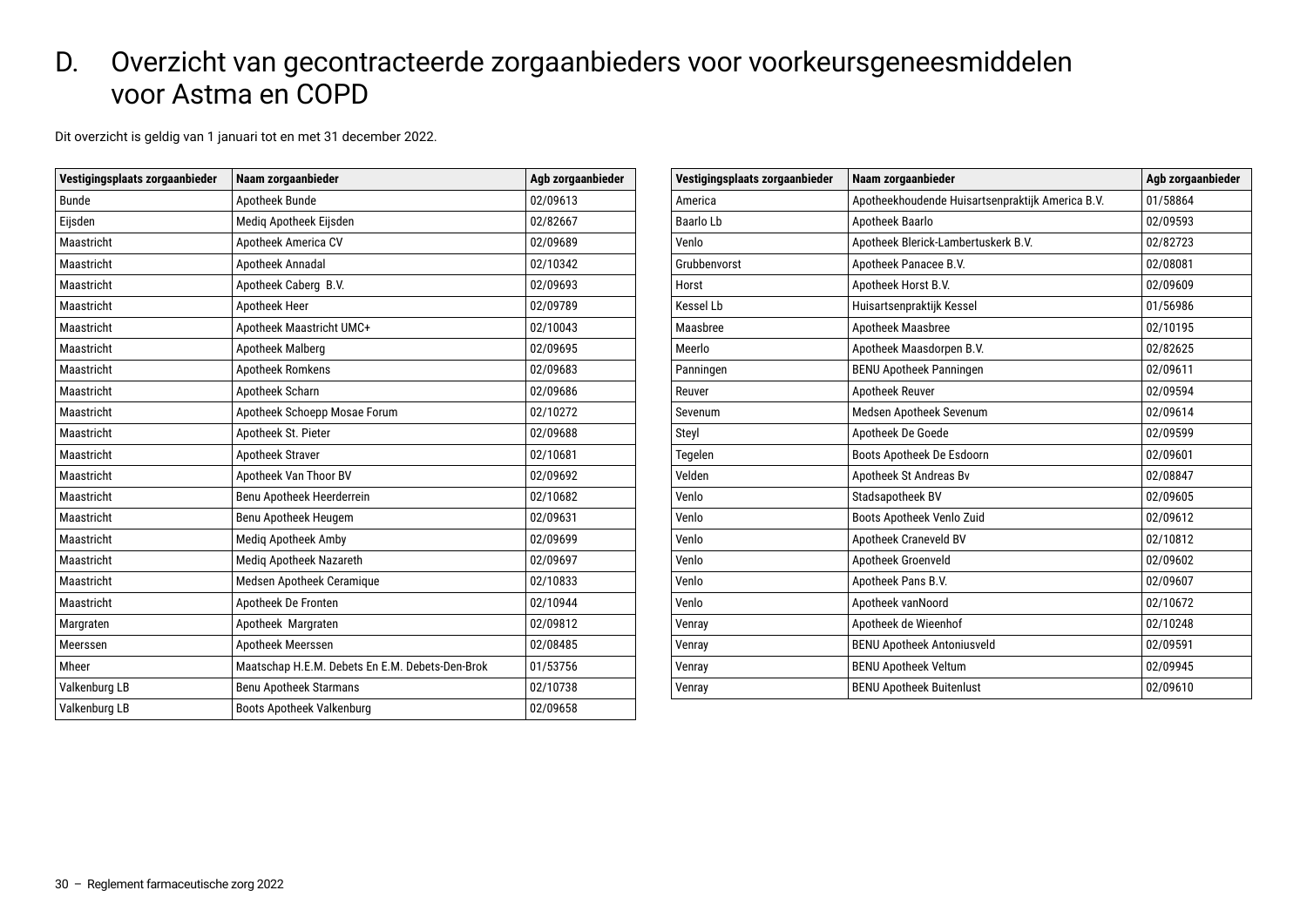#### <span id="page-30-0"></span>E. Overzicht van geselecteerde voorkeursgeneesmiddelen voor Astma en COPD

Dit overzicht is geldig van 1 januari tot en met 31 december 2022. De genoemde geneesmiddelen zijn vrijgesteld van het eigen risico als deze zijn geleverd door een zorgaanbieder die wordt vermeld in 'D. Overzicht van gecontracteerde zorgaanbieders voor voorkeursgeneesmiddelen voor Astma en COPD'.2,9

| Artikelomschrijving                                | <b>Naam</b>                                        | <b>Artikelnummer</b> | <b>Firma</b>                         | Ingangsdatum | Einddatum  |
|----------------------------------------------------|----------------------------------------------------|----------------------|--------------------------------------|--------------|------------|
| aclidinium 322ug/do                                | Eklira genuair inhalpdr 322mcg 60do                | 15868168             | Astrazeneca by                       | 01/01/2022   | 31/12/2022 |
| aclidinium/formoterol 340/12ug/do                  | Duaklir genuair inhpdr 340/12mcg 60do              | 16080092             | Astrazeneca by                       | 01/01/2022   | 31/12/2022 |
| beclometason 100ug/do                              | Beclometason all aer cfkvr 100mcg/do spb 200do+inh | 15124452             | All-gen pharmaceuticals and generics | 01/01/2022   | 31/12/2022 |
| beclometason 250ug/do                              | Beclometason all aer cfkvr 250mcg/do spb 200do+inh | 15124460             | All-gen pharmaceuticals and generics | 01/01/2022   | 31/12/2022 |
| budeso/formo 160/4,5ug/do(=160/4,5ug) 10           | Bufoler easyhaler inhpdr 160/4,5mcg 120do          | 16241622             | Orion Pharma BVBA                    | 01/01/2022   | 31/12/2022 |
| budeso/formo 320/9ug/do (=320/9ug) 10              | Bufoler easyhaler inhpdr 320/9mcg 60do             | 16241665             | Orion Pharma BVBA                    | 01/01/2022   | 31/12/2022 |
| budesonide 200ug/do                                | Budesonide novolizer inhalpd navul 200mcg/do 200do | 14891670             | Mylan b.v.                           | 01/01/2022   | 31/12/2022 |
| budesonide 200ug/do                                | Budesonide orion 200 easyh inhalpdr 200mcq/do 200d | 15858677             | Orion Pharma BVBA                    | 01/01/2022   | 31/12/2022 |
| budesonide 200ug/do                                | Budesonide novolizer pdr start 200mcg/do 200do+inh | 14891689             | Mylan b.v.                           | 01/01/2022   | 31/12/2022 |
| budesonide 400ug/do                                | Budesonide orion 400 easyh inhalpdr 400mcq/do 100d | 15858685             | Orion Pharma BVBA                    | 01/01/2022   | 31/12/2022 |
| fluticason/formoterol 125/5ug/do                   | Flutiform aerosol 125/ 5mcg/do spbs 120do + inh    | 15815137             | Mundipharma pharmaceuticals bv       | 01/01/2022   | 31/12/2022 |
| fluticason/formoterol 250/10ug/do                  | Flutiform aerosol 250/10mcg/do spbs 120do + inh    | 15815145             | Mundipharma pharmaceuticals bv       | 01/01/2022   | 31/12/2022 |
| budesonide 400ug/do                                | Budesonide novolizer inhalpd navul 400mcg/do 100do | 15092364             | Mylan b.v.                           | 01/01/2022   | 31/12/2022 |
| budesonide 400ug/do                                | Budesonide novolizer pdr start 400mcg/do 100do+inh | 15092887             | Mylan b.v.                           | 01/01/2022   | 31/12/2022 |
| formoterol 12ug/do                                 | Formoterol orion easyhaler inhalpd 12mcg/do 120do  | 16638441             | Orion Pharma BVBA                    | 01/01/2022   | 31/12/2022 |
| formoterol 6ug/do                                  | Formoterol novolizer pdr start 6mcg/do 60do+inh    | 15197247             | Mylan b.v.                           | 01/01/2022   | 31/12/2022 |
| formoterol 6ug/do                                  | Formoterol novolizer inhalpdr navul 6mcg/do 60do   | 15197255             | Mylan b.v.                           | 01/01/2022   | 31/12/2022 |
| formoterol 12ug/do                                 | Formoterol novolizer pdr start 12mcg/do 60do+inh   | 15197263             | Mylan b.v.                           | 01/01/2022   | 31/12/2022 |
| formoterol 12ug/do                                 | Formoterol novolizer inhalpdr navul 12mcg/do 60do  | 15197271             | Mylan b.v.                           | 01/01/2022   | 31/12/2022 |
| salbutamol 100ug/do 10                             | Ventolin 100 aer cfkvr 100mcg/do spbs 200do+inhal  | 14127202             | Glaxosmithkline b.v.                 | 01/01/2022   | 31/12/2022 |
| salmeterol/fluticason 25/125ug/do <sup>10</sup>    | Salmeterol/fluticason vinc aer 25/125mcg 120do+inh | 16192222             | Focus farma by                       | 01/01/2022   | 31/12/2022 |
| salmeterol/fluticason 25/250ug/do 10               | Salmeterol/fluticason vinc aer 25/250mcg 120do+inh | 16192230             | Focus farma by                       | 01/01/2022   | 31/12/2022 |
| indacaterol met glycopyrroniumbromide en mometason | Enerzair Breezhaler 114/46/136 MCG 3x10            | 16878833             | Novartis Pharma B.V                  | 01/01/2022   | 31/12/2022 |
| 114/46/136                                         |                                                    |                      |                                      |              |            |
| indacaterol met glycopyrroniumbromide en mometason | Enerzair Breezhaler 114/46/136 MCG 9x10            | 16878868             | Novartis Pharma B.V                  | 01/01/2022   | 31/12/2022 |
| 114/46/136                                         |                                                    |                      |                                      |              |            |
| indacaterol met glycopyrroniumbromide en mometason | Enerzair Breezhaler 114/46/136 MCG 3x10 + sensor   | 16878884             | Novartis Pharma B.V                  | 01/01/2022   | 31/12/2022 |
| 114/46/136                                         |                                                    |                      |                                      |              |            |